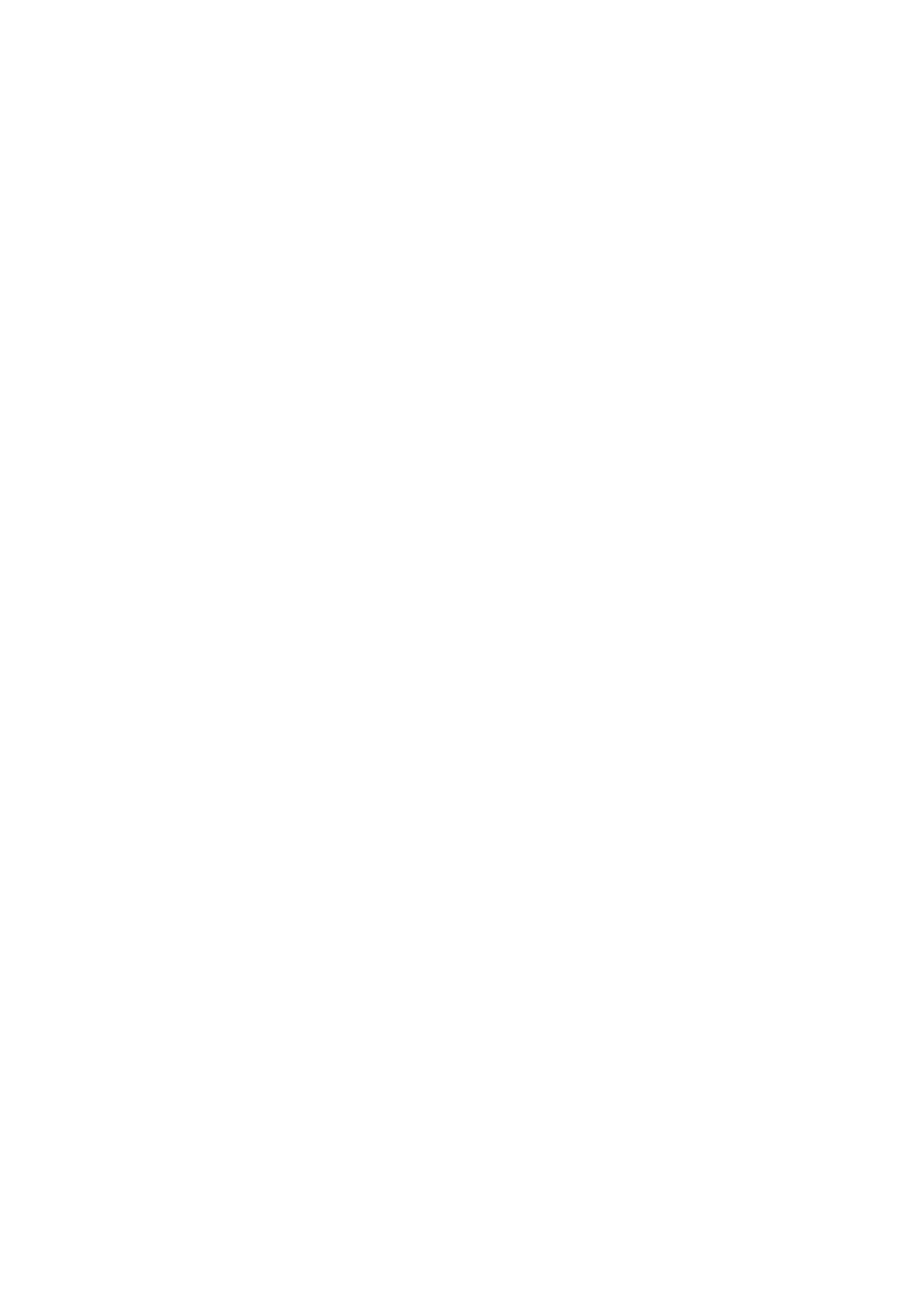Living Through Change in Challenging Neighbourhoods: A Research Project funded by the Joseph Rowntree Foundation

# **Self-Esteem, Comparative Poverty and Neighbourhoods**

**Research Paper No. 7** 

**Centre for Regional Economic and Social Research Sheffield Hallam University**

> Elaine Batty John Flint

> > July 2010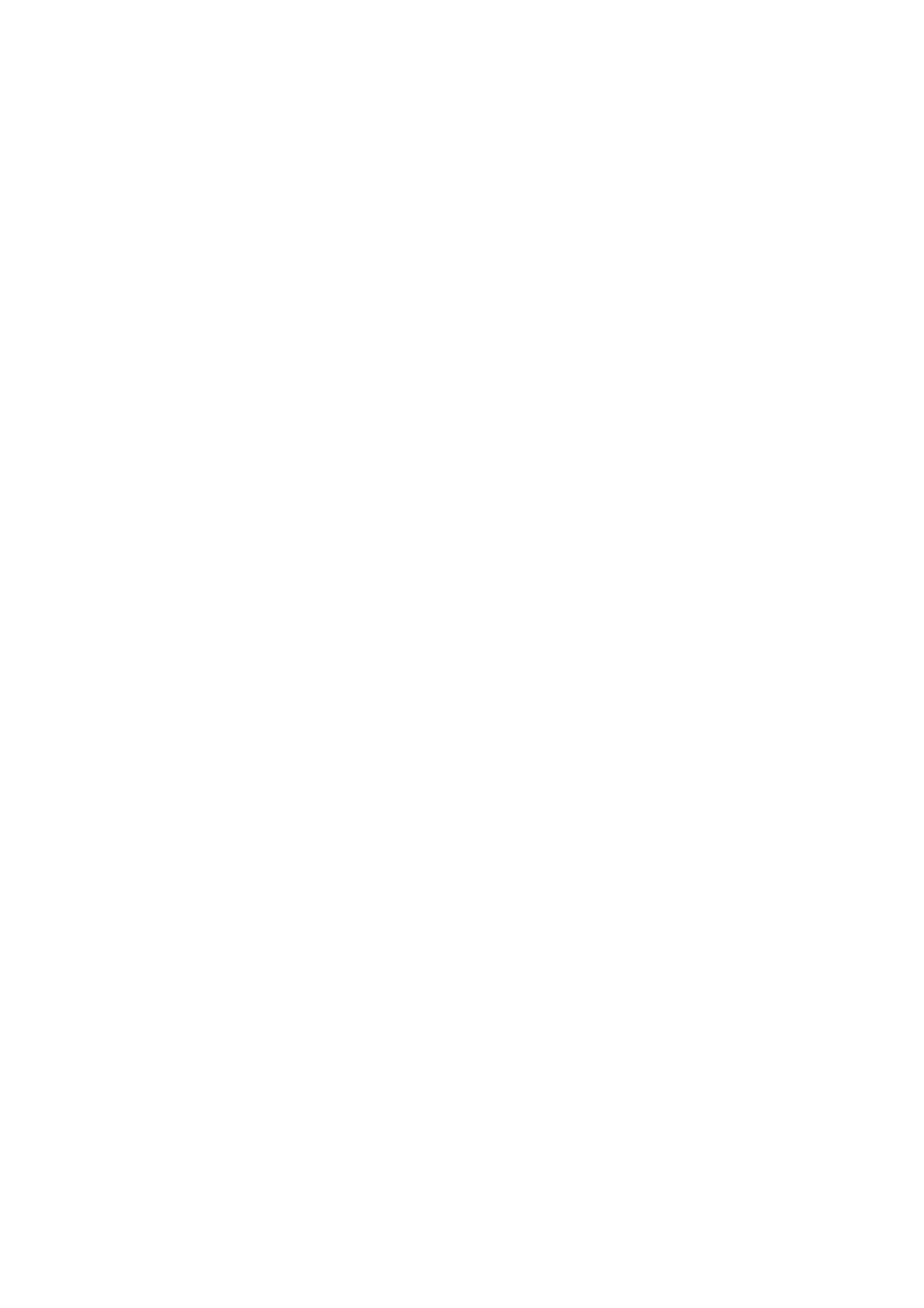### **Acknowledgements**

The authors of this working paper are grateful to all of the residents who gave up their time to take part in the research and who provided such comprehensive insights into their lives and their neighbourhoods. We appreciated the support of residents and practitioners in the study neighbourhoods who assisted us in arranging the interviews and providing venues.

We also wish to acknowledge the contribution of our colleagues on the research team who undertook the interviews and coded the data. Thanks are due to Jude Bennington for transcribing the interviews. We are grateful to Rowland Atkinson, Ian Cole, Richard Crisp, Anne Green, Suzanne Fitzpatrick, Paul Hickman, Alison Jarvis, Ruth Lister, Ruth Lupton and Lucinda Platt who each provided very insightful comments on an earlier version of this working paper.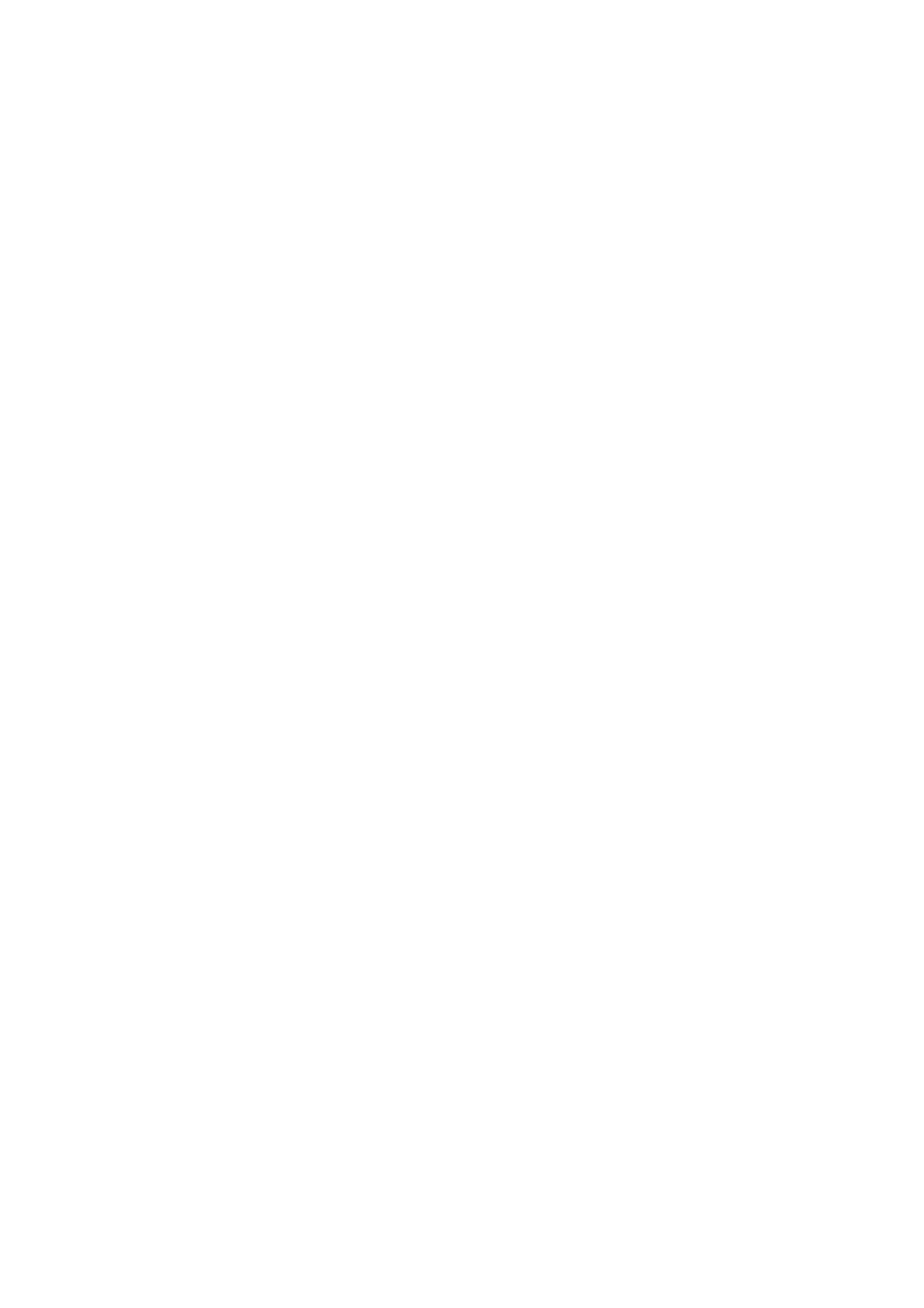# **Contents**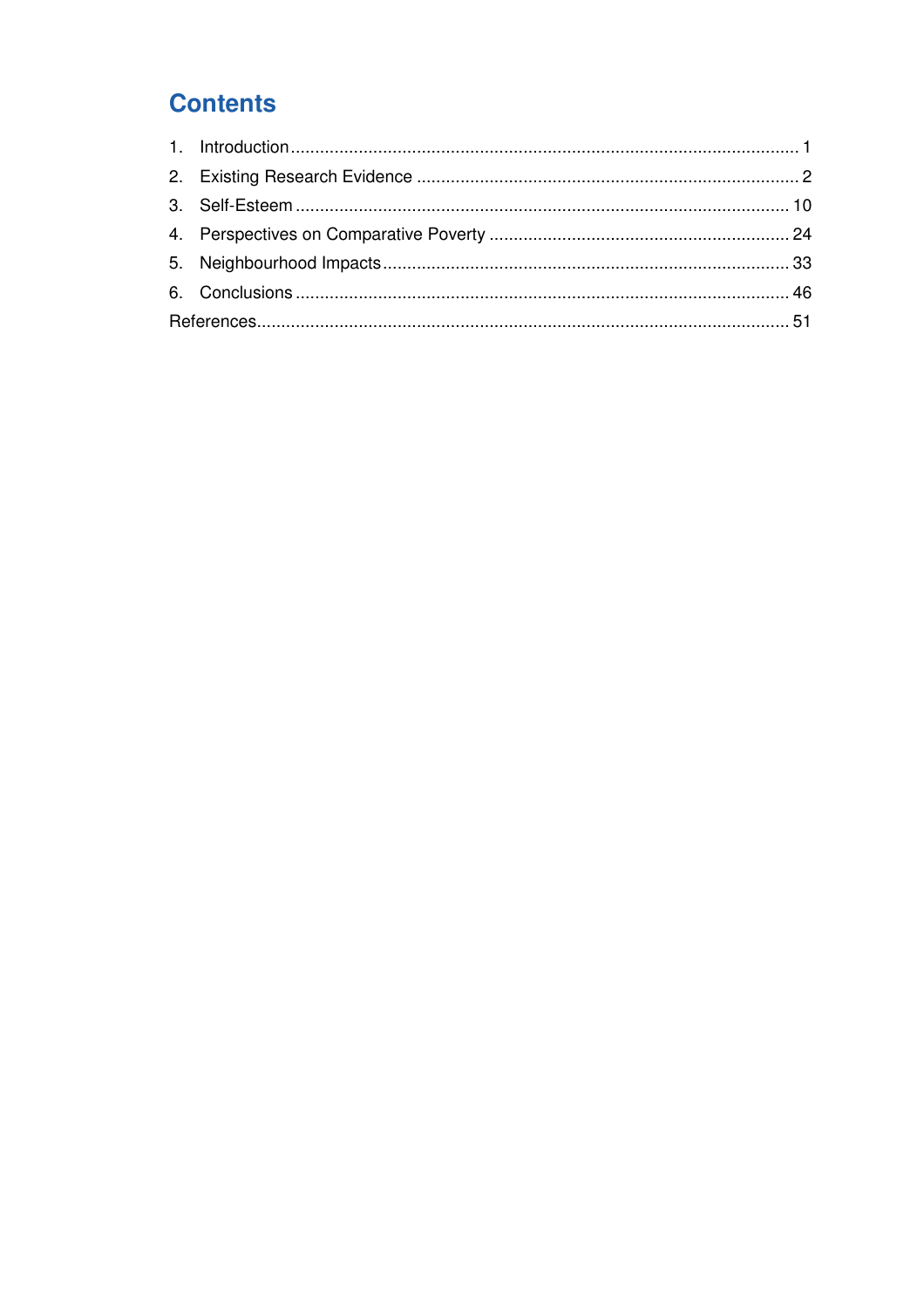

### **1. Introduction**

This working paper explores concepts of self-esteem and comparative poverty, based on the experiences of residents living in six neighbourhoods in Britain. A full account of the research methodology and descriptions of the six case studies are available in accompanying papers from the Living Through Change in Challenging Neighbourhoods study, available at: http://research.shu.ac.uk/cresr/living-throughchange/reports.html.

The issues of neighbourhood stigmatisation and work and identity are also addressed in more depth in accompanying research papers (see Flint and Casey, 2008; Crisp, 2010).

This paper aims to contribute to our understanding of how individuals on low or modest incomes construct their livelihoods and reflect upon and view themselves as a subject of assessment (Orr et al, 2006: 2; Parker and Fopp, 2004: 153; Burchardt, 2004: 3). There is a need to learn more about the direct impact of poverty on people's everyday lives and their social and economic relationships (see the literature review by Ridge, 2009: 13). According to Giddens (1991: 14) individuals lives are reflexively organised around questions about how to live which are answered in their day to day decisions. This reflexivity contains hidden processes of regulation, self-surveillance and self-scrutiny (Sweetman, 2003: 544; Adams, 2006: 521).

The paper begins by presenting existing research evidence on self-esteem and relative positioning amongst individuals living on a low income. It then examines issues of self-esteem described by the study participants including their reported sources of anxiety and low self-esteem and drivers of positive self-esteem and the cultural and values framework of independence, self-reliance and self-criticism within which esteem is generated. The following section examines the concept of comparative poverty, examining the extent and mechanisms through which the study participants compared themselves to others and previous periods and circumstances in their own lives. The final section presents findings on the effects of neighbourhood on identity, self-esteem and comparative poverty. All respondents have been given pseudonyms and some interview quotations have been subject to minor edits in order to preserve anonymity.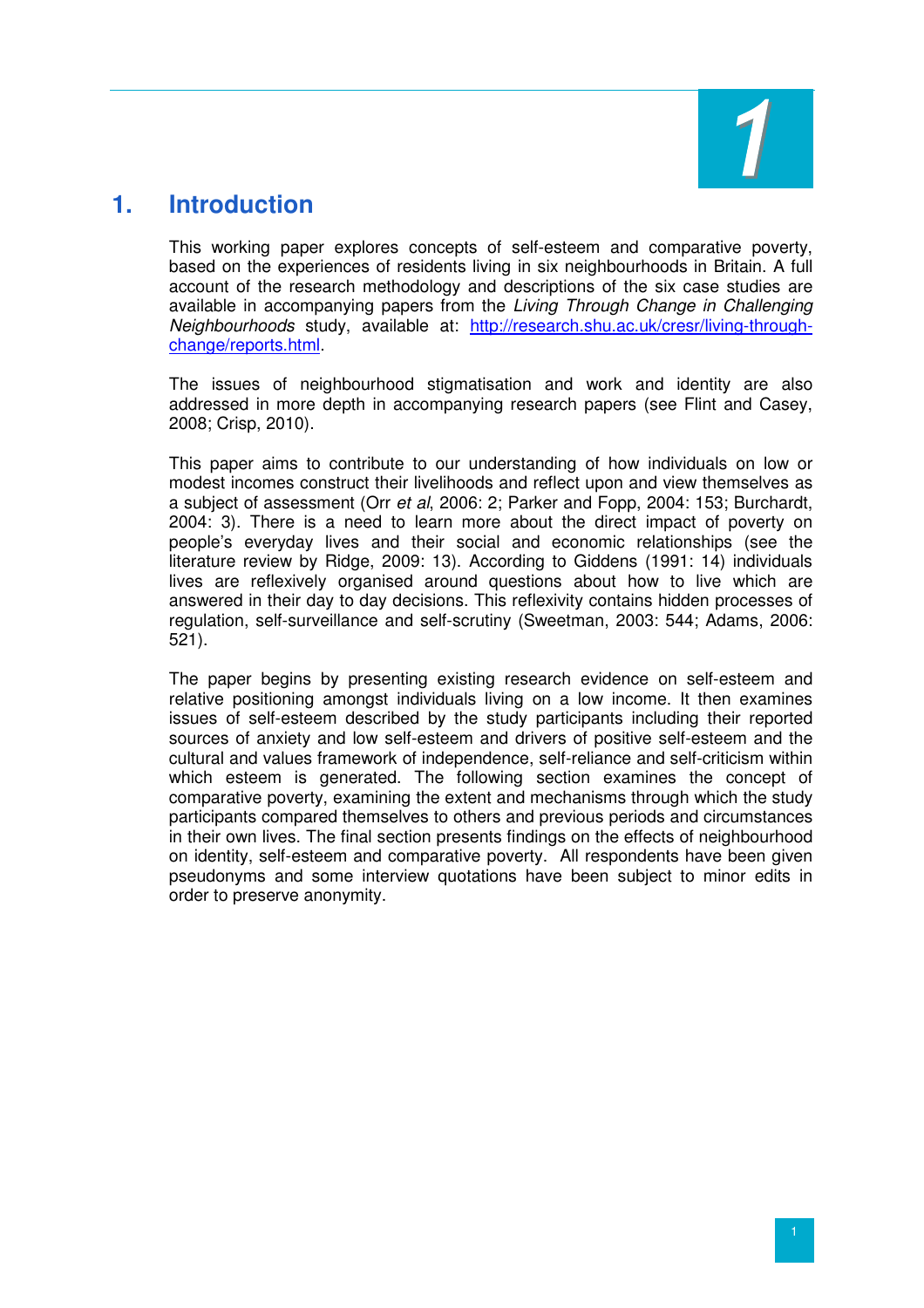

# **2. Existing Research Evidence**

#### **2.1 Introduction**

This section presents the existing theoretical and empirical evidence on the policy and social discourses of judgement, including those within deprived communities, linked to the conceptualisation of poverty self esteem and aspiration. It examines the existing evidence on the impacts of poverty on individuals' self-esteem and aspirations and the role of individuals' agency and resilience in response to poverty. Finally it explores the existing literature on how individuals assess their own circumstances and the impacts of this assessment on their wellbeing and selfesteem. The following empirical sections of this working paper will present data that confirms but also challenges this existing evidence and conceptualisation on the processes and impacts of deprivation and neighbourhoods on self-esteem and comparative frameworks of poverty and self-assessment. It should be noted that, although this section attempts to identify key themes and findings within the existing literature, each of the studies were based on a specific methodology and focus and were conducted with particular groups and contexts. This explains part of the different findings within the literature. Similarly, our own findings presented in this working paper have also been generated within the specific methodology and aims of our study.

#### **2.2 Discourses of Judgement**

It is argued that poverty is a highly stigmatised social position that can be isolating and damaging and have a profound impact on people's lives (Wilkinson and Pickett, 2009; Ridge, 2009: 20) and that naming or labelling people in poverty as 'the other' has symbolic, cultural, psychological and material effects (Lister, 2004: 103). Deprived communities are often conceptualised as lacking the ability to cope with 'modern' life (Johnston and Mooney, 2007: 139). Through social processes of individualisation (Bauman, 2001; Beck, 2002, Pahl et al, 2007) and within policy rationales, poverty becomes individualised as arising from personal inadequacy (Fraser and Gordon; 1994; Cruikshank, 1996; Mooney, 2009; Frost and Hoggett, 2008: 445; Saugeres, 2009: 6). Social policy responses have, in turn, focused on the behaviour, values and capacities of welfare subjects and those on low incomes (Herron and Dwyer, 1999; LeGrand, 1997) and in media, political and policy discourses there is a focus upon a culture of 'welfare dependency' (Johnston and Mooney, 2007: 138). Thus, Prime Minister David Cameron, outlining his vision of the 'cultural changes' required to create the Big Society, described "capable individuals [being] turned into passive recipients of state help with little hope for a better future", the "sapping of responsibility" and "people always turn[ing] to officials, local authorities or central government for answers to the problems they face" (Cameron, 2010). These discourses, based on a deficit model, generate low expectations of those on low incomes (Canvin et al, 2009: 238-242) in which the poor are represented as being pervaded by a sense of despair, desolation, misery and apathy (Mooney, 2009).

Skeggs and Wood (2008) describe how, from Victorian times, working class women were judged on their performance of domestic labour and how contemporary phenomena such as reality television create an obsession with domestic failure in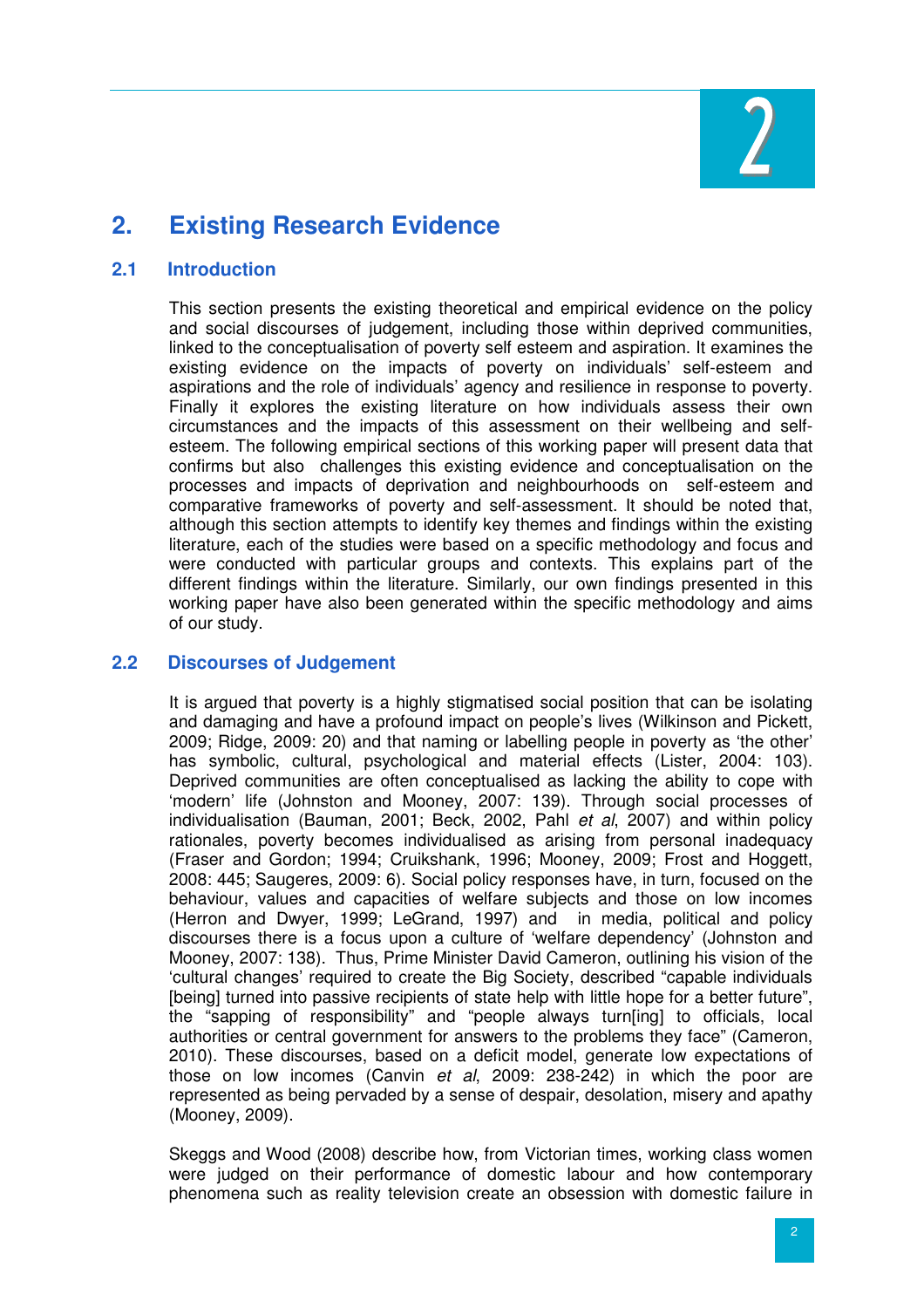which household management and parenting are subject to judgement and assessment of effort. In this moral assessment of the appropriate behaviour of women, being a good mother and being a good housekeeper are inextricably linked (Stokoe, 2003: 325). These discourses of judgement and self-assessment construct the moral contours of the social space in which individuals on low incomes orientate themselves (Charlesworth, 2000: 266). These contours are heavily influenced by the concept of 'respectability' (Skeggs, 1994: 185; Watt, 2006) within the imagined collective of the hard working family or public moralities of credit and debt (Clarke, 2005: 448; Charlesworth, 2000: 242; Goode, 2010: 105) in which the idea of 'duty' is always present (Weber, 1930: 181-182).

This wider social order is not simply generated by elite discourses. The performance of labour has always been a major value in working class lives (Skeggs and Wood, 2009: 567). Working class males often believe that they should be 'the main breadwinner' and should provide reasonable standards of living for their families (Orr et al, 2006: 19; Dolan, 2007: 717; Charlesworth, 2000). An inability to provide for their families therefore may create feelings of shame, powerlessness and embarrassment in accepting support from family and friends (Creegan et al, 2009: 67-73; Saugeres, 2009: 10). This social order regulates everyday practices and the social world and effects individuals' sense of self-esteem.

#### **2.3 Self-Esteem and Aspirations**

Some researchers suggest that dominant discourses of low expectations may 'seep into the consciousness' of low income residents (Canvin et al, 2009: 238-242) and make it difficult to build self-esteem and a positive self-narrative (Davidson, 2008: 123). Writers such as Bourdieu (1984: 156), Skeggs (1994: 33) and Frost and Hoggett (2008: 443) have argued that, in such processes, social and structural issues become replaced by the internalisation by deprived individuals of personal critique and crisis as an explanation for their circumstances, with physical or verbal abuse directed at the self as well as others (Creegan et al. 2009: 71). Individuals thereby view themselves as primarily responsible for their own position and circumstances (Dolan, 2007: 719; Pahl et al, 2007: 17). Orton (2009) has shown how some deprived individuals are often highly self-critical, regarding their financial hardship as arising from their own behaviour and debt as being their own 'fault' due to weak financial management. Similarly, Blokland (2007:43) found that many individuals on low incomes viewed themselves as 'not trying hard enough' whilst Charlesworth (2000: 235) reported deprived individuals as regarding themselves as 'not clever' and Reay (2005: 917) describes how working-class girls internalise low educational achievement as pathological.

Frost and Hoggett (2008: 438-441) focus upon the internal and lived experiences of inhabiting what they term social structures of domination, oppression and repression. Their 'psycho-social' analysis of the 'welfare subject' indentifies 'intra-psychic and relational wounds' and 'social damage' including pain, feelings of abjection, humiliation, anger, despair and resentment. Similarly, Reay (2005) explores the 'psychic economy' of social class and its affective dimensions of ambivalence, inferiority and superiority. Ridge (2009:19) review of the literature highlighted the psychological effects of poverty including loss of self-esteem, powerlessness, anger, depression, anxiety and boredom and relational effects including stigma. Wilkinson's evidence (1996: 215) suggests that many individuals on low incomes feel devalued, useless, helpless, hopeless, anxious and define themselves as a failure. Hopper et al, (2007a: 4) found common psychological impacts of poverty to include a feeling of being trapped by a lack of options, guilt at being unable to meet expectations and difficulty in planning ahead when living in unpredictable circumstances. These emotional impacts included the lack of opportunities to bring about change, a sense of failure (particularly in relation to children) and uncertainty over health, income and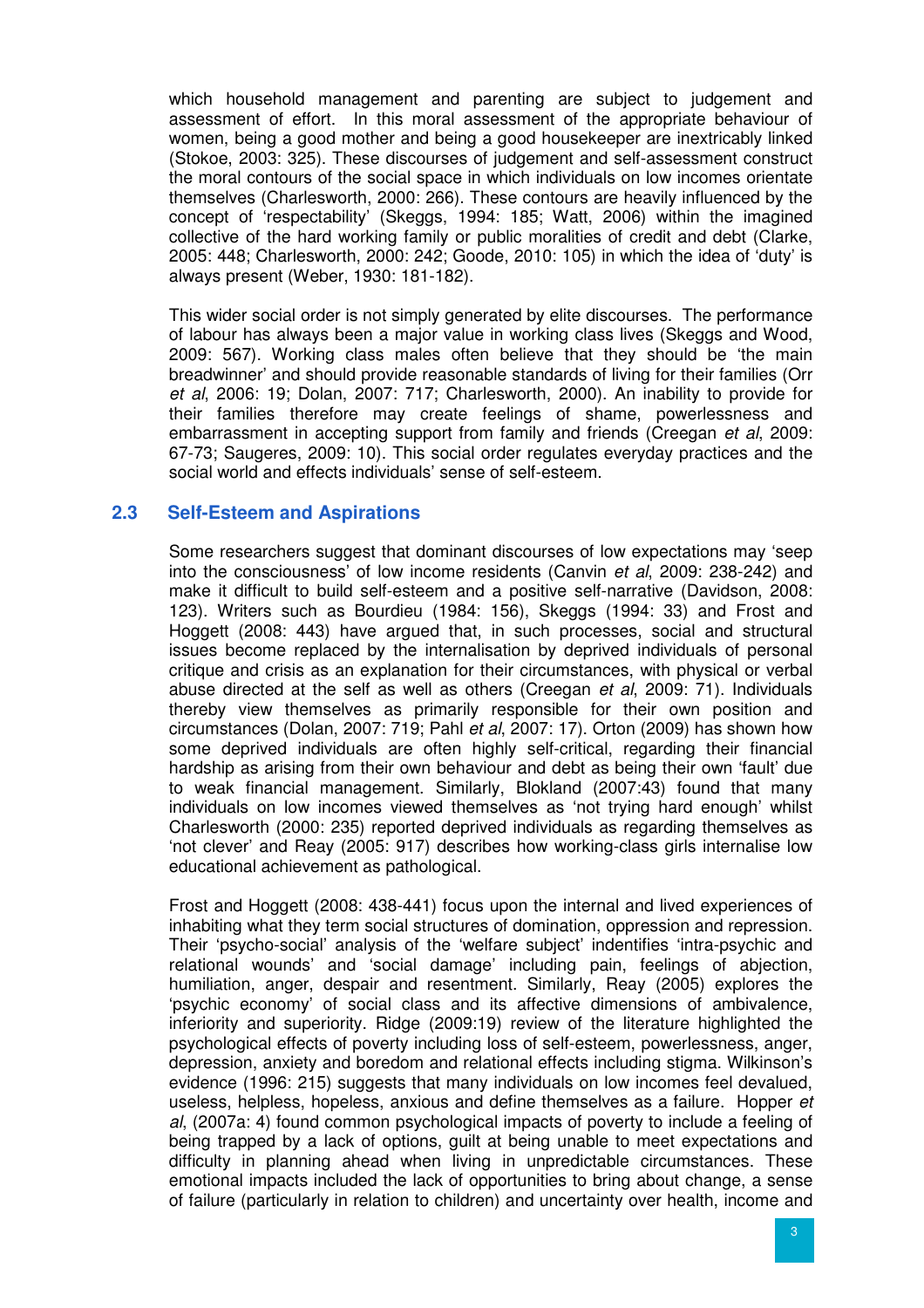expenditure which made the future stressful and unpredictable (Hopper et al. 2007b: 26). Reflexivity in this context does not bring choice, but rather a painful awareness of the lack of choice (Adams, 2006: 525), as found amongst a group of women studied by Mitchell and Green (2002: 14) who perceived a dearth of life chances and opportunities which affected their self-esteem and aspirations. This issue became apparent during our research, in which our interviews provided some participants with a space to reflect on their circumstances, in a manner that was not routinely used in the 'thick of' everyday lives. Sometimes this could have negative implications for our interviewees in which the comparative challenges of their own circumstances came into sharper focus.

Orr et al, (2006: 6-7) relate self-esteem to a four-rung livelihoods ladder. Individuals categorised as 'surviving' feel that that life is a constant battle against things going wrong and their low self-esteem leads to a feeling that no-one is interested in them. Individuals who are 'coping' feel that they are 'getting by' but that there is little prospect of material improvement in the future. Individuals who are 'adapting' have a vision of what they want for their household, what the opportunities to achieve this vision are and an active sense of working towards the future. Individuals categorised as 'accumulating' believe that life is going well and that their circumstances will continue to improve, although few individuals were classified in this category in the study. A sense of hopelessness, pessimism and depression was particularly pervasive amongst lone men (Orr et al, 2006: 35).

The existing evidence consistently finds a strong link between poverty and poor mental health. Studies have found that many parents on low incomes have undiagnosed mental health difficulties and a form of low level depression to be a feature of many of their lives (Parker and Pharaoh with Hale, 2008: 61). A majority of low income households and a high proportion of women experienced mental health problems, including depression and the stresses of caring, debt and unemployment (Hopper et al, 2007a: 3; Orr et al, 2006: 3/31). The challenges and pressures of financial hardship make family life difficult and uncertain (see Ridge, 2009: 3) as, for many families, even vigilance and strict budgeting could not make money go far enough (see Ridge, 2009: 4). As one research participant described: "Psychologically you get sick of telling your kids no. And it does your head in and it does depress you…I'm talking about day to day stuff" (quoted in Horgan, 2007: 62). It is therefore difficult to overstate the importance of financial difficulties as a source of stress in daily lives (Ghate and Hazel, 2004: 65). Research has also found a link between neighbourhood factors and poor mental health (Warr et al, 2007; see Galster, 2010 for a useful overview of neighbourhood effects theory and evidence of the drivers and impacts of these effects). However, what it less certain is the extent to which comparative notions of poverty contribute to this emotional effect and how individuals on low incomes respond to their circumstances. Recent evidence has shown that area-based regeneration initiatives appear to have a net positive effect on the mental health of residents and that this improved mental health is linked to a number of neighbourhood factors including the environment, social relations, accommodation and a sense of belonging to a community (Batty et al, 2010: 57-59; Beatty et al, 2010: 64).

Poverty often results in families going without what the majority of people in the United Kingdom take for granted (Hopper et al, 2007a: 4; see also Hirsch et al, 2009; Bradshaw et al, 2008; Davis et al, 2010). Although poverty is thought to have a damaging effect on expectations and aspirations (Canvin et al, 2009: 239), research studies have shown that those on low incomes aspire to 'the normal things in life' such as a home, car and relationship (Orr et al, 2006: 40) and aspirations cut across socio-economic class, to include housing, a better place to live, success for their children and more money (Parker and Pharoah with Hale, 2008: 35-36). However, a low income undermined individuals' capacity to meet their own aspirations, including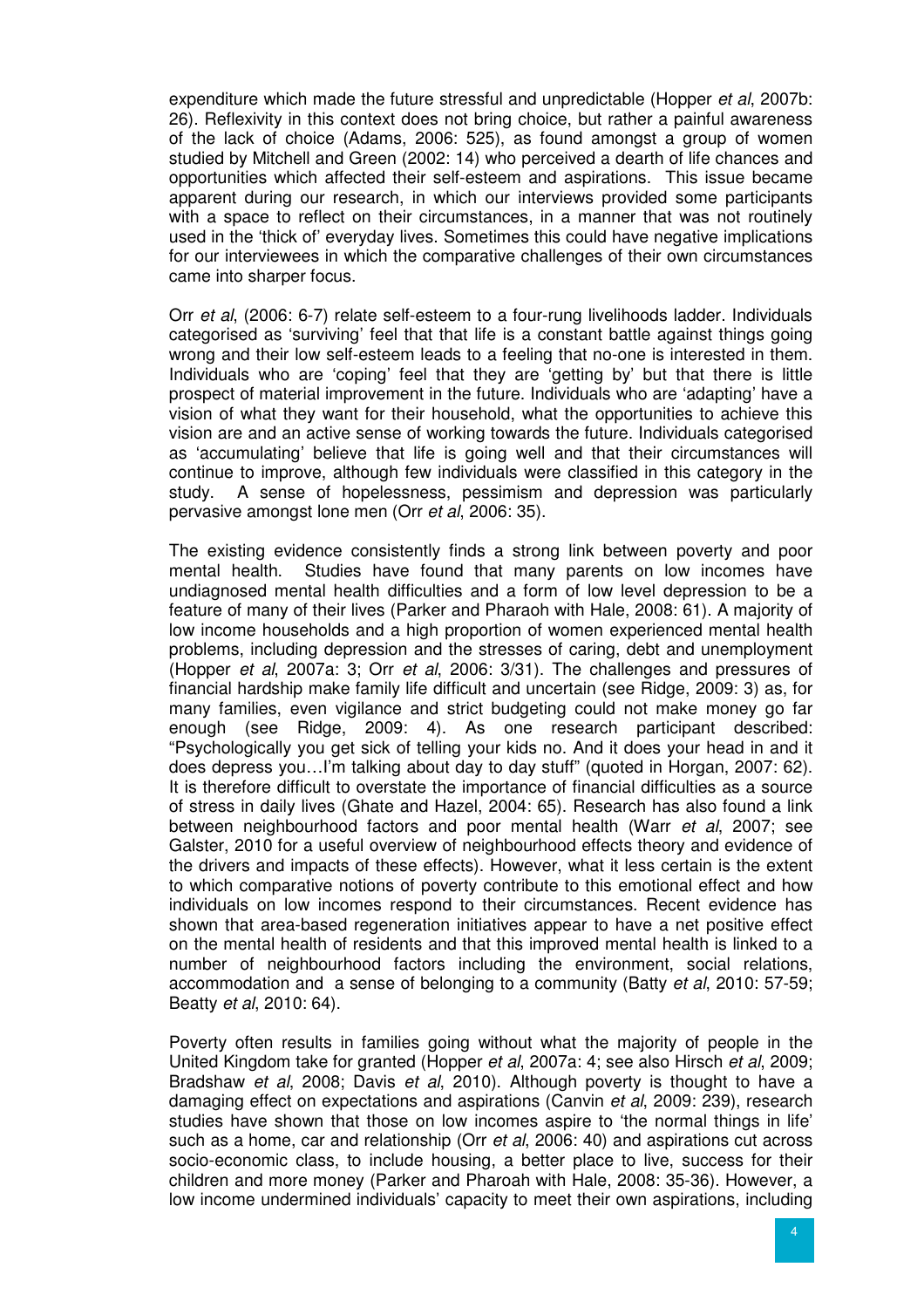as parents, creating feelings of guilt and inadequacy (Hopper et al, 2007b: 19). Parents in one study described their guilt that they had fallen below their expectations of themselves as parents. They desperately wanted to give their children more and were painfully aware of the constraints of their situation (Parker and Pharoah with Hale, 2008: 35-36).

#### **2.4 Agency and Resilience**

Analyses of poverty do not always consider the assets and positive strategies used to overcome obstacles (Orr et al, 2006: 4). Individuals find ways of thriving and carrying on their day-to-day lives in spite of adversities (Canvin et al, 2009: 245) and there may be an underestimation of the potential for resistance, fighting against the odds and 'coping strategies' which is evident in poor communities (Johnston and Mooney, 2007: 139). At the individual level, there is often a refusal of self-pity (Frost and Hoggett, 2008: 442) and creative adaptations to circumstances in which individuals (including children) are not passive victims but rather employ 'coping strategies' (Johnston and Mooney, 2007: 127; Ridge, 2009: 3). This suggests that resilience may be conceptualised as a process of achieving positive and unexpected outcomes in adverse conditions (Canvin et al, 2009: 238; Mohaupt, 2008: 63) and more broadly that working class identities exist in positive ways that are not necessarily perceived as problematic (Johnston and Mooney, 2007: 135). These positive outcomes may be facilitated by family and community support, the respectful attitudes and behaviour of service providers and engagement in activities that bolster self-esteem (Canvin et al, 2009: 238).

Within constraints, individuals deploy constructive and creative strategies to generate a sense of themselves with value (Skeggs, 1997: 162). This suggests a complex and nuanced construction of both positive and negative identities. For example one study found that for some women their success as mothers and their ability to nurture a family was the measure of themselves and this brought with it self-doubt and at times guilt but also pride, bravery and determination (Parker and Pharoah with Hale, 2008: 36) where parentis believed that they had managed to raise, or were raising, children who were happy, healthy and doing well (Canvin et al, 2009: 241). Similarly, Pahl et al (2007: 11/13) found pride amongst individuals' in their ability to 'pay their way' and being able to 'mange and keep your head above board.' Parker and Fopp (2004: 153) found that homeless women in Australia mediated their environment in a way that was conducive to change for their betterment. Other studies have identified a sense of pride in not resorting to 'negative' forms of coping and positive attempts to look forward to a different place and time (Creegan et al, 2009: 68-75) and also the importance of volunteering in the community as a source of esteem and opportunity to 'give something back', particularly for individuals unable to take paid employment (Orr et al, 2006: 5/36). In this conceptualisation small positive steps, like getting children to school and on time, were highly significant (Canvin et al, 2009: 241) and, rather than a sense of low self-esteem or hopelessness there was a focus on mastery and agency for reducing the effects of adversity (Edge and Rogers, 2005; quoted in Canvin et al, 2009: 244).

Although Lawler (2005: 800) argues that the working class is implicitly vilified for not spending their money properly, contrary to such discourses of fecklessness and indolence, studies of low income families consistently find them to be assiduous money managers (Parker and Pharoah with Hale, 2008: 9/37). These studies, exploring the day-to-day management of low-income budgets within families, have found little evidence that families mismanage their money and that parents spend a considerable amount of time searching for bargains and low cost items (see Ridge, 2009: 66). Strategies included going without, doing things yourself, travelling distances for cheap food, delaying purchases, using charity shops and re using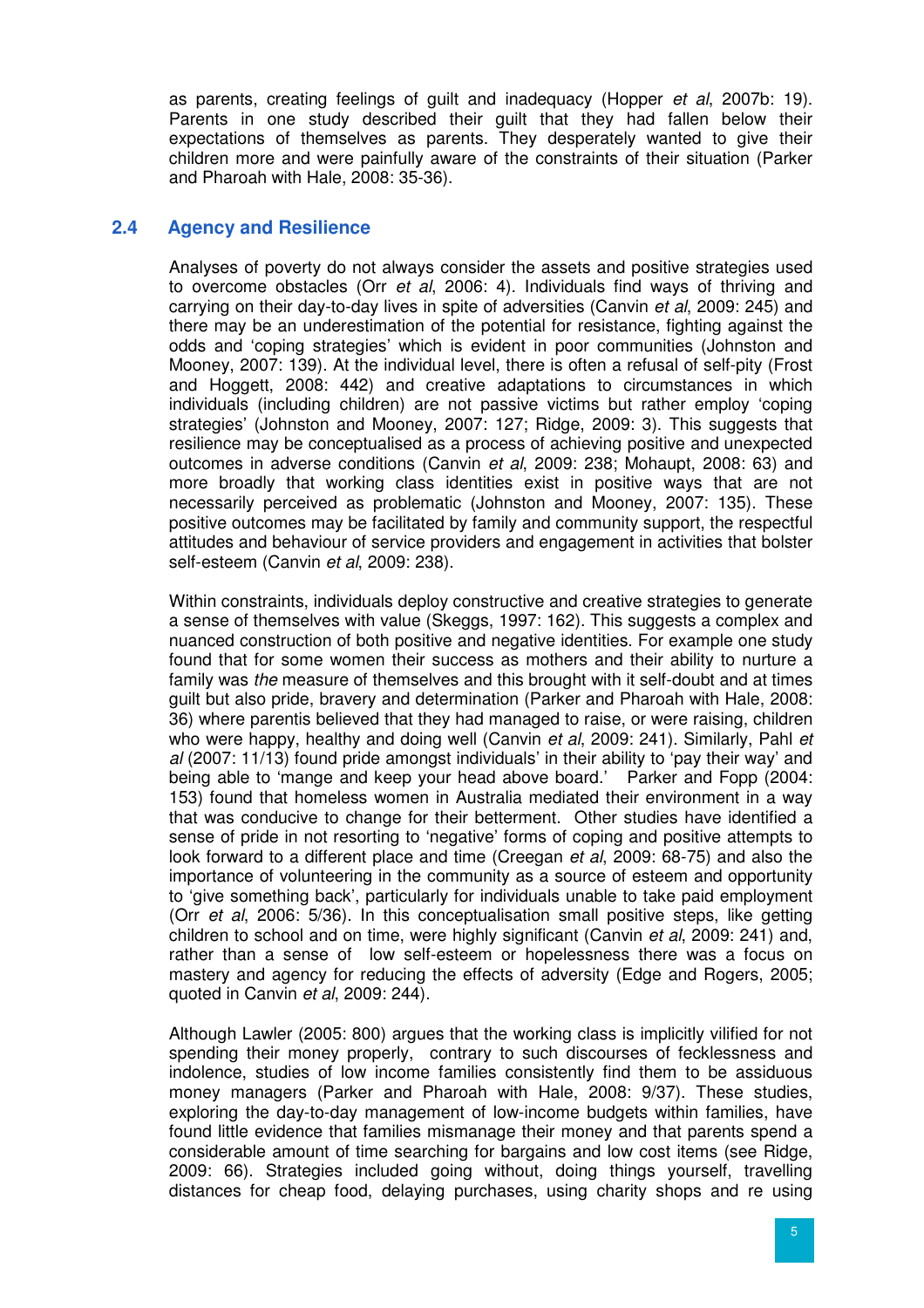clothing (Ridge, 2009: 70). But even these strategies are insufficient at moments of crisis: "If you are a good budgeter you can find you can live on it, but when things come up" (Beresford et al, 1999: 106).

However, definitions of resilience may not be defined or conceptualised in such terms by studied groups themselves (Mohaupt, 2008: 66). Rather, their responses to their circumstances are often doxic (taken for granted) perceived as a set of 'routinized practices' mundane, ordinary, normal and 'common sense' (Oliver and Reilly, 2010: 50; Giddens, 1991:81; Stokoe, 2003: 339; Savage et al, 2001; Allen et al, 2007; Saugeres, 2009: 2). Although they involve considerable competence in everyday situations, they are viewed as so ordinary as to be unremarkable (Canvin et al, 2009: 243). Hence, some participants in the study by (Davidson (2008: 119-121) stated that "I can always try and do better...improving myself" and "I've got to get up and do what you gotta do"

#### **2.5 Comparative Poverty and Stigma**

Runciman's (1966) classic study identified processes through which social comparisons were made to different groupings, including reference, normative and membership groups. Runciman found that individuals tended to compare themselves with similar others and that this thereby limited the extent to which relative deprivation was perceived. Social class is dynamic and circulates through symbolic and cultural forms as much as through economic inequalities (Oliver and O'Reilly, 2010: 50). However, there has been limited research into 'lay understandings and experiences' of differences in income and material circumstances (Dolan, 2007: 711) or what Burchardt (2004: 5) terms 'subjective economic welfare'. It is argued that 'humans have a drive to evaluate themselves against others' (Davidson, 2008: 122) and that the effects of income are mediated by psychological responses to relative position rather than actual material conditions, located in the social meanings attached to how individuals feel about their circumstances and how this is linked to stress, insecurity and vulnerability (Dolan, 2007: 712; Wilkinson, 1996). Relative deprivation is defined as a psychological effect based on comparison with others who have achieved what it was thought feasible for oneself to achieve but has not been achieved (Runciman, 1966:9). It is therefore social comparisons, based on subjective assessments of the self and others, that provide the mechanism for relative deprivation to have a psychological impact (Dolan, 2007: 718). In this understanding, the 'objective reality' of a household income does not translate in a linear manner to individual's subjective assessment of their own position or sense of self-esteem (Dolan, 2007: 715). Social relation dimensions are therefore about inequality rather than material levels of poverty, and inequality has an independent impact on well-being and how individuals compare their income levels with their own previous experiences and the circumstances of others around them (Wilkinson, 2005: Layard, 2005; both quoted in Hooper et al, 2007b: 3). For example, there is an emotional cost as children struggle to cope with the social risks of difference and disadvantage (Ridge, 2009: 29). This occurs despite the individuals are often not aware of the actual extent of income inequality within society (Pahl et al, 2007: 1).

Some studies suggest that individuals on low incomes are very concerned about stigma, negative images and stereotyping (see the review by Ridge, 2009: 19). As Hooper et al (2007b: 32) state:

The experience of stigma- of feeling one's identity spoiled or discredited- may contribute significantly to low self-esteem, and also to social isolation, as people attempt to manage information about potentially stigmatising circumstances within their social interactions.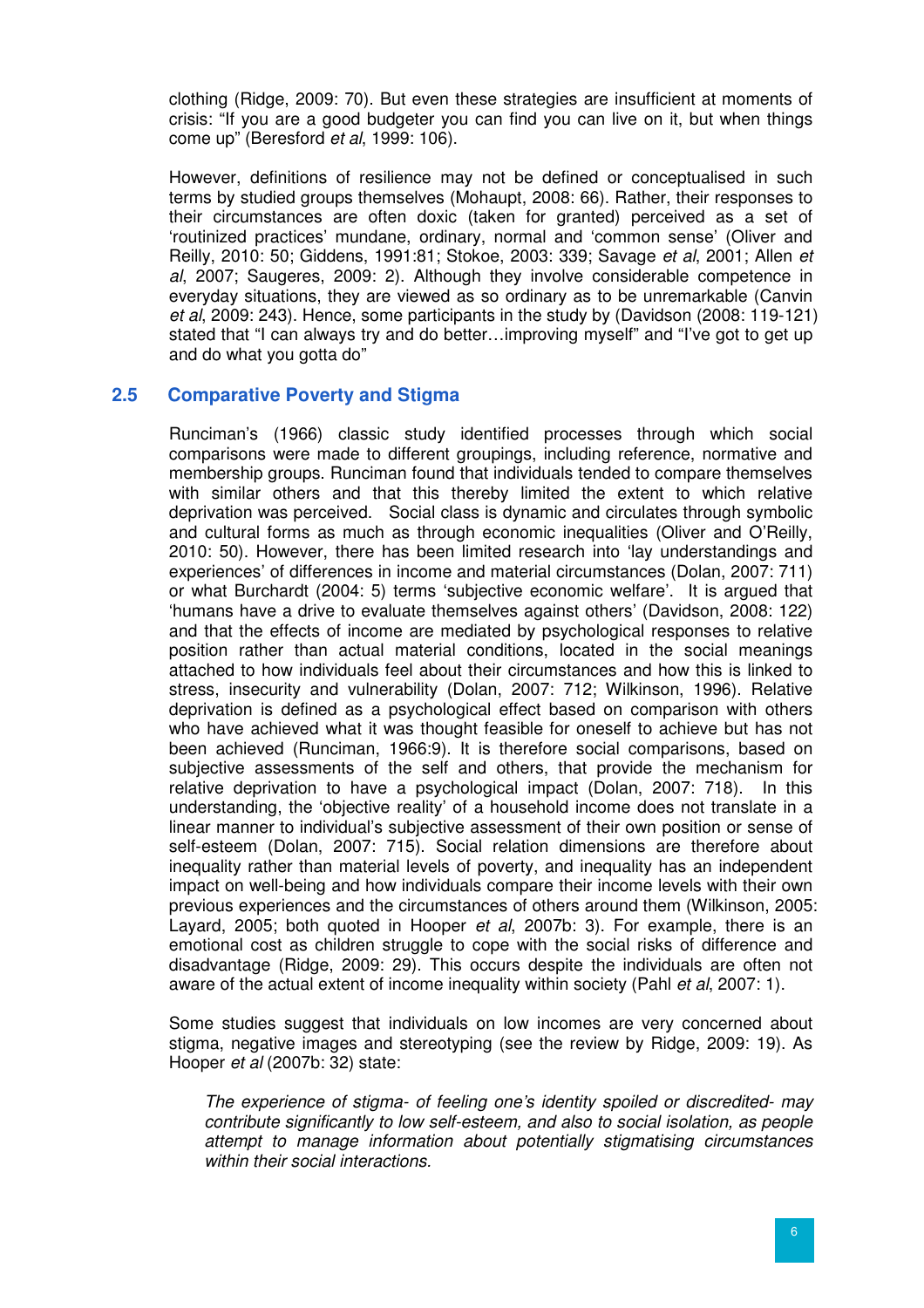Forms of stigma were being excluded from options to purchase some goods, participate in some activities and to exchange hospitality and gifts; being reliant on benefits and the visibility and identification that accompanied this; or being in debt or unemployed, generating feelings of being 'looked down on' or 'being a scrounger or good for nothing' (Hooper et al, 2007b: 32-33). Stigma and feelings of 'low social value' were additionally experienced by households affected by domestic violence, disabilities or mental health problems and stigma could also arise from the 'pity' individuals perceived towards them from family and friends (Hopper et al, 2007a: 4).

Stigma could also apply to neighbourhoods (see the accompanying 'Adjacent Neighbourhood Effects' working paper from the Living Through Change in Challenging Neighbourhoods study: Flint and Casey, 2008). Those who are poor in a more mixed area face a particular set of issues relating to greater local inequality (Hooper et al, 2007b: 27). Parents were aware of pressures on children to keep up with their friends in terms of material goods, with parents in more affluent contexts having 'higher standards' to live up to and children in more affluent contexts had a clearer sense of their families being on comparatively lower incomes (Hooper et al, 2007b: 28). Individuals living in more affluent areas were found to experience this more acutely, whilst those in more generally deprived neighbourhoods, whilst aware of a poor reputation, identified others as being in similar situations (Hooper et al, 2007b: 32). Orr et al, (2006: 2/ 29) found that stigma was also generated through public services. Where public services were unsupportive or treated people without dignity, the impact on individuals and their confidence was damaging and the attitudes and actions of some external agencies was found to have discouraged some individuals, including reinforcing low expectations of achieving employment For example, Dolan (2007: 711) found that the anger and resentment of men on low incomes was rooted in perceptions of others and how others treated them rather than actual income differentials or feelings of shame or inferiority.

Tilly's (1998) concept of emulation reveals how stigmatisation becomes internalised and replicated by stigmatised individuals themselves. Awareness of social norms equips individuals to be aware of self failure and to agree with this framework of selfcritique, although they also deploy adaptive techniques to manage or reduce this stigma (Goffman, 1968, see Allen et al, 2007: 241) and the threat of stigma may also be managed through a sense of pride in overcoming adversity or brushing off negative reactions (Hooper et al, 2007b: 32).

One process of managing stigma involves the denigration of others or symbolic violence in which families are 'complicit in misunderstandings' of poverty (Oliver and O'Reilly, 2010: 58; Parker and Pharaoh with Hale, 2008: 69). Families on low incomes often suggest that other families conform to various archetypes ('work shy parents', adults who collect benefit when working cash in hand or families with 'out of control' kids or 'unable to cope') but reject such labelling of themselves (Parker and Pharaoh with Hale, 2008: 69-71).

The stigma attached to those 'on benefits' as being lazy or workshy is powerful. In the face of this stereotype (which is perpetuated even by those most likely to be labelled in this way) many of the parents felt it necessary to construct a compelling narrative as to why they could not work. There is a sense of a desperate need to justify their position and make other understand that they are not worthy of derogatory labels, such as stating a desire to work and plans to do so.

(Parker and Pharoah with Hale, 2008:80)

Subtle and explicit demarcations are used to distinguish the 'rough' from the 'respectable' working class (Nayak, 2006: 813) and the presence of low-status others is viewed as threatening the decency of an area and reinforces the importance of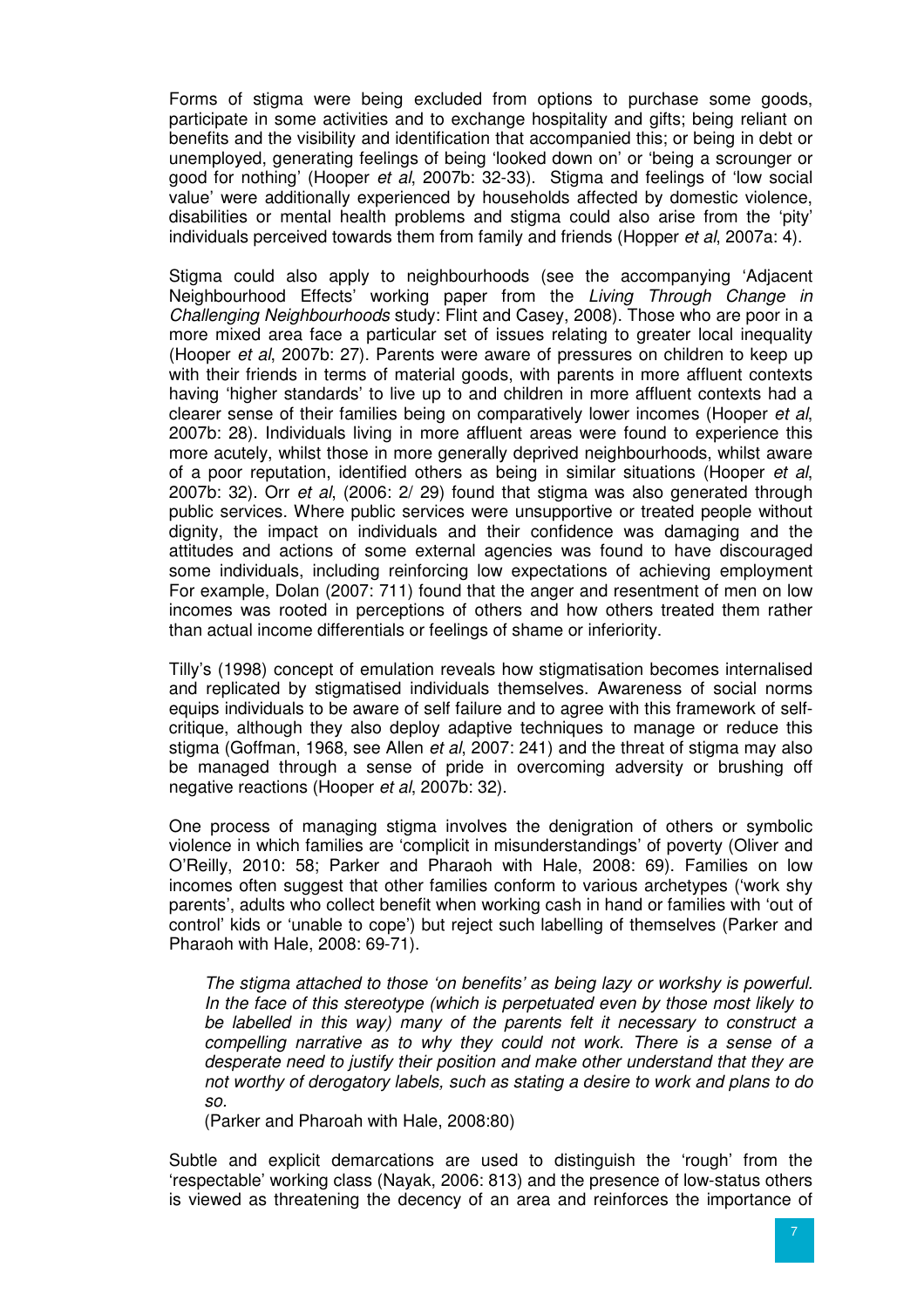respectability and efforts to distance oneself from 'rough' elements (Watt, 2006: 786). Similarly, some participants in a study by Davidson (2008:122) differentiated themselves from others lacking in motivation. In this environment, 'where everyone criticises each other' (respondent quoted in Davidson, 2008: 121) the need to distance one's own family from such accusations becomes paramount (Parker and Pharoah with Hale, 2008: 72), for example the public presentation of an antagonistic relationship with the state enables families to present themselves as being opposed to state handouts and welfare in general (Parker and Pharoah with Hale, 2008: 81). Class can also be used against those positioning themselves as higher, including 'snobs' (Oliver and O'Reilly, 2010: 62).

However, a sense of stigma and comparative poverty (based on a society-wide framework) are not always present. Many individuals do not see themselves as poor and resisted being labelled as such (Ridge, 2009: 19) or made comparisons of their favourable circumstances compared with starving people in the Third World (Creegan et al, 2009: 69). Comparative experiences may therefore enable a reflection of how things are not as bad compared to other people (Davidson, 2008: 121) and individuals may be satisfied if their position is higher than, or equal to, a reference group (Burchardt, 2004: 4). For example, some individuals in a study by Dolan (2007: 719) described their relative position as being the same as or better than others in their community, and accepted as the norm.

It is also the case that "satisfaction with a given level of income is not only influenced by who you are and you have around you, it is also affected by who you have been" (Burchardt, 2004: 29), such that those who have fallen into poverty are much less satisfied than those who have been poorer over the longer-term (Burchardt, 2004: 28). Subjective assessments of one's situation are not fixed by current objective circumstances but rather are influenced by expectations, aspirations, previous experiences and social reference groups (Burchardt, 2004: 1).Therefore, the making of an identity is contingent on previous experiences of wealth or housing circumstances and ongoing and shifting relationships with others and changing position in society (Burchardt, 2004: iii; Mee, 2007: 208/212). For example, one study found that tenants expressed feeling lucky to have a home (in a generally stigmatised neighbourhood) and believed their home was 'heaven' and 'as good as it gets' (Mee, 2007: 215/219).

Knies et al, (2007: 18) found no significant associations between neighbourhood income and life satisfaction, which they argue refutes relative deprivation theory which suggests that people are less happy when their neighbours are better off than they themselves are. One explanation is that people may not compare themselves to that many people (Knies et al, 2007: 19). In addition, individuals are not always envious or resentful of what others around them had, but rather express a sentiment of 'good luck to them' (Dolan, 2007: 719; Pahl et al, 2007: 10; Bamfield and Horton, 2009). Oliver and O'Reilly (2010: 53) found that participants in their study commonly employed an anti-materialistic rhetoric, emphasising the quality of life and opportunities for self-realisation over financial interests or wealth disparities. Some evidence also suggests that, rather than dis-identification with a stigmatised identity, residents in low or modest income neighbourhoods often emphasise similarities and a sense of ordinariness and sameness rather than differences with neighbours within a self-evident, normal and natural order that 'goes without saying' (Allen et al, 2007: 239-241; Allen, 2005: 201) or view their neighbourhoods as not different to anywhere else (Davidson, 2008: 118).

However satisfaction with neighbourhood has been found to be a primary determinant of overall life satisfaction (Fried, 1984). A wider sense of ontological security also impacts on experiences of poverty and the neighbourhood plays an important role in this (Mee, 2007; 200; Geis and Ross, 1998), as being familiar with a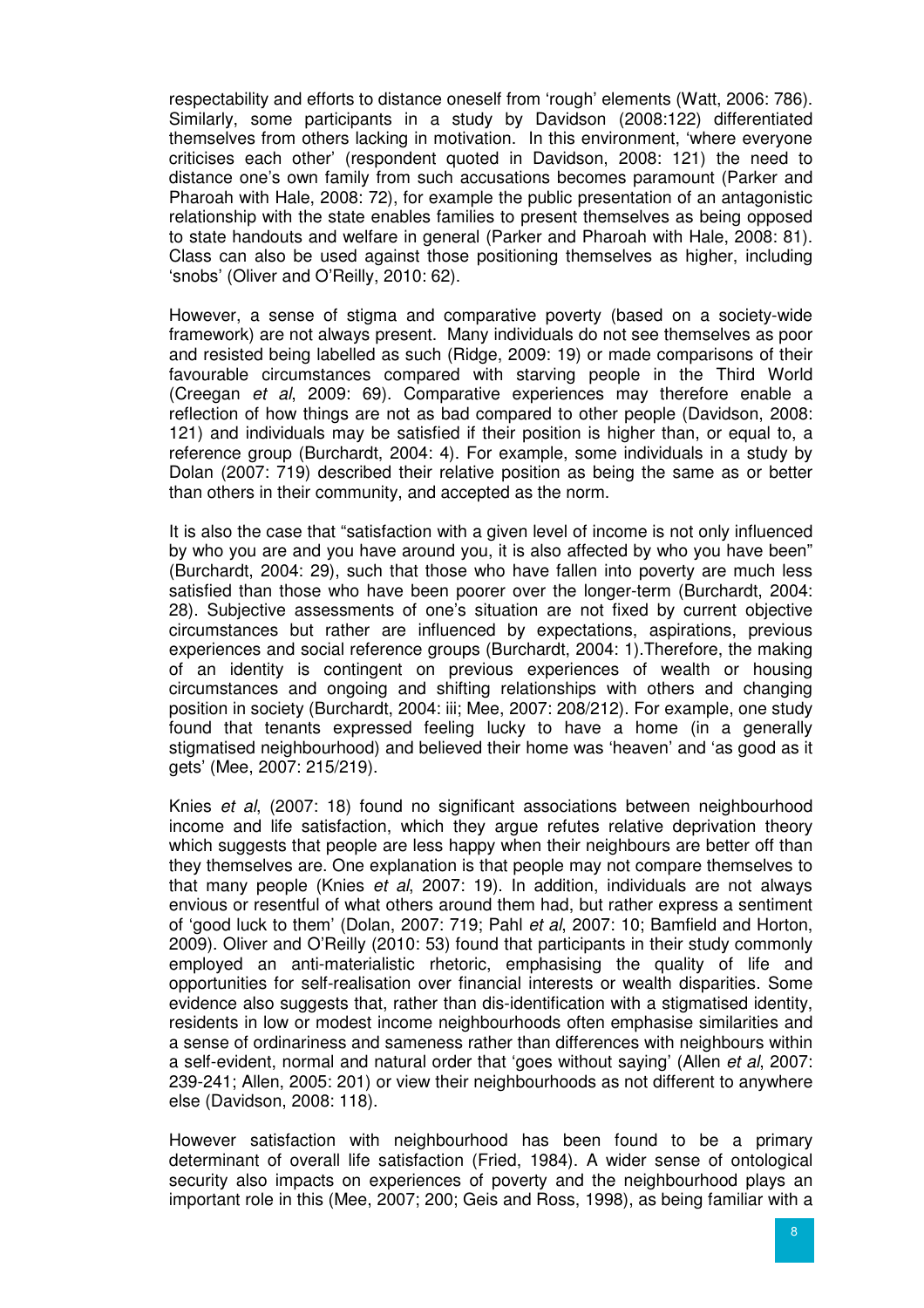neighbourhood and being known and knowing others plays a significant role in feelings of safety and security (Hooper et al, 2007b: 28).

#### **2.6 Summary**

This review of the existing research evidence has identified a number of key themes that will be explored in the empirical sections of this working paper. The current policy and media discourses on 'Broken Britain' represent the latest manifestation of narratives of judgement that individualise poverty and link it to personal inadequacies and dependencies. These narratives are also applied to stigmatised neighbourhoods and communities. However, these narratives of judgement and the values underpinning them are not merely imposed by elite groups in society, but rather also reflect the cultural orientations of lower-income groups themselves.

Previous research has found that processes of self-critique lead individuals on low or modest incomes to view themselves as primarily responsible for their comparative status and circumstances and to suffer a range of emotional and psychological consequences, including low self-esteem and there is a clear link between deprivation and poor mental health.

However, researchers have also identified that, far from passivity and dependence, many individuals on low incomes deploy a range of proactive and sophisticated strategies to address the challenges that they face and demonstrate considerable resilience in the face of adversity, whilst often rejecting notions of self-pity and viewing their actions as normal and mundane.

Much of the research on the impacts of poverty on self-esteem and psychological wellbeing is premised on processes of comparison, relative position and stigmatisation. That is, it is the position of an individual relative to others (or their own previous circumstances) and the social processes linked to this, that affects the sense of self rather than actual material conditions. These processes include the subtle demarcation of 'other' groups that are viewed as less respectable or deserving. Although previous research has identified the impacts of deprivation on mental and physical health and the stigmatisation of deprived neighbourhoods, there is less evidence about the specific impacts of neighbourhood on self-esteem and processes of comparing circumstances.

Using interviews with residents living in six relatively deprived neighbourhoods in Britain, this working paper seeks to build on this evidence base. In the following section 3, it investigates how individuals construct a sense of self-esteem, the drivers of this esteem and the cultural narratives and values that underpin this. In section 4, the paper explores the extent to which individuals utilise comparative frameworks, to others and previous periods in their own lives, to assess their current circumstances. Finally, in section 5, the paper examines the influence of place and neighbourhood on self-esteem and comparative conceptualisations of poverty, including specific impacts from each of our case study localities.

Our findings suggest that, as the previous research evidence indicates, the competing popular conceptualisations of deprived individuals as passive, depressed and stigmatised or heroic and defiant are not an accurate portrayal of the complex processes of self-reflection and self-assessment within individuals and the range of factors that influence, in multi-dimensional and contradictory ways, self-esteem and a sense of positioning in the world. The importance of place to these processes appears to be limited, but our identification of some neighbourhood-specific effects suggests the need for further research to establish the geographical, as well as the psychological and material, determinants of wellbeing.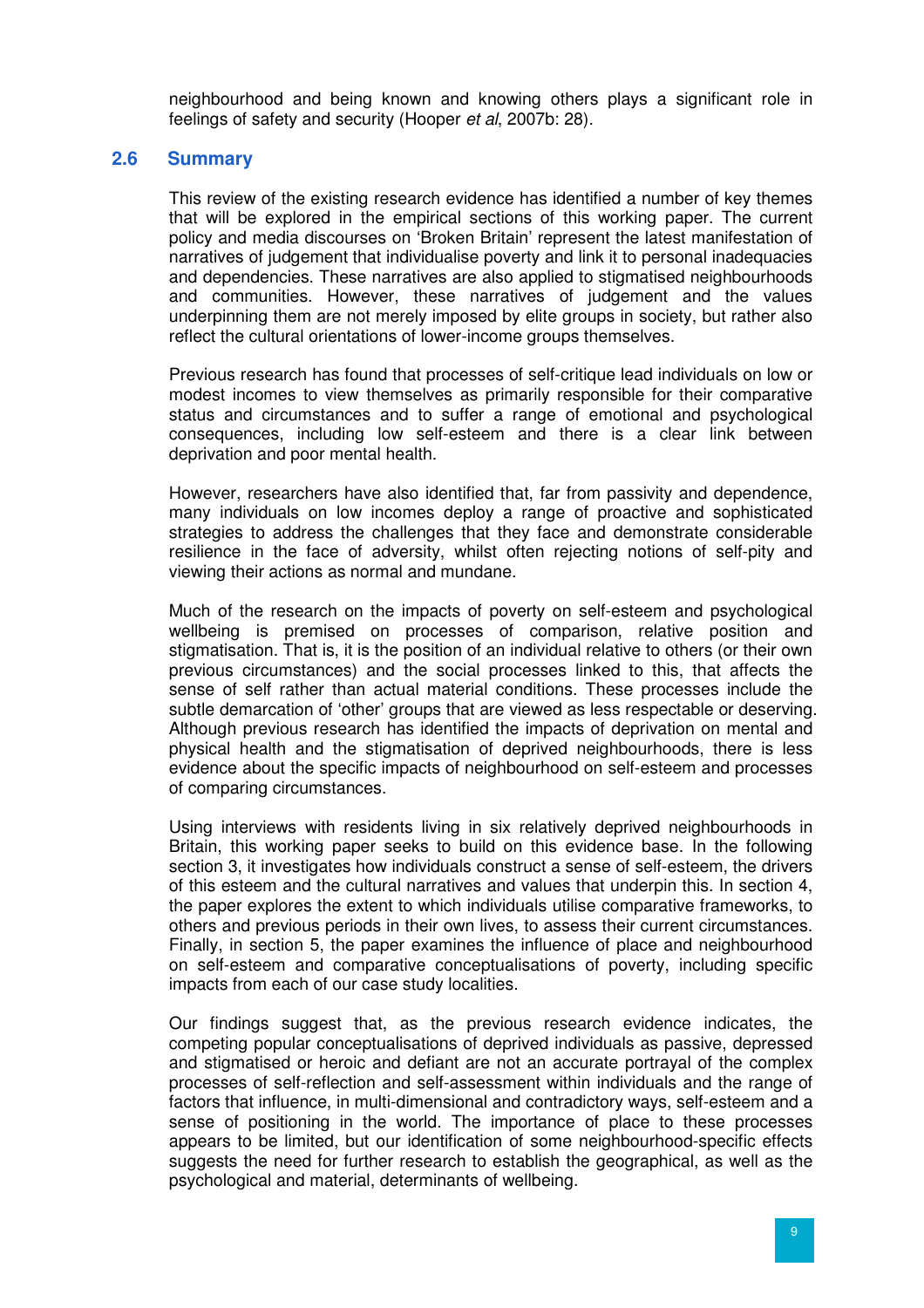

## **3. Self-Esteem**

#### **3.1 Introduction**

This section presents evidence from our interviews with residents in the six case study neighbourhoods. It should be noted that, whilst all of the interviewees resided in the six case study neighbourhoods, their individual incomes and material circumstances varied considerably and they were not included in the study on the basis of their economic status. The interviews were conducted in residents' homes or community venues. The duration of the interviews ranged from 30 to 90 minutes and they were tapes, transcribed and coded using NVivo. Participants received a modest payment. The interviews were semi-structured and wide ranging, covering a range of topics linked to individuals' experience of living in their neighbourhood, their personal circumstances, their biography and their response to personal and neighbourhood changes. During the interviews, the participants were asked explicitly about what aspects of their lives made them feel good or less good about themselves, whether they compared themselves to others, and whether they reflected on previous periods of their own lives and how they perceived the circumstances of their neighbours. During other parts of the interviews residents also described the forms and causes of anxiety and/or wellbeing and the personal and cultural values that underpinned these and these responses were also included in our analysis. Participants' narratives were nuanced, complex and in places contradictory, with issues of esteem and comparative poverty returned to at various stages of the interviews, both explicitly and implicitly. The data presented in this paper therefore represents respondents' subjective responses and perspectives in the context of these interviews and the specific questions that they were asked (see Allen, 2009; and also Flint, forthcoming, for a discussion of methodological issues involved in undertaking and interpreting qualitative research with working class communities).

This section begins by identifying the sources of anxiety and low-self esteem reported by the research participants. It continues by identifying the drivers of positive self-esteem and concludes with an examination of the personal values and expectations that framed individuals' generation of esteem. It was evident that this cultural framework was characterised by notions of independence, self-reliance and self-criticism.

It is important to note that, although the following sections examine the drivers of self-esteem, the research participants differed considerably in how they conceptualised their circumstances and the impact of their circumstances on their self-esteem. Some respondents did not appear to locate their situation within a personal judgemental framework:

"I don't disappoint myself. I don't bring myself down like that. I just think positive: it's less stress isn't it? Think positive, help each other if you can afford to" (Sabina 30-34, Blackburn).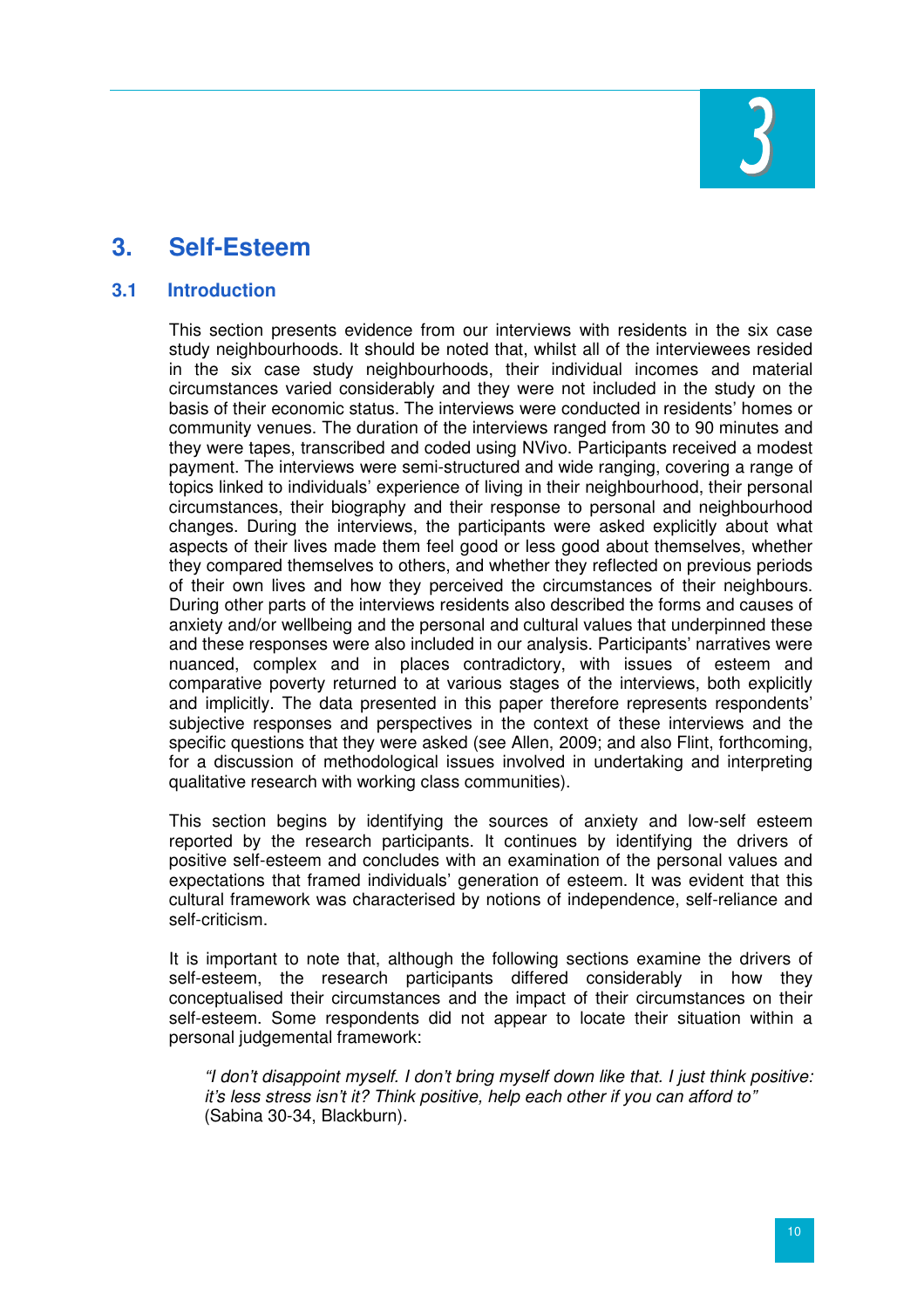"I don't know. I've never really thought about that. I get up in the morning and do what I need to do and go to my bed...I've never thought of myself as any different as what I am. I am what I am and that's the way I am" (Betty 34-44, Oxgangs).

These participants exhibit *doxa*: the taking for granted of their circumstances which are perceived as natural, ordinary and mundane and not a subject of critical selfreflection (Oliver and Reilly, 2010; Allen et al, 2007; Savage et al, 2001). These perceptions would suggest the need for an additional category to the classifications of self-esteem, such as those developed by Orr et al (2006) or the reflective concept of 'subjective economic welfare' (Burchardt, 2004) which are all premised upon an individual's comparative self-assessment.

#### **3.2 Sources of Anxiety and Low Self-Esteem**

Our study confirmed the findings of previous studies (Davidson, 2008; Creegan et al, 2009; Frost and Hoggett, 2005; Hooper et al, 2007 and see also the review by Ridge, 2009) about the detrimental impacts of low or insecure incomes on many individuals' sense of self-esteem and wellbeing. The research participants rarely located notions of self-esteem as resulting from processes of stigmatisation, although the following quote demonstrates the significance of such processes where they were perceived to operate:

"I think people look down on people out of work…Yeah I do feel like people look down on me and our family, I know they probably don't but you do feel that, your own self worth, self confidence, you feel like people think of you as lazy even though they don't know the half of it" (Rebecca 25-29, Knowsley).

It was evident that, for some participants their financial status generated very high levels of stress and low self-esteem:

"I was in a two-bedroom house, took on the grandson, came here, we'd got nothing, there was no wallpaper, on carpets, nothing, it was a complete shell, water pouring in down there. It took about five years to get things straight and I had to struggle to buy furniture, go to second hand shops, most of the stuff I get, even me clothing come from charity. I can't afford to go and buy new" (Kathleen 65+, Grimsby).

"I suffer from depression anyway so I do notice things like that, it really, they become quite significant and I think 'oh well If I had money I would be able to do this' so it is quite difficult to get my head round" (Joe 45-64, Oxgangs).

"I don't actually feel good about myself, that's something that's gone right out of my head. I don't even think about that" (Safah 16-24, Blackburn).

It was also evident that the fragility and unpredictability of some residents' incomes lead to a general sense of having to make do, unease, anxiety and insecurity:

"I wouldn't say I'm happy. I get by, but some weeks it is a struggle, if I pay the bills and things like that. I pay the bills but it can be a struggle" (Wilma 35-44, Oxgangs).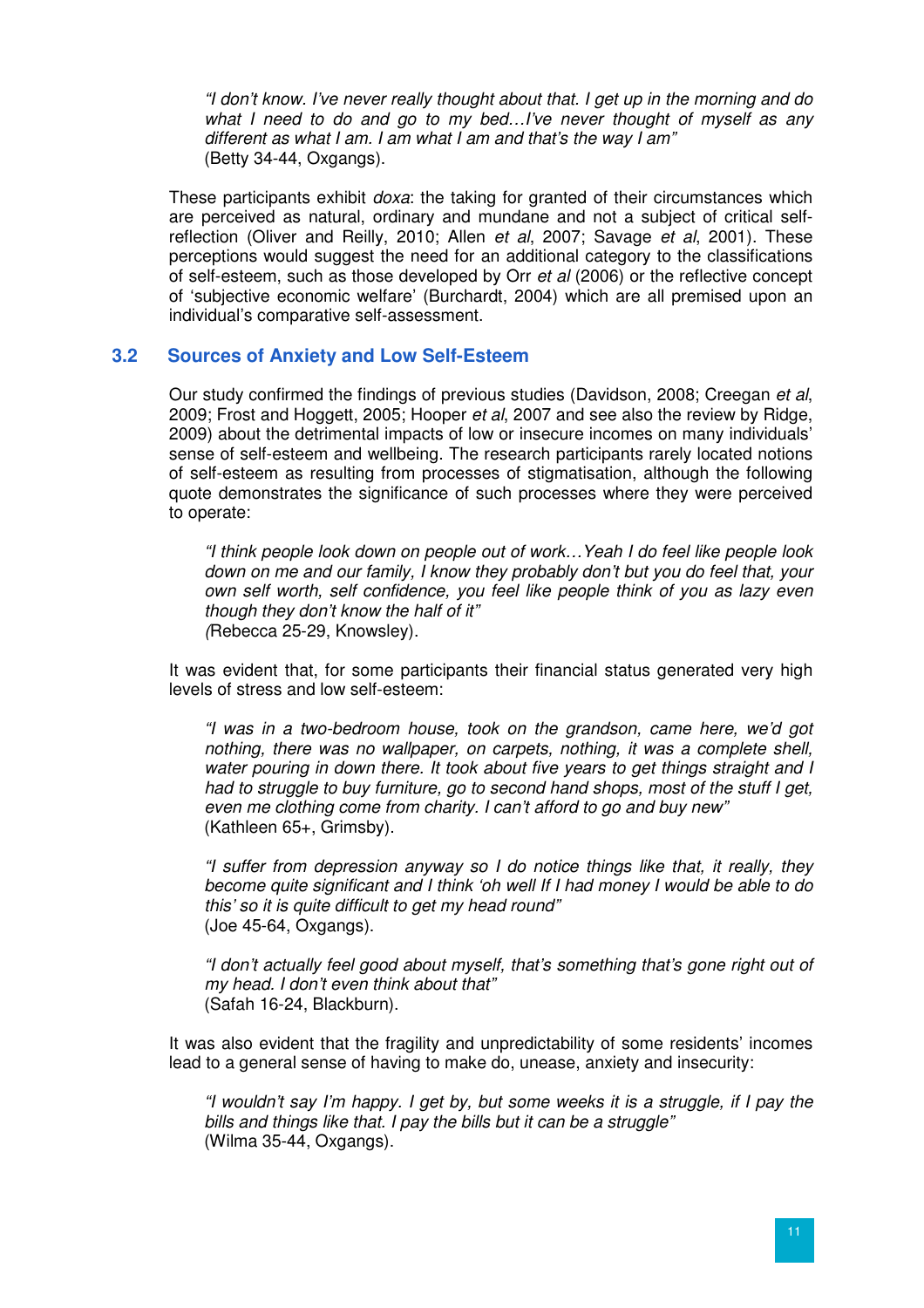"There'll be a day when I'm okay and the next day I'm down in the dumps…which is where my stress starts coming in" (Riffat 35-44, Blackburn).

 "That's hard but you get by but I think it's more a security thing, not having the money there if you need it, that sort of...you can't really save up for a holiday and stuff like that" (Olive 35-44, Oxgangs).

The centrality of an adequate income to individuals' lives and psychological health was epitomised by one participant:

Money, when you don't have money you feel down, because here without no money you cannot survive it's as simple as that, so once I know pay day's coming I literally count down and it's here (Cordell 30-34, West Kensington).

This sense of low-self esteem was, in some cases, exacerbated by a sense of not contributing, not progressing in life (see Hooper et al, 2007) or negative experiences with the welfare system:

"If you haven't got money…you can still participate in society but you're not adding something" (Mohammed, 45-64, Blackburn).

"You're supposed to get better over the years" (Jackie 30-34, Oxgangs).

"I didn't achieve what I wanted, this is not the life I thought I would ever live…I never thought I'm going to be like that, not working, I never thought it would happen to me, never" (Aaliyah 35-44, West Kensington).

"I need to get a job because I don't want to be on benefits longer than I have to so I'd feel better about myself" (Lorna 30-34, Amlwch).

"You go down the dole office and they made you feel like, I don't know…and it was just the way they said it like they were giving me something. I was glad to get out of that situation. I didn't like the way they were talking to people" (Bret 45-64, Blackburn).

For one participant, her lack of income was manifested in her inability to ensure her daughter attended a preferred state or private school (as a response to the widely perceived poor standards of the school she had been allocated to):

"The last time we looked it was £700 a term which is crazy money. So we've resigned ourselves now that this is where she [daughter] is going and we're making the best of it…I was heartbroken" (Geraldine 35-44, Grimsby)

For some participants, this sense of exclusion or failure to meet personal aspirations was located within a wider belief that they were powerless to address their circumstances: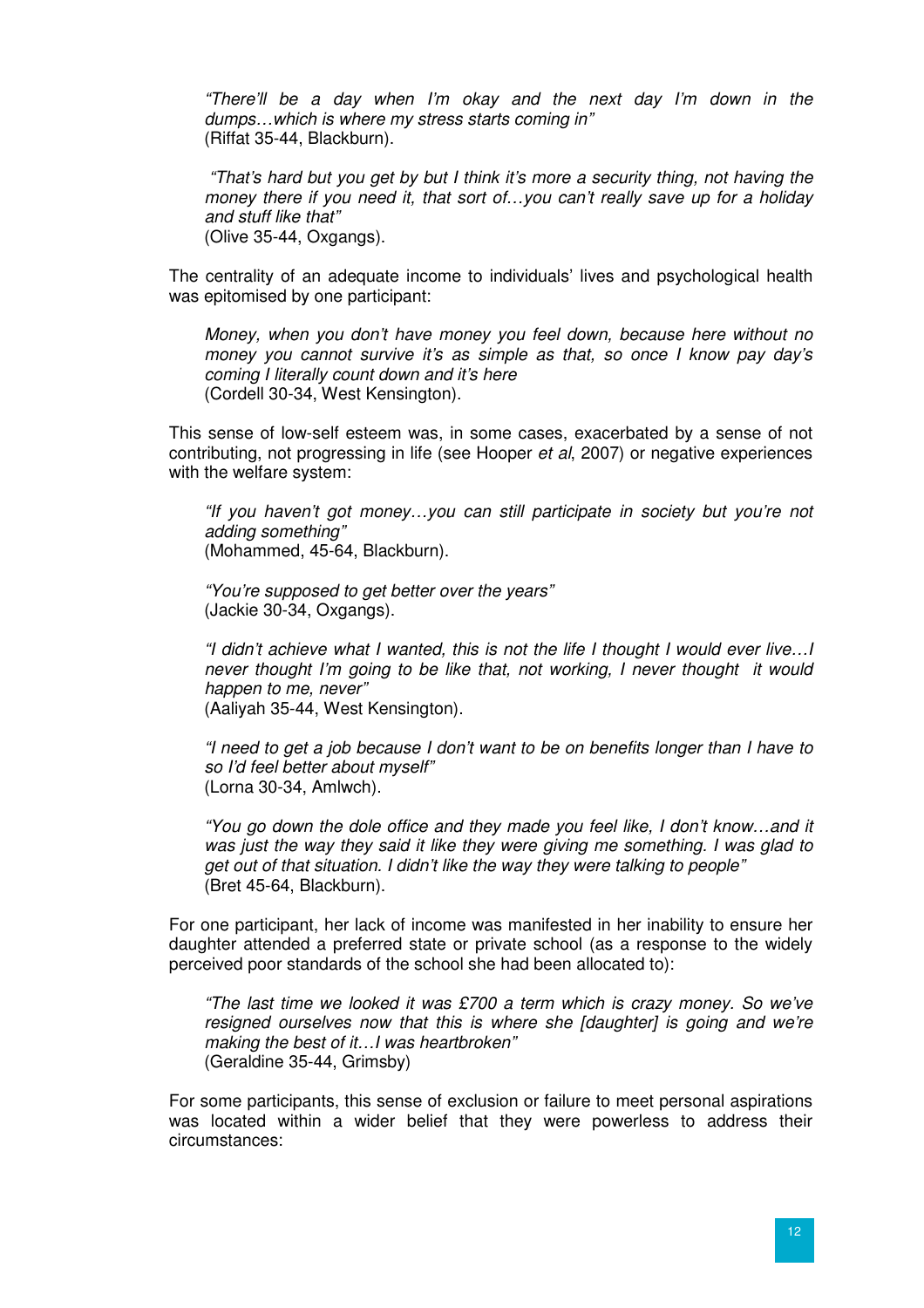"Well not having the qualifications, not having good education, I wish my life would be better for the situation but I can do nothing about it" (Tabasxamu 25-29, West Kensington).

For those living on the margins of poverty, this constraint was epitomised by the borrowing of money which was a necessity but which came at a price. The family was the crucial resource for this borrowing. Many individuals faced a tension between trying to balance their everyday finances, already stretched to the limit, against the need pay for a school trip or buy a school uniform. It was those tensions that posed a dilemma to some individuals who felt they had no choice but to compromise themselves and ask for money. This is exemplified by Jackie (30-34 Oxgangs) who explains her dilemma below:

"Financially it's too much to be asking them [family] every month cos we're short of that but if there is a school trip, uniform, the middle one's starting [a new school] so that's a whole uniform and the older one needs a new uniform so coats and shoes are normally the thing that I ask for.

[Interviewer]: But you said that's a difficult thing to have to ask for?

Yeah I don't like asking."

For other individuals, as previously found by Hooper et al, (2007a) managing alone was a better alternative to asking for help; refusal or judgement was a main fear as Zaneb and Leon explain:

"I would never ask [to borrow money], I would die first" When asked why, Zaneb elaborated:

"Because that's just me, I would never ask, I would give but I would never ask, because I cannot, if I ask and then he, or anybody, if I asked anybody and they gave it to me and then along came a piece of advice that would kill me…like don't spent it all at once sort of thing…that would kill me" (Zaneb 45-64, West Kensington)

"I have done it before but again it's something I'd try never to do that…It's just life you know, I don't want to ask and be told no so I'll only try and ask once, I'd rather give ten times and only ask once, (Leon 25-29, West Kensington)

Anthony also expressed reluctance to borrow money and thought he should deal with his dilemma alone:

"Maybe a few years ago I would have [borrowed money] without hesitation. Now I always try and sort it out myself first, I try and exhaust every avenue as an individual" (Anthony 30-34, West Kensington).

As will be shown in following sections, the' exhausting of every avenue' epitomised the sense of self-perceived required agency amongst the majority of participants in which they felt it incumbent upon themselves to manage their situations, which were located in a sense of personal incapacity rather than structural factors.

The interviews revealed how, for some individuals, a low income and the insecurity of financial circumstances generated anxiety, stress and depression, exacerbated by a sense of not achieving or progressing in life or contributing adequately to society.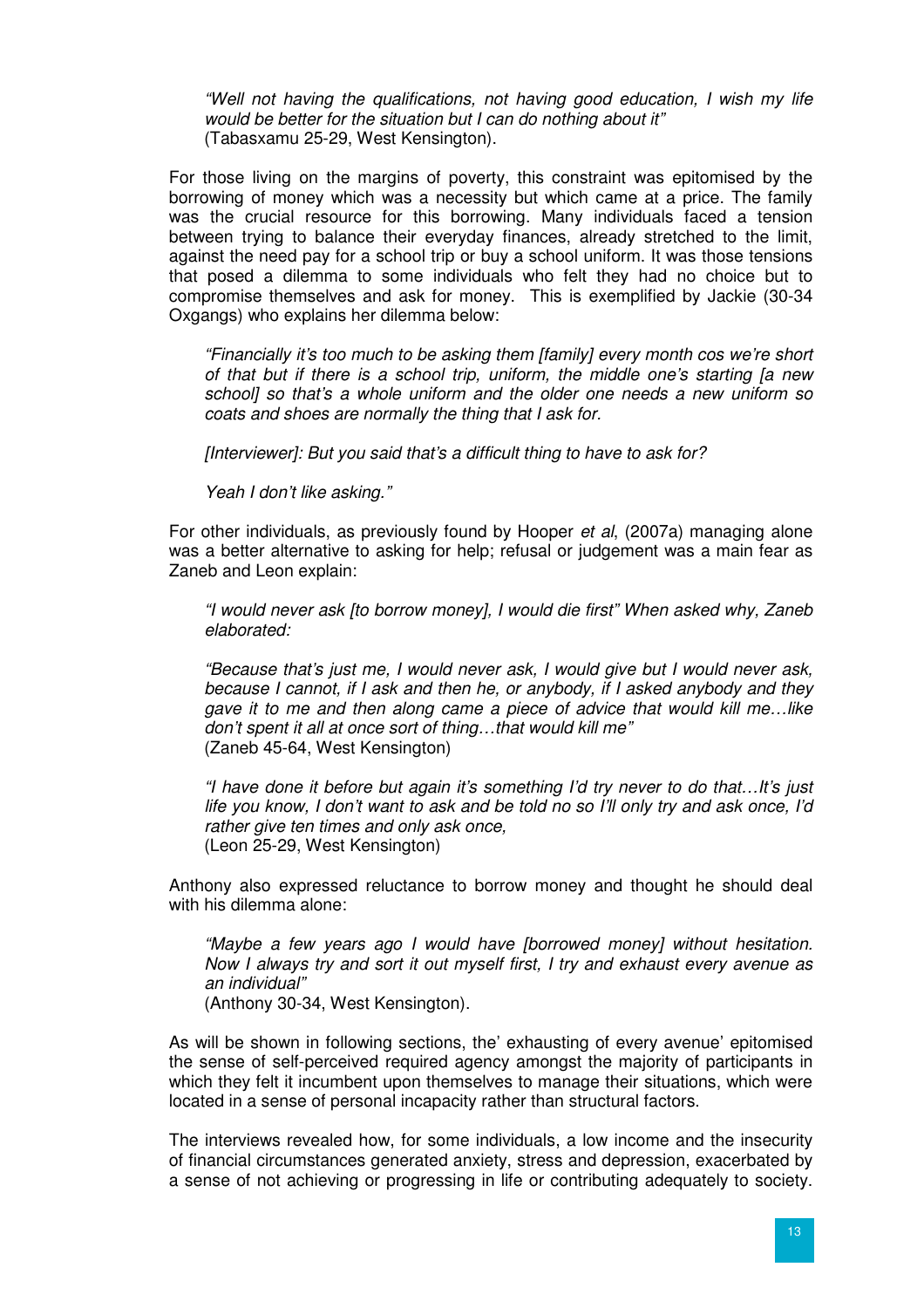These feelings of low self-esteem could additionally be generated by reliance upon the financial support of others.

#### **3.3 Drivers of Positive Self-Esteem**

For many participants, as Johnston and Mooney (2007) and Oliver and O'Reilly (2010) suggest, generators of personal satisfaction or self-esteem were not based or focused upon their financial circumstances:

"I don't really worry about material things. It's more about relationships and family situations that affect me more" (Sajid 30-34, Blackburn).

"Me family, me dog. I've just got a new puppy. I don't ask for much. I'm quite content with what I've got" (Kathleen 65+, Grimsby).

"I beat cancer and I go over that and sailed through it, and just what I've got and my family, they mean the world to me, but there's nothing else that I'm really proud of"

(Brenda 35-44, Amlwch).

"I'm very grateful for my health, I'm fairly healthy for my age, I've never had any major injuries or anything like that" (Anthony 30-34, West Kensington).

Of course, these responses may involve a process of individuals rationalising or highlighting positives in very challenging circumstances and as a response to the particular questions asked of them in an interview situation. It is noticeable for example that Anthony, a relatively young man in his early 30s, highlights good health as something that he should be grateful for.

Independence and the ability to socialise were presented as being important drivers of a sense of satisfaction for some participants:

"I've no got as much money but money isn't everything. I can do what I want. I don't have anybody to say' I've got to'" (Olive 35-44, Oxgangs).

"I just want a bit more than staying at home and cleaning and tidying, socialising more if anything...financially we're doing okay, it's not something I can complain about, it's just more socialising really" (Nusrat 35-44, Blackburn).

"I like to be doing things, I don't like to sit around all day and do nothing. It's also about mixing with people…I like the idea of being with people and communicating with all ages but it is important that I also contribute " (Brenda 35-44, Amlwch).

"Well I always feel good at the local chapel, meet good people and have a chat with them, it's good to talk to you in fact" (Harold 65+, Amlwch).

Some participants identified a sense of achievement, enhanced self-esteem and growing confidence that were generated through achieving educational qualifications, completing training and accessing a job, although in some cases, training or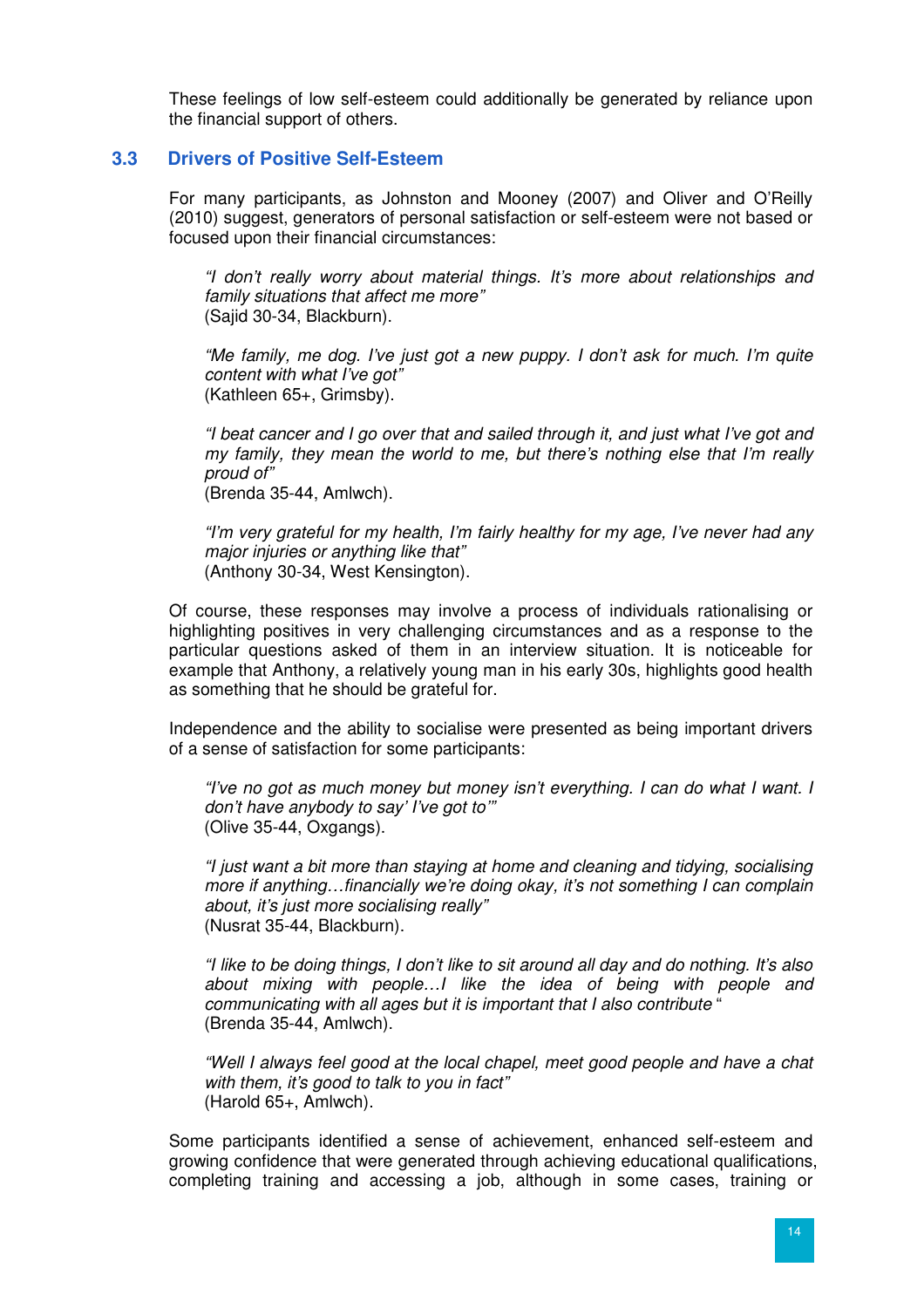education did not result in employment, which could be a source of anxiety and disappointment. Again the sense of personal agency is a central theme:

"Financially I wouldn't say we were any better off but me personally, because I've been to college for three years and passed my exams and I've got a job I feel better in myself yeah definitely and more…that I've done something" (Francine 65+, Grimsby)

Rose attended a local training course to gain experience and this eventually secured her a job at the hospital. She spoke positively about her experience:

"Yeah, that helped me with my confidence and stuff and the ability to… well I didn't know any of the lads, or the girls that were there, apart from [Josie] and it gave me the confidence to talk to people, just random people if you were in a situation where I had to stick up for myself, things like that, really good. (Rose 16-24, Amlwch).

Stephanie too attended a local course and explained how this built her confidence and enabled her to engage much more with the local community:

"I feel as though I'm not stuck in the house every day and stuff. It's helping to get confidence to go back to work and stuff like that in the future, otherwise I think I'd probably be sat in the house losing confidence each day, because you're sat doing the same old thing" (Stephanie 16-24, Amlwch).

Through training Nigel not only learnt a trade but gained sense of self worth, he felt that he was able to make a positive contribution to society. Nigel's words highlight the sense of progress and wider obligations to society that characterise the value frameworks within which individuals assess their self-esteem. When asked what he was most proud of he explained:

"Going to college and learning a trade I know I'm all right at because I done it for five years when I lived in Somerset as a labourer, I know how the mixes are and I got half my tools of what I need for plastering so I'm quite happy with that…it makes me feel I'm doing something, I'm gonna put something back into the community, I'm paying my tax and insurance (Nigel 30-34, West Kensington).

For many interviewees, their children and their role as parents, or grandparents, were a source of considerable pride and self-esteem, particularly with regard to achievements in education and a sense of progression:

"At the moment I'm proud of my girls with their education. I'm happy that they're getting good grades at school so I'm pleased with that, that they're actually getting somewhere compared to what support I used to get when I was younger" (Nusrat 35-44, Blackburn).

"I would say I am proud of my children cos I'm doing the best so far and they are doing well at school, their behaviour is okay" (Riffat 35-44, Blackburn)

"I've got three children and five grandchildren, one granddaughter's in university which that makes me proud, me grandson, he's in college and he could go to university next year and the others are younger. I think just me family and that" (Winnie 45-64, Knowsley)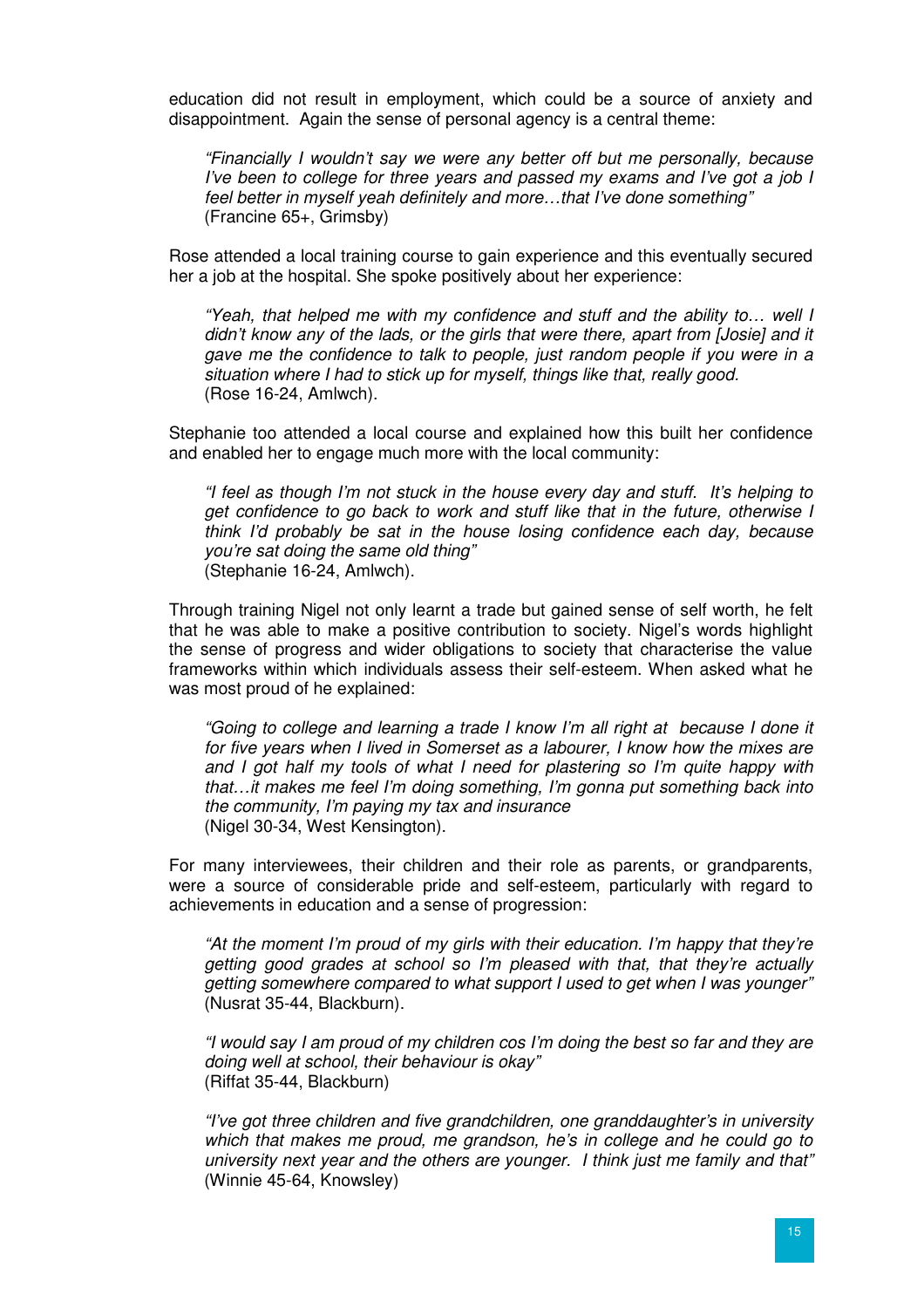Several participants indicated that their role as parents, and the agency and commitment that this required was their primary source of identity and focus:

"My children: that's my job, that's my career. Everything else helps me fulfil that" (Daphne 45-64, Oxgangs)

"I want to be the main part of her [daughter] life and she can look back in years and 'yeah me mum was there'" (Brenda 35-44, Amlwch)

Some participants explicitly related the achievements of their children and grandchildren in terms of resilience shown in a context of financial adversity

"Me grandchildren they're very good and they've done really well in life so I'm pleased, even though we're in a deprived area, I'm really proud of what they've achieved "

(Pearl 65+, Knowsley).

"I feel I've done a good job of bringing them [children] up, save the recession and the bankruptcy which I was a bit disappointed about because it's nothing we ever did, if we hadn't got anything we went without" (Isobel 65+, Grimsby)

A similar sense of esteem was reported by individuals acting as carers:

"I feel I'm needed. He couldn't do without me…I enjoy looking after him as well because I'm a carer type of person anyway" (Shirley 45-64, Oxgangs)

Other interviewees were, as Orr et al, (2006) have previously found, able to generate self-esteem through voluntary work, community activism and sports:

"I do voluntary work and I've always been some kind of activist…I do quite a lot of talking about being HIV positive and I do quite a lot of public speaking about it and I also work with pressure groups and stuff like that to try and get recognition for my situation... I play pool [to a high standard] and play pool locally and I'm quite big on the game. I just live it, so I do things, other things with my time as opposed to sitting and brooding about the fact that I'm not very well" (Martha 35-44, Blackburn)

One individual described her voluntary work as:

"I think it's just a sense of helping people because I've had help with my life. It's just repaying it" (Tina 16-24, Oxgangs)

Another Oxgangs resident reported that, due to her involvement in community groups and neighbourhood regeneration programmes:

"For the first time since I've moved here we can honestly say we're proud' (Daphne 45-64, Oxgangs).

Accessing, buying or owning a property was an important source of esteem for several participants, including the sense of achieving this independently and leaving a financial legacy for children:

"I'm proud that I managed to get a nice house" (Hashim 35-44 Blackburn).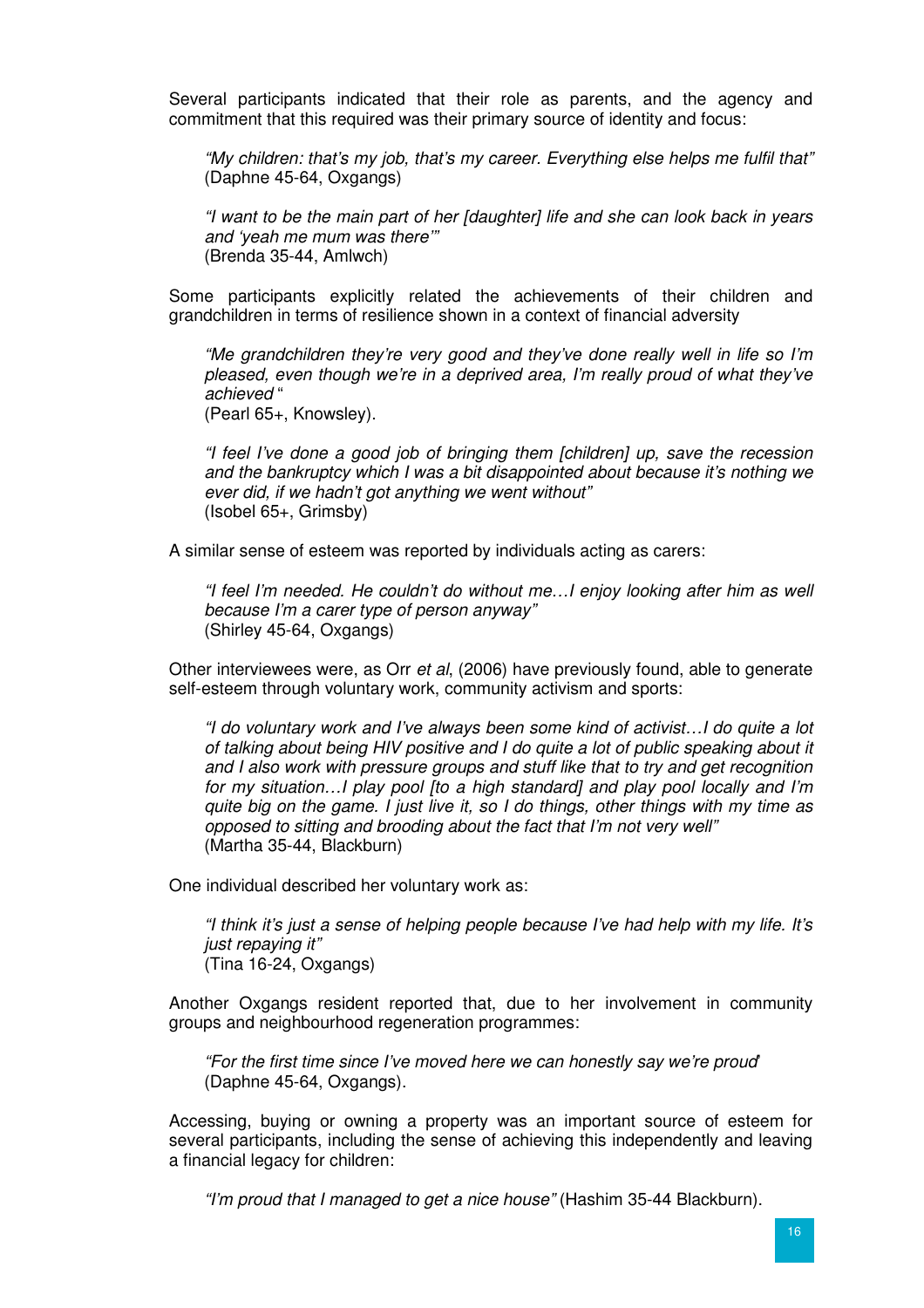"I bought this house, bought it outright: it was me that bought it, not my husband" (Vera 65+, Oxgangs.)

"I think it makes it more of a home because we've saved up and bought all them as well, we've never had a brand new TV or a cooker …Yeah, everything that we have here is ours now" (Rose 16-24, Amlwch).

Everything I've got, it's mine, I worked for it, paid it myself" (Graham 25-29, Amlwch).

"When we paid our mortgage off we went to see a lawyer and we actually signed our house over to our son and daughter and it gave me great satisfaction cos I felt 'well if I've got nothing else to give you you've got that' and it gave me great pleasure in doing that" (Norma 45-64, Oxgangs).

Some individuals, most notably in Blackburn, also got a lot of support and comfort from their religious faith:

"I'm proud that I've got more into finding out more about my religion, I feel very happy about that and to make me a better person and how to deal with stress and situations, not everything is about money. I've recently started to, learnt to read the Koran which I couldn't do" (Robina 30-34, West Kensington)

"I think what's helped me most, I've started to take bible studies, even a Muslim, and I take bible studies from Jehovah's Witnesses and that has given me a great deal of help …because sometimes life situations you see what's happening to you and that would really depress me sometimes and all the world situations, and with these studies it tells me why things are happening, why is the world going this way, and they really help so in that way I think that's, I'm coping well in that way"

(Riffat 35-44, Blackburn).

Many research participants related employment to their self-esteem (see Crisp, 2010, forthcoming, for a full discussion). This was not primarily related to the income and status work provided. Rather it was a sense of self-reliance and independence:

"To me work is very important. You need to work, everyone needs to work in this day and age, obviously by working you get what you want, money and stuff, you build a future for yourself and your own money so I think it's quite important" (Sabah 16-24, Blackburn)

"I've never enjoyed not working for a living, the only time I was not employed outside the home was when my children were growing up, it's always been important to me…self respect as much as anything, I like to feel as though I'm contributing to society and the economy" (Barbara 45-64, Knowsley).

"I miss work. It was nice to be independent. I am independent and that but it's completely different to what I am now. I never have time to myself really for anything. I miss working definite" (Safah 16-24, Blackburn).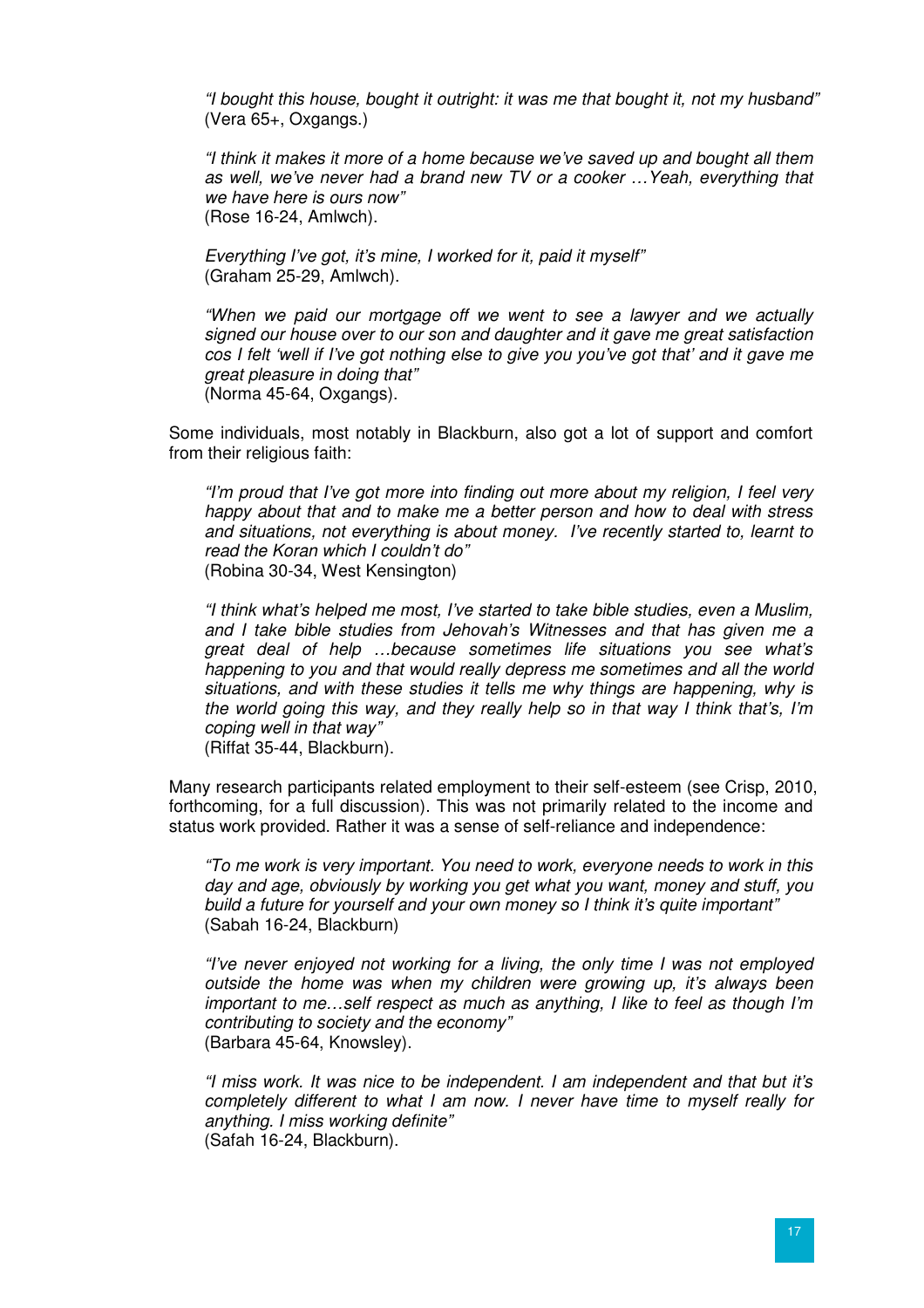"Work is just a bit of extra money in the house, you don't have to rely on benefits as well, it's your own money, you're earning it yourself" (Saima 16-24, Blackburn).

Work could also be a source of routine, enjoyment, purpose and mental stimulation:

"If I lost my job I would have to go out and find volunteering work to do. I need something to keep me in a routine…I'm better off in all because before…I wasnae getting any self esteem. It wasnae satisfying enough for me, obviously living on the breadline because I was only living off the dole money that I got so I would say in all these I'm better off, no just the money side…if it's been a good day at work I come in like satisfied that I've done good... it's just my self esteem" (Shirley 45-64, Oxgangs).

"I miss working a hell of a lot. I even felt good mentally when I was in work. I felt good about myself" (Khaliq 30-34, Blackburn)

"Without work you can't live because something…not just financially it helps you but mentally its helps you as well and takes away the stress and pressure, you meet different people and without working what can you do? Go to the town centre every day. You get bored" (Mohammed 45-64, Blackburn).

"The pay's a bonus in this job at the moment. It's nice to have the money but it is a bonus because I started off as a volunteer and then it snowballed from there, so it's something that I enjoy doing" (Betty 34-44, Oxgangs).

"Yeah I do [miss work] to be honest, I did love work, I do feel like you lose confidence when you give up work and I liked that adult environment, it's all children now and baby talk and I feel like I'd like to go back to work just to get out of the house for a bit" (Verity 25-29, Knowsley).

"I don't know about status, but just your focus in life…the brain is a muscle and it needs to be exercised and it needs to be active" (Daphne 45-64, Oxgangs).

Although further research would be required to establish this point, it may be the case that, as relative pay levels for manual and unskilled workers have declined, the non-material and intrinsic benefits of work become more strongly emphasised as forms of compensation in the absence of greater financial rewards. However, for some individuals, work could also be 'soul destroying' and some jobs meant that

"you were at the bottom of the ladder with no airs and graces and gratitude towards you" (Mohammed 45-64, Blackburn).

It could also generate a sense of anxiety and insecurity:

"At the moment I know I'm on the sick. I know I've got that money coming in every month. If I were working I'd be even more stressed because I'd be thinking 'have I got me job next week? I might be out of work'" (Artur 45-64, Blackburn).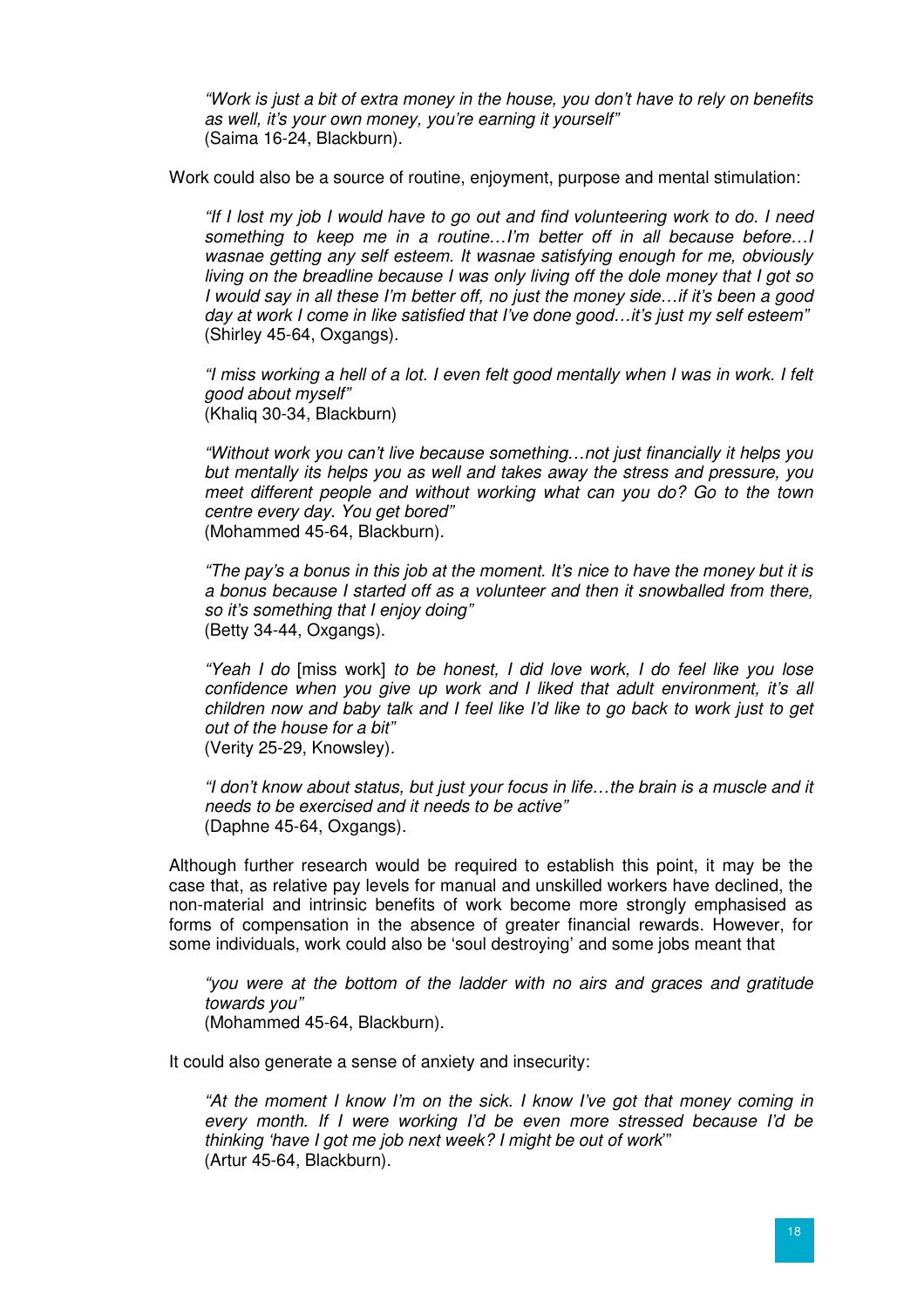What also emerged strongly from the interviews, as Edge and Rogers (2005) and Canvin et al (2009) have also found, was the importance that individuals gave to being active in addressing or improving their situation. Sometimes this was manifested in a sense of achievement:

"I was two and a half years at college and it's quite a nice feeling to know that something you've worked towards you're getting something from it" (Geraldine 35-44, Grimsby).

"I felt happy. I felt good on myself because I didnae think that I would get…it was the first interview that I've had in five years and I got it that day so I felt happy"

(Penelope 16-24, Oxgangs)

Well I've achieved a lot in my life, I went from operator to supervisor and then I was [an officer bearer in an important local representative body] for a couple of years, that's quite reasonable you know" (Lloyd 65+ Amlwch).

"I'm a respected member of the community cos I work in hospital (Robert 25-29, Amlwch).

"I guess career again and achievement in terms of passing exams and become a qualified accountant and that kind of thing is fairly arduous so I was quite proud of myself when I achieved that. I think actually academically I've always had a certain sense of pride in achieving qualifications (Waseem 30-34, West Kensington)

In other cases, the importance of their own agency was crucial, even if the outcomes of their own efforts were uncertain:

"I'm one of those people that, I'll have a tendency to look on the black side if anything goes wrong but on the other hand it's a case of 'I can't sit around doing nowt, I've got do something so I'll do anything, if you know what I mean, certainly try my best" (Harold 35-44, Grimsby).

"In two years time I'll have got my qualification. I'll be earning a bit of money cos I don't want to be stuck on the dole for the rest of me life…we'll have to see, at least I can say I've tried and been to college and attempted to my life…" (Mel 16-24, Grimsby).

"I need to work for myself, and the money and the kids…just for a bit of respect for myself…I think if you're working you feel better about yourself, definitely…I don't know, I can give it a try, that's all I can do, if it gets too much then I'll put my hands up...but I'll respect myself more for the fact that I've tried it" (Olive 35-44, Oxgangs).

"If I was going to be proud of anything it would be my ability to fight against the odds"

(Martha 35-44, Blackburn).

Our interviews revealed the importance of non-material factors, including family, social networks and community activities in generating self-esteem. Work was also an important source of esteem. Many individuals highlighted how esteem could be generated or maintained through a sense of agency and responding to challenges. It should be borne in mind that the positive responses presented above may partly be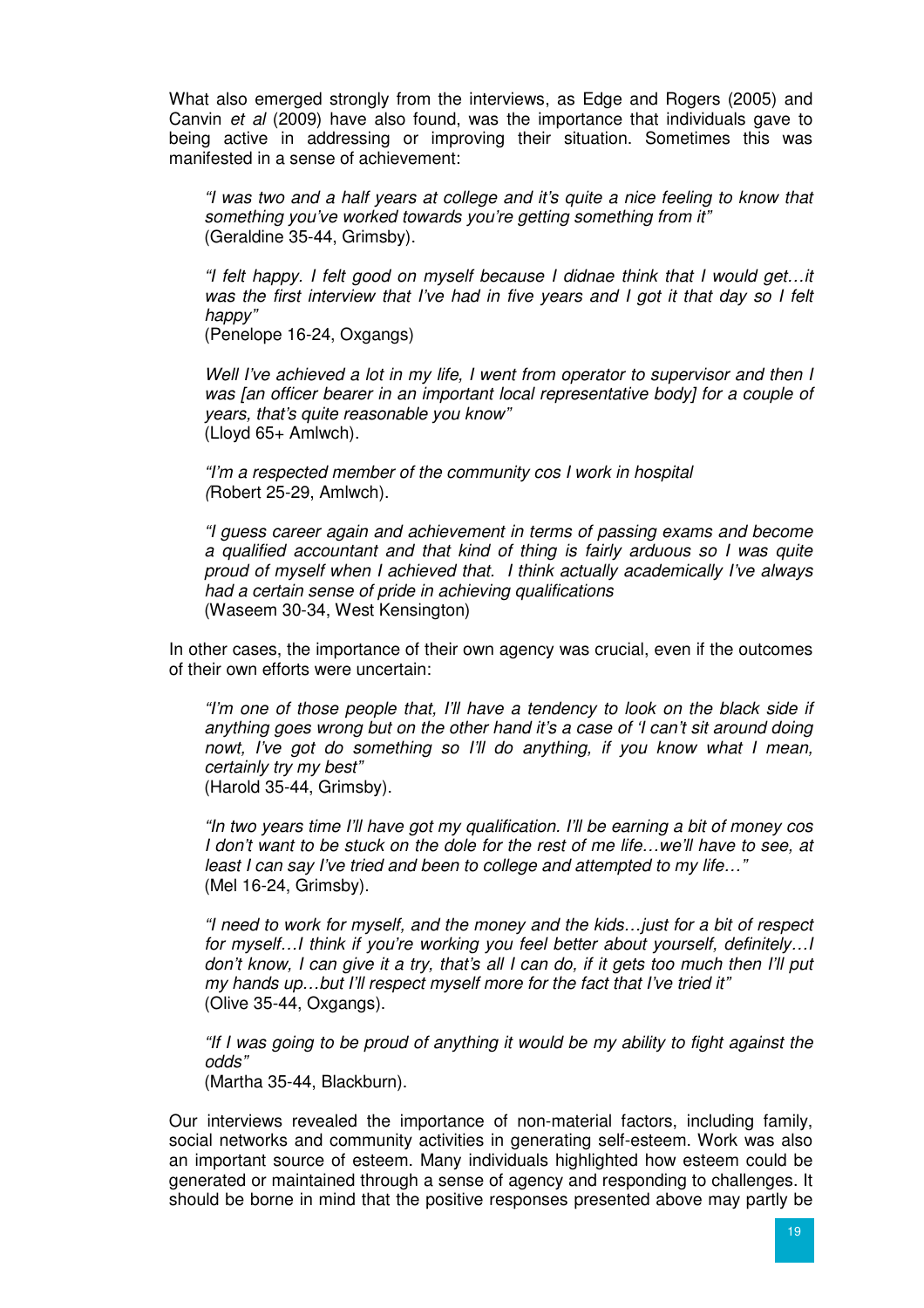a result of individuals seeking to rationalise very challenging circumstances and responding to the specific interview questions about esteem. It is also important that some of the drivers of self-esteem, including parenting, training and education, housing and volunteering still have a material base in that they are, in part, dependent upon some access to financial resources.

#### **3.4 Independence, Self-Reliance and Self-Criticism**

This emphasis on the centrality of agency and effort was linked to two themes that were prominent in most interviews: the need to be independent and the selfresponsibility required to accept and address individuals' circumstances, supporting the findings of Skeggs and Wood (2009) Orr et al, (2006) and Pahl et al, (2007). There was a pride attached to not being dependent or reliant on others, including friends, family and the government:

"It's much better to be able to hold your head up high and say you don't owe anything" (Vera 65+, Oxgangs).

"Being independent; I'd love to just do everything by myself without getting any support from anybody because sometimes it's like somebody's feeling sorry for you, that's why you are getting that support. I don't normally want that, I just want to do it on my own, don't need anybody's help"

(Saima 16-24, Blackburn).

"I would never…like job seekers allowance and stuff like that...no matter how much money I wouldn't" (Tina 16-24, Oxgangs).

Contrary to the feelings of resentment and inadequacy found in other studies, some respondents appeared to be accepting of their circumstances. Crucially this also limited the extent to which they subjected themselves to a negative self-critique:

"Life deals you the hand and you've got to do the best with the hand that you're given"

(Martha 35-44, Blackburn).

"I'm not angry I guess you just have to get used to the situation in a way because you can't always have it good. There's going to be times when it's bad times"

(Safah 16-24, Blackburn).

"I've had me bad patches and I have me good patches but the thing is I've got to live with it [epilepsy], simple as that…sometimes it gets me down but I've got to live with it, it's part of me " (Donald 35-44, Grimsby).

"It's never been a problem. At the end of the day if it's no there it's no there and you can only do what you can do" (Stan 35-44, Oxgangs).

As found by Creegan et al. (2009), Skeggs (1994), Dolan (2007) and Orton (2009), other research participants believed that their circumstances were caused by their own decisions and actions and that the responsibility for addressing their problems lay with themselves: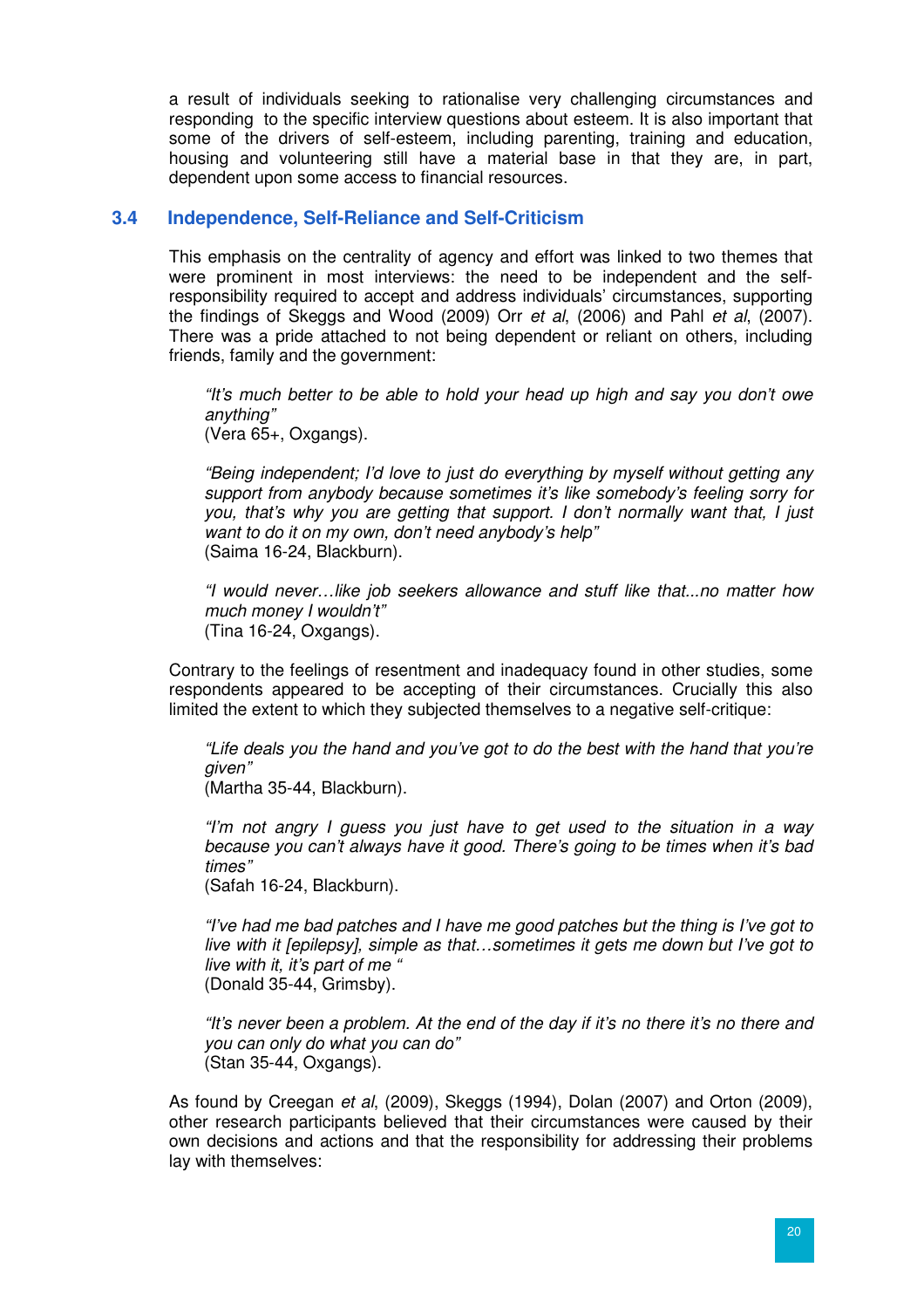"It's about my lesson, I went down that path, I chose that relationship…it's my responsibility to pay the debt back" (Martha 35-44, Blackburn).

 "Things have to be dealt with so live with it. I chose my path and that's that. You occasionally think 'oh god I wish I'd done that' but tough now pal, you're forty now, get on with it" (Betty 35-44, Oxgangs).

"I kicked myself up the arse and started again" (Callum 45-64, Grimsby).

This was often related to individuals being self-critical and perceiving their own weaknesses and inadequacies as the primary cause of their present situation: One individual described themselves as 'lazy'. Another said:

"It's very rarely that I ask for help cos it's me own fault" (Tracey 25-29, Blackburn).

Others perceived that they lacked some financial or domestic skills:

"I tend to think I've got to manage on my own steam…I need to learn to manage" (Olive 35-44, Oxgangs).

"Although we are not great savers…well I'm not that great with money to be fair" (Zara 30-34, Oxgangs).

These self-critiques were located within a widespread narrative that the solutions to coping with lower incomes were essentially individualistic and that the agency of individuals could still determine their own outcomes:

"You can't segregate yourself from your environment; you're very responsible for your actions and the actions of people around you so you have to make a positive"

(Sajid 30-34, Blackburn).

"Problems in life, you don't back away from them, you try and face your problems, the fear inside you've just got to face. I think whatever doesn't kill you makes you stronger so I've just got to keep going...it's all down to the individual, some people want everything and you can't have everything in life, you've just got to take it in your stride" (Faizal 16-24, Blackburn).

"I feel that if we can do it so can everybody else…I think it was, it was pride, it was pride. You wanted something you had to work for it" (Norma 45-64, Oxgangs).

This was often, as Blokland (2007) has shown, specifically related to the need to manage effectively on a lower income, rather than a focus upon the actual extent of this income:

"We just have to get through it. There's no other way round…there's more of an outgoing than an income but life goes on, you have to get it going, find another way of spreading it and getting any bills at a time when you've nothing at all" (Saima 16-24, Blackburn).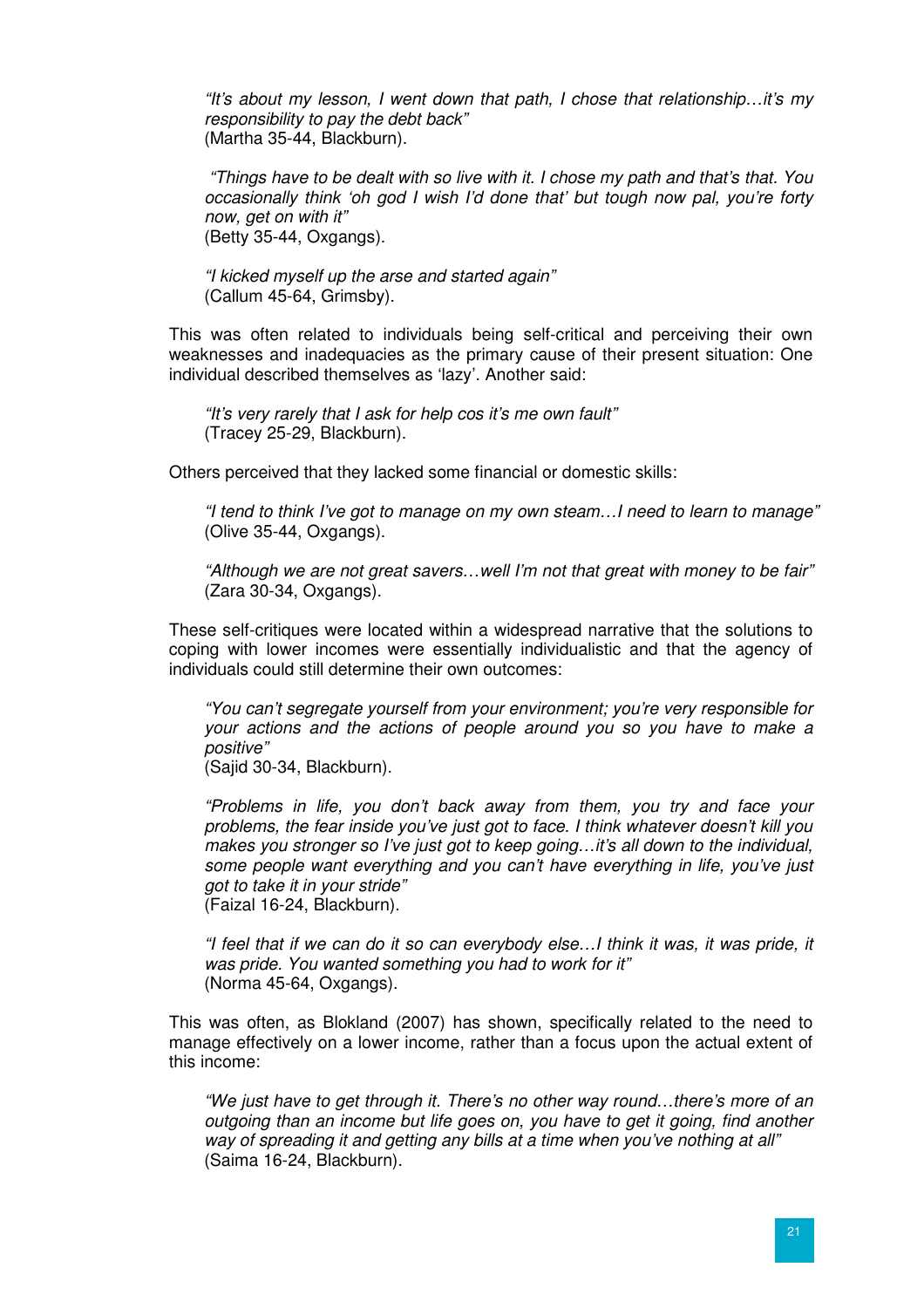"I've been far worse off before but I always picked myself up…You've got to work with what you've got" (Betty 35-44, Oxgangs)

"You just cut back on everything, lucky enough we didn't have debts and stuff because we've always been 'if you can't afford it do without it' type of thing so that was a major plus but a lot of people have come out of work, are in debt and everything so to us we were lucky in that sense" (Irene 65+, Knowsley).

"If you've got anything about you you've got to economise yourself to cope with it"

(Ethal 45-64, Grimsby).

"Even if you're on job seekers allowance you can still go up to the shops at certain times and shop well. I think anyway, of you've got your head on your shoulders" (Charlotte 45-64, Oxgangs)

The interviews revealed the importance of self-reliance and independence to individuals' sense of esteem and respect. Some individuals were not overly-critical of themselves or resentful of others, whilst others did locate their circumstances within a framework of self-criticism and being inadequate in relation to managing money or domestic tasks. This criticism was based on individualistic notions of being able to rectify situations, in which individuals' responsibility, capacity and obligation to manage modest resources efficiently were paramount.

#### **3.5 Summary**

The words of these research participants indicate the different scales of poverty that households are confronting. It is clear that living on a lower income is a source of stress and health problems such as depression. It is also the case that a lower or fluctuating income or financial status creates ontological insecurity within individuals and a constant sense of unease. However, our findings also suggest that some individuals do not view their financial circumstances as something that they reflect upon or locate within a judgemental framework of critique. The reasons for this differentiation and any neighbourhood impacts upon this were unclear and will require further research.

This research also highlights the importance of non-material factors in generating self-esteem and a sense of individual happiness and wellbeing. Family and children were the most notable and significant element in most individual's sense of achievement (as parents, grandparents or carers). Conversely, it was often concerns about providing adequately for children and other family members that could be the source of the greatest self doubt and concern. Volunteering, community activism, participation in sports, arts and other community groups and socialising were also drivers of a sense of esteem and value, particularly in terms of making a wider contribution to society. Further sources of esteem were achievements in education or accessing a desired home. Some of these responses may represent the rationalisation of very challenging circumstances in a research interview situation, but they do indicate that positive drivers of self-esteem are clearly evident.

Work was a significant source of self-esteem, but what was striking was that this was seldom related entirely or even primarily to enhanced income. Rather it was other benefits, such as independence, socialising and mental stimulation and a sense of purpose that were most valued. These findings suggest that studies of the effects of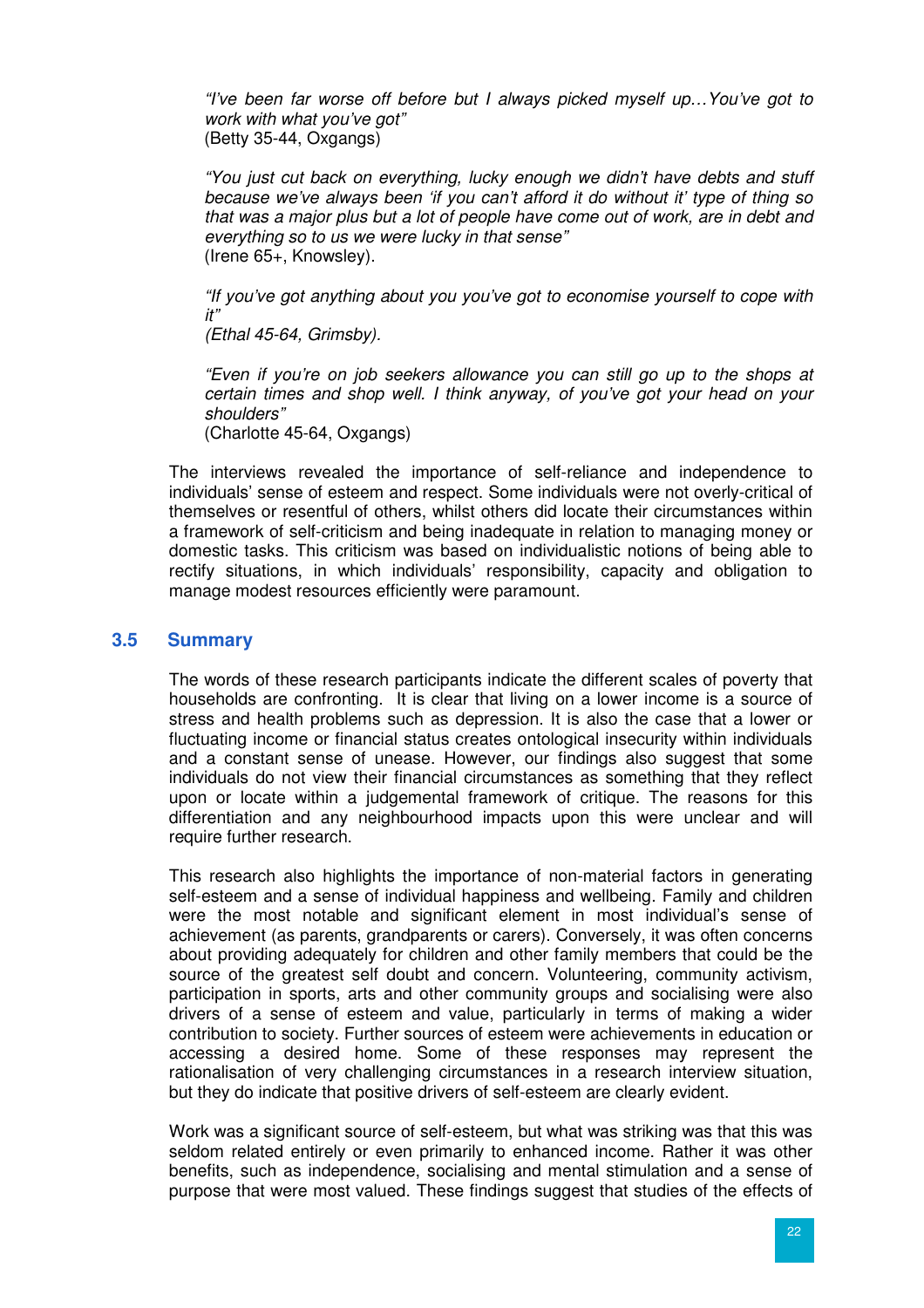poverty and low income need to relate financial circumstances more closely to other non-material drivers of self-esteem and self-assessment and to recognise that, for some individuals, their happiness and wellbeing is determined by other factors.

Our research found very strong cultural narratives and values that were present in most interviews in all six neighbourhoods. These included the importance of individuals relating their sense of esteem to their active attempts to respond to challenges, even when the outcomes were uncertain. Self-responsibility and selfreliance were predominant themes: individuals often believed that it was their own actions and decisions that determined their current circumstances and would decide their future prospects. There was a common sense that self-respect and respect from others was achieved through being independent and not reliant on either other family members or, in some cases, the benefits system. Crucially, this respect was related to effort and determination rather than the actual achievement of higher incomes or more material goods.

Our findings also supported previous evidence of significant levels of self-critique and self-blame amongst individuals, who would often conceptualise their circumstances as arising from their own inadequacies and deficiencies, including their financial and domestic management skills and their intelligence. These narratives of self-critique were located within a wider culture of individual responsibility, whereby the causes of poverty were given less emphasis than the response to this poverty. In this understanding, individuals were required to accept and face up to the challenges they faced and to adapt to lower incomes. Indeed, individuals' abilities to economise and to be adaptive and creative in order to manage on a low income were a source both of self-esteem and opportunity and the judgement of self and others.

What these findings suggest is that, whilst stress, anxiety and serious health problems were a major factor for many individuals and that this was often linked to their financial circumstances, the extent of misery or low self-esteem was complicated by other sources of self esteem and by an understanding that this was the way the world was and that there was a need to respond to this, as identified in precious studies of 'doxic' accounts of the ordinary and mundane. These complexities and positive aspects of esteem need to be considered in more depth in studies of poverty, without challenging the primacy of a low income and its negative consequences or the need for continuing governmental interventions to address deprivation. It was also the case that the narratives of judgement and critique- of the self and of others- were in part generated by the residents of the neighbourhoods that we studied, rather than simply being imposed by more affluent or powerful sections of society. Of course, our research was not able to establish the extent to which the respondents internalised or articulated wider societal discourses generated by more powerful groups including the media and politicians. Comparative or selfjudgmental frameworks are a reflection of the human condition (Davidson, 2008) and the tendency to place ourselves as a key actor in our live stories. In part, the research participants' narratives were grounded in a sense of loss for a more collective and egalitarian sense of community in which the material circumstances of individuals were less polarised and less subject to judgement. However, these narratives, and the emphasis given to independence, self-responsibility and individual agency also seriously challenge the themes of dependency, indolence and passivism which are dominant in much recent conceptualisations of an alleged 'Broken Britain'.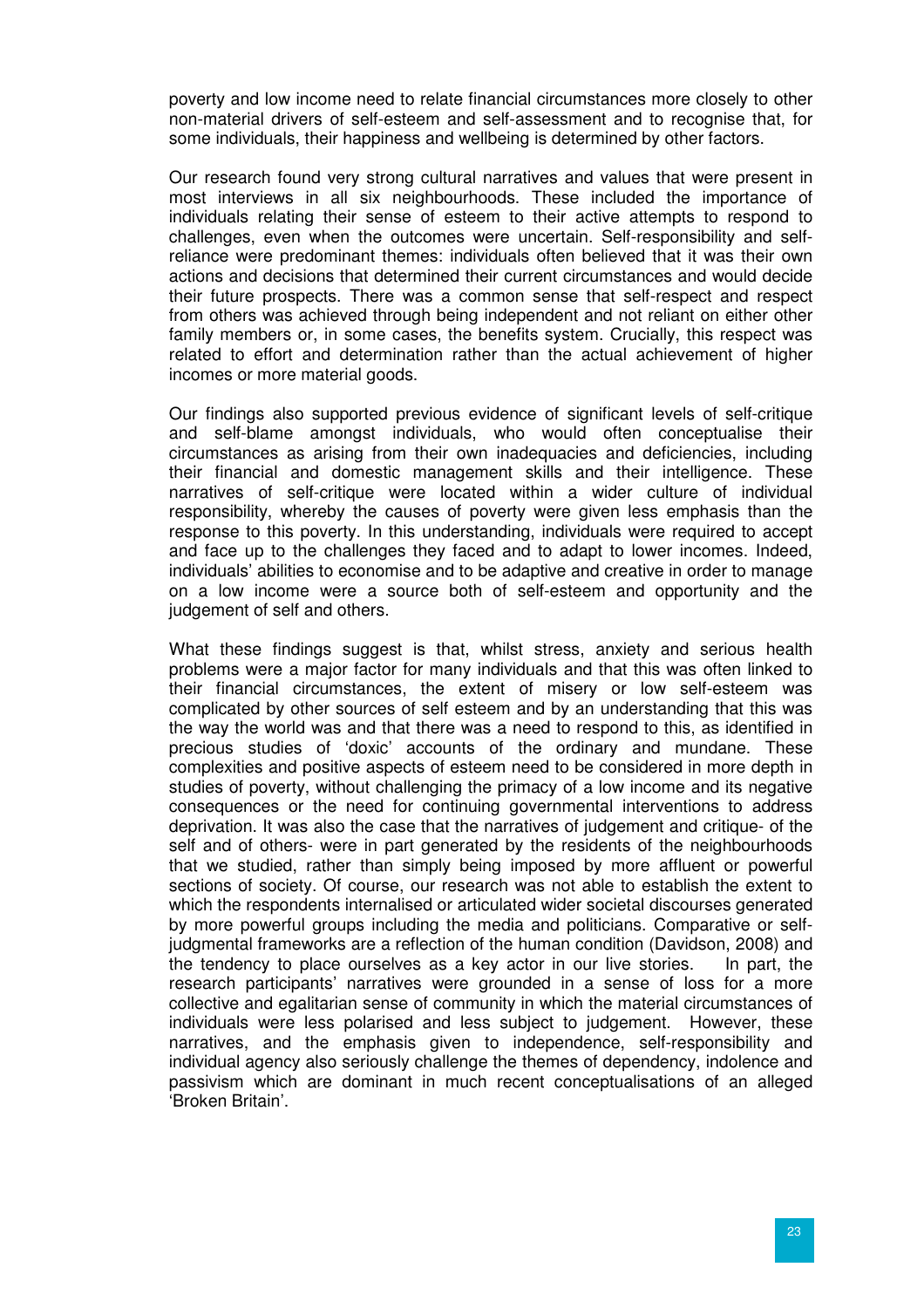

# **4. Perspectives on Comparative Poverty**

#### **4.1 Introduction**

In order to understand the extent to which individuals deploy a comparative framework to assess their own circumstances, we asked the research participants a series of questions. These included whether they compared themselves to other people (including their neighbours and their friends and family) and what indicators, symbols or markers they would use to make this comparison. We also asked whether individuals made comparisons between their current circumstances and previous periods of their lives. This section firstly presents evidence about how individuals' compare themselves to others and continues by examining comparisons with previous periods in individuals' lives. The final part of this section addresses the issue of the judgement of others, specifically in relation to employment and benefit claims, which emerged as a key theme, across all six neighbourhoods, throughout the interviews. This issue is included here as it appears to be an important form of the comparative assessment of individuals' circumstances and self-esteem.

#### **4.2 Comparisons with Others**

We found some evidence to support Knies et al, (2007) previous findings that conceptualisations of relative deprivation may overstate their importance in individual's assessment of their own and other's circumstances. Some interviewees reported that they did not view their circumstances in comparative terms or in a relational framework to others and indeed suggested that such judgements would represent an intrusion on others' privacy:

"I don't really compare with anyone. I've never thought of it in that way" (Riffat 35-44, Blackburn).

"No I don't do that [compare myself to others] I just keep myself to myself" (Gary 45-64, West Kensington).

"I never really gave that a thought what other people think about our…it's never entered my mind and it doesn't enter my mind how other people get their money, do your own thing, get what you can, at the end of the day that's what everybody does in different ways" (Stan 35-44, Oxgangs).

"No some people are better off than others and some people are worse off than others but that's really none of our business though is it? I wouldn't like poke me nose or start talking about people in that way, I just find that like disrespectful ... No I never really thought about it really (Kyle 16-24, Knowsley).

Other interviewees stated that they did not compare themselves to others, but rather used a personal comparison with their own previous situation: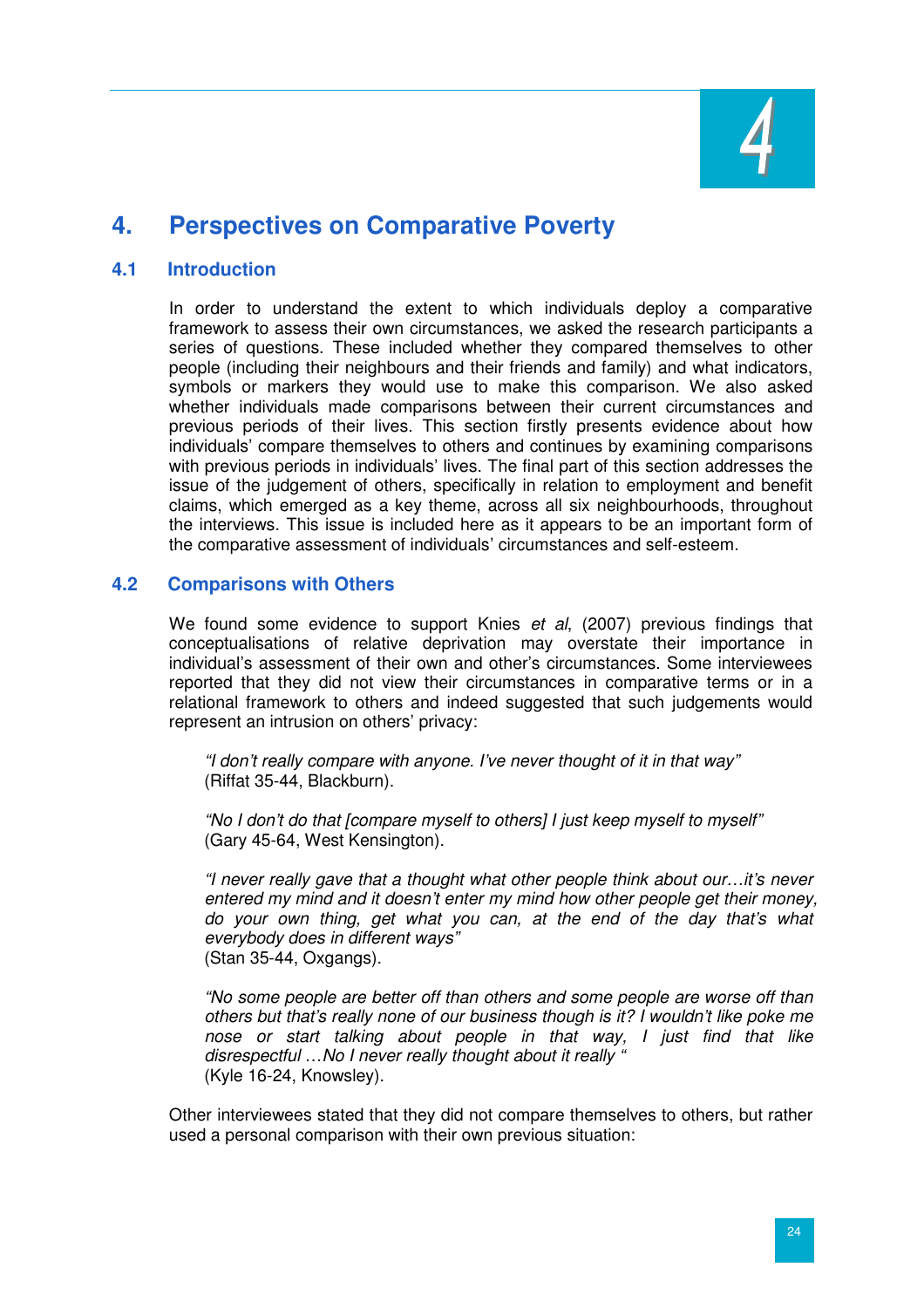"No because I've no time to do it [compare oneself to others], no not really. I suppose when things are bad you always think 'how come if I'd done this, if I'd done that'"

(Daphne 45-64, Oxgangs)

"I wouldn't necessarily look at people round about me…I think you judge it on what you maybe had before and it's different from now" (Zara 30-34, Oxgangs).

Other individuals suggested that, even If they minded to do so, it was not possible to determine how their incomes compared to their neighbours or to assess the financial situation of those living in the same area:

"We can't measure it against anything that anybody else's finances or anything like that"

(Kimberley 35-44, Blackburn).

"Not really. I mean a lot of them are working, you see the cars going away and coming back but I don't know where they work or what they do so they must be pretty stable I should think" (Roy 45-64, Oxgangs).

"I'm struggling but I'm not saying that everybody will be. Some might have some pennies put to one side; they might have got a relative. I don't know" (Tracey 25-29, Blackburn).

Some individuals assessed their immediate neighbours as being in similar financial circumstances:

"My immediate neighbours, I would say we're probably all about in the same boat, we're all pretty much the same. We all shop in the same shops and we're pretty much, they must be much the same" (Stan 35-44, Oxgangs).

"I think two people spring to mind who are in the same boat but they're in the same circumstances, we're all working and really struggling, but other people seem to be having a great time" (Jackie 30-34, Oxgangs).

"Well more or less I think we're all in the same boat, people haven't got the money nowadays. One time you used to see a lot of them getting taxis from the shop, going to Huyton village, I don't see that as much" (Winnie 45-64, Knowsley).

Other individuals believed that there were differences in the circumstances of residents in their neighbourhoods, based on physical and visible signifiers such as household goods, home ownership or presence in the neighbourhood at certain times:

"They've got a big television. I saw it going in and they've had a new cooker, they've got a new washing machine, I've seen them going in. But it doesnae bother me, just because they've got it, I'm not one to say 'I've got to have it too' do you know what I mean? I wouldnae go daft just because my neighbour had something"

(Vera 65+, Oxgangs).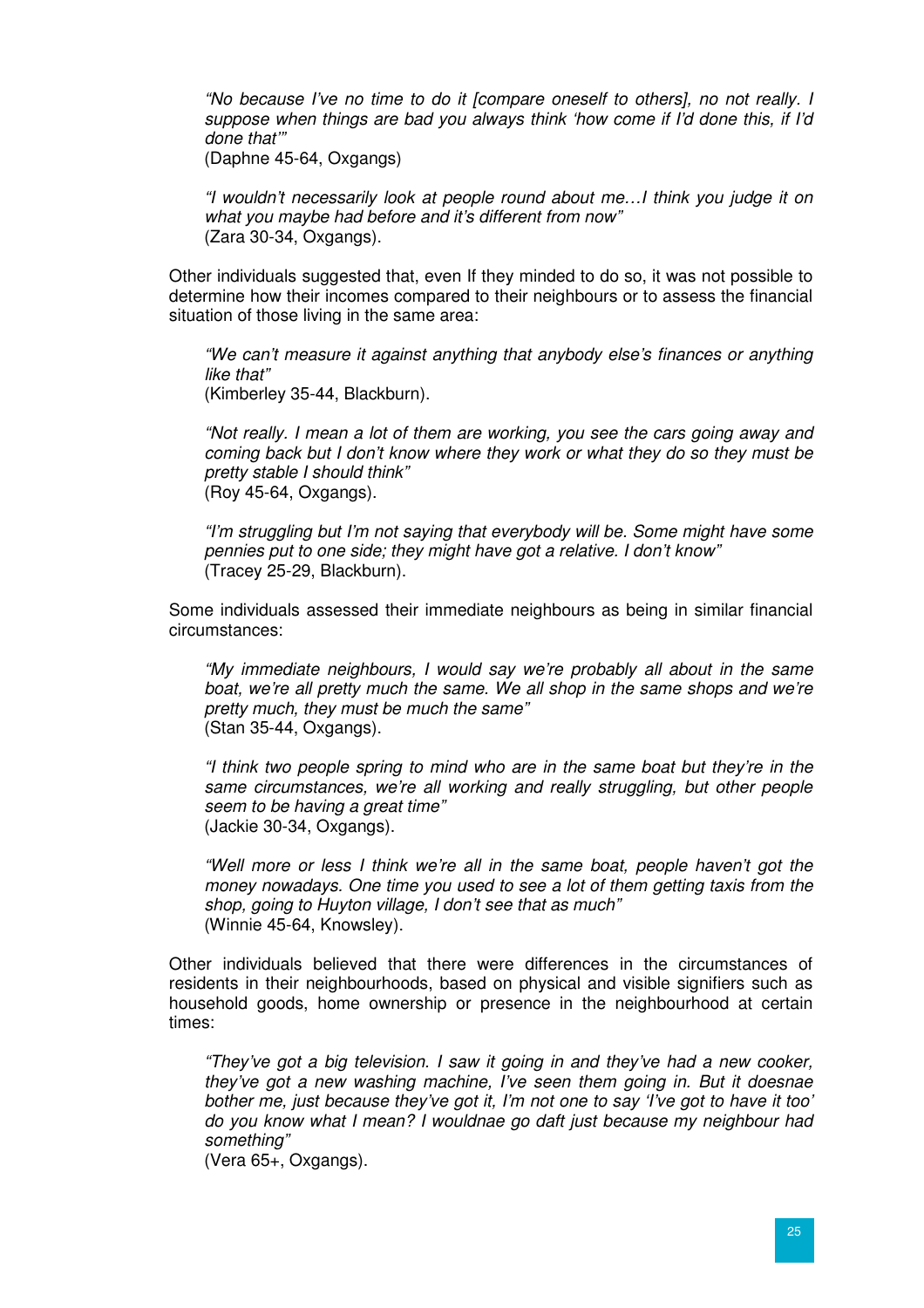"I often think that there are other people who aren't working but their situation is better than ours. We don't work either but how come our situation's worse? But then I think maybe it's because they've got more kids so they get more help from the wider family…they seem to have the necessities and food, it's not that we look in their shopping baskets to see what they're buying but they seem to be able to afford more"

(Khaliq 30-34, Blackburn).

"I think most people are on benefits…because you see them drinking cans outside and if they're doing that you know most of them don't work" (Kimberley 35-44, Blackburn).

One participant compared himself to those working in the same trades:

"I class myself as a tradesperson, being a taxi driver so if I do compare myself it would be with another tradesperson, so someone maybe in the building trades or any other trade where you work with your hands" (Sajid 30-34, Blackburn).

Even where participants did perceive material differences between themselves and their neighbours this did not necessarily manifest itself as a comparative sense of less worth or relative inadequacy:

"Obviously because there's home owners and everyone goes to work, I know they obviously will have more money than us but I just tend to, we don't go out or nothing, we don't spend money, if we're going out we do things for nothing like go to the park and that, we don't go to anything where you have to have a lot of money, so I don't feel worse off, I don't feel like we're stuck in with nothing, we just have to budget our money to what we can afford (Verity 25-29, Knowsley).

"…they're not better than me, I'm on the same level, there's a lot of people like me' so it doesn't make me an outcast sort of thing" (Marie 35-44, Knowsley)

Many residents did not know, or want to know the financial situation of their neighbours, and it was also recognised that possible signifiers of wealth could be misleading or that material wealth did not necessarily equate to wellbeing:

"I do know that a lot of people have very nice cars, but you can have a nice car and not be able to afford it in this day and age so who's to say what financial situation people are in" (Martha 35-44, Blackburn).

"I'm happy. Even though we've got financial problems when I look at [my family] and see that they're happy then that's all right. There are some people that haven't got financial problems but they've got so many problems in their homes. You see people, they split up husband and wife split up and the children get left behind and those kind of things" (Khaliq 30-34, Blackburn).

Some individuals compared themselves to other members of their family or their friends, but again, there feelings towards more wealthy relatives were complex and ambiguous: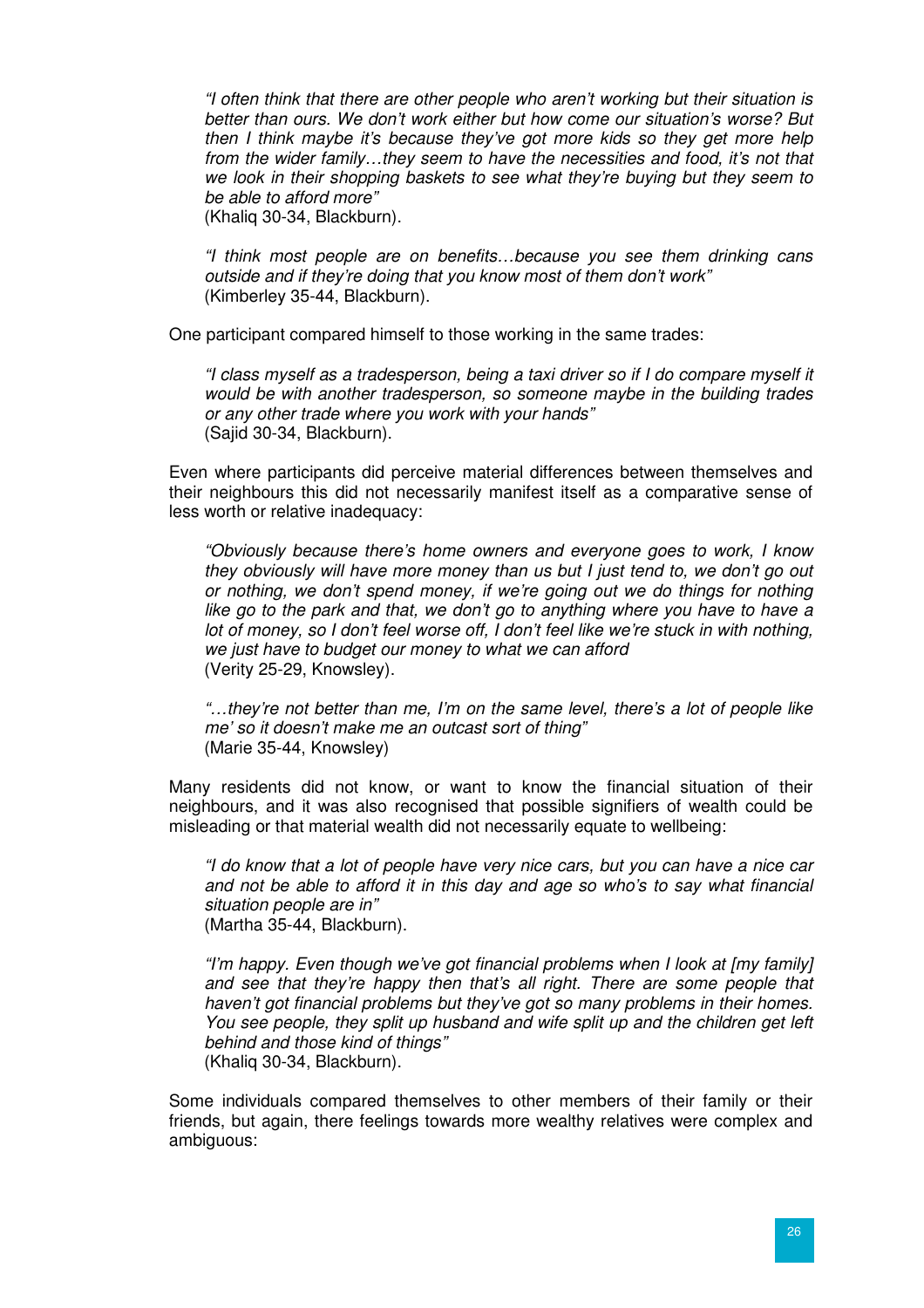"They've got an awful lot of money...he's got a really really good job but they live in this lovely cul-de-sac and just quiet and peaceful. It's lovely and the kids can play out, cos it's a cul-de-sac they can play football and they've got a massive back yard and stuff like that so it's lovely...not in a jealous is a wrong word. I wouldn't even say I'm jealous and like my best friend they've just had an extension put on the house and two new bedrooms and ensuite bathroom put in and UI mean they're [abroad] at the minute and they have a lovely life, they really do. Money's no object…I've another friend and she lives in a really nice area of Grimsby, really really good area and you know when you walk in somebody's house and it's just 'ahh' and its absolutely beautiful her home but I'm not jealous. I do look and think 'that's nice'....it's just how the other half lives" (Geraldine 35-44, Grimsby).

However, this participant went on to say: "But her husband has to work away half the year for them to have that life and I know that my friend would give it all up if he was at home…so its weighing up the pros and cons" (Geraldine 35-44, Grimsby).

"That issue doesn't really bother me. I'm probably the least educated from my family. My cousin is a head teacher in Blackburn, I've got another cousin who's a head, he's a psychiatrist, head of a department and a brother who's got a computer business and another one's a planner, so they're far more educated than me and financially better off…I'm very content with my life in that respect because I compare myself to people who are worse off" (Sajid 30-34, Blackburn).

"I don't resent anybody. They've worked hard for it. Good luck to them…they've worked hard, just as hard to get their money as everybody else has and I've no grudge for that at all" (Betty 35-44, Oxgangs)

Many participants, as in the study by Creegan *et al.* (2009) and those reviewed by Ridge (2009) did not define themselves as being on low incomes and compared themselves to those who were less, rather than better, off than they were. In these accounts a clear marker was used to describe individuals' own circumstances and what they termed destitution or extreme poverty:

"We're no destitute or hard up" (Isobel 65+, Grimsby).

"You weigh up what you've got and think 'well I've got a job, I can afford to buy'…where there are people who can't just go out and buy a pair of trainers for their kids so in that respect I worked, I've got pride about myself" (Zara 30-34, Oxgangs).

"I've got to let those angry and resentful feelings go because they're only bad for me and if you keep looking upwards towards what people have that's better or bigger or more than you've got yourself then you'll always be disappointed. But I'm always the kind of person that's always tried also to look down or look behind me and see that I am very fortunate. I've got a roof over my head, I've got a warm house, I've got a comfy bed, I'm not challenged in any way in terms of I don't have somebody abusing me or treating me badly or taking my rights away in that sense so I'm a lot more fortunate than a lot of people who live on the planet or just this area…I try not to aspire to bigger things because at the end of the day because I've got health problems it would only bring me heartache for a start…I've learnt that I can't push myself beyond me own reasonable boundaries and as I'm getting older I'm finding it easier to accept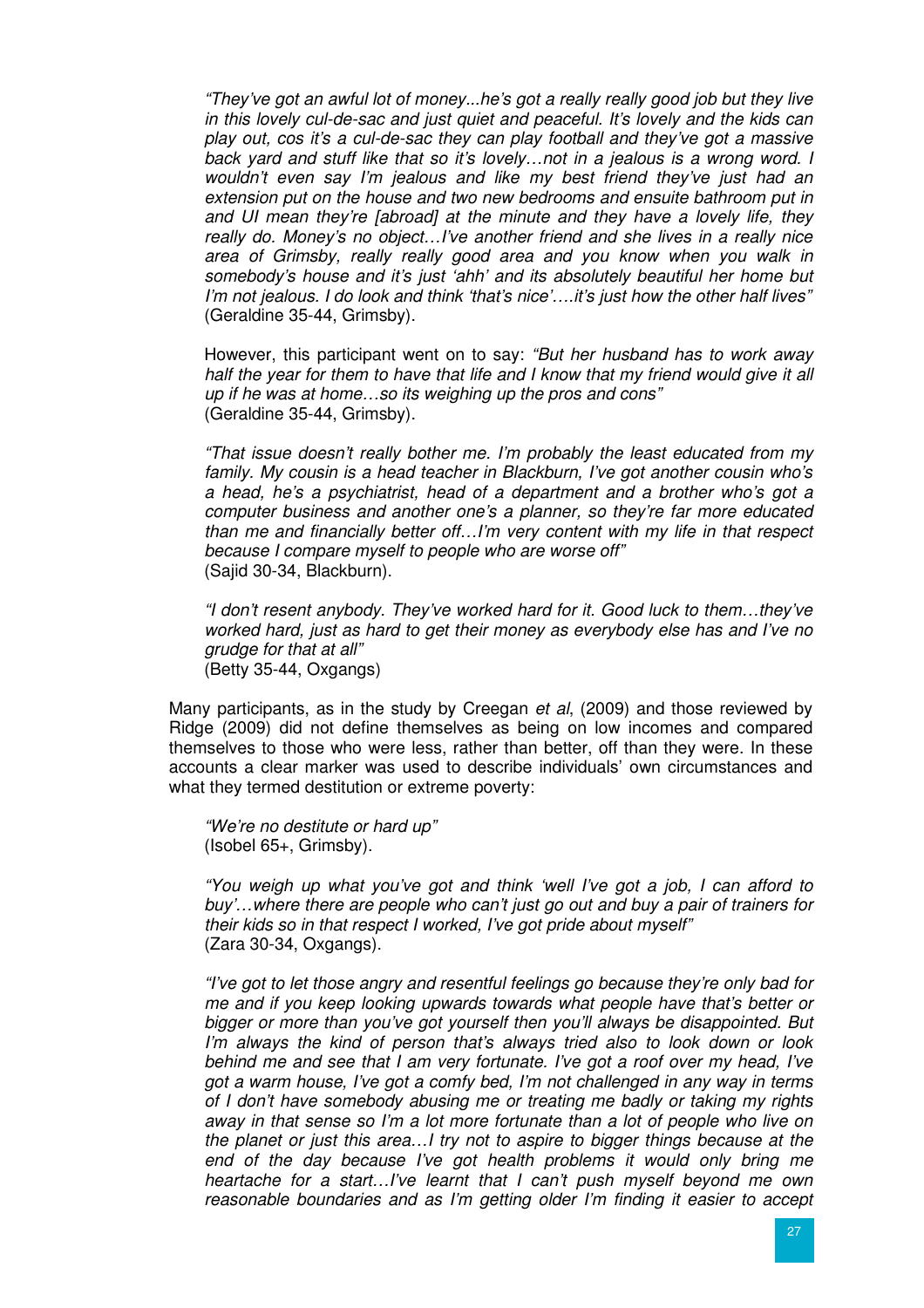what you've got and look at it and say 'aren't I lucky?' than to keep saying 'why haven't I got' because we have world of people who keep saying 'why haven't I got?' but in reality the majority of people on the planet have got absolutely sod all and we are, even me living in a terraced house in a quite built up area, I'm one of the world's rich people and that's the way I try and look at it" (Martha 35-44, Blackburn).

"It could be a lot worse, there are a lot of people a lot worse off than I am so I'm not complaining…not family or friends, I would go extreme, like the Third World" (Nusrat 35-44, Blackburn).

"…at least I've got a roof over me head so I can't really… there is a lot of people worse off than me like" (Kyle 16-25, Knowsley).

This could also extend to favourable comparisons with other developed nations, such as the United States:

"The grass always seems greener at the other side, at least you know that if you're ill here you can go to the doctors where as anywhere else in the world you need private insurance" (Abi 35-44, Blackburn).

#### **4.3 Comparison with Previous Circumstances**

The research participants were, as Burchardt (2004) indicates, much more likely to compare their present circumstances with previous situations in their lives:

"I see the past. My thinking mentality, the way I think, look at previous experiences I've had and reflect back on things that are happening now, seeing how to improve it, how much I have improved, whether I have or not" (Sabah 16-24, Blackburn).

Although this was not always the case:

"I just don't think about it that way…I've always been on a low income, it's something that's never bothered me because I know what I've got to do with what I've got"

(Vernon 45-64, Oxgangs)

"I rarely judge [present circumstances] because you just get on with it day after day"

(Nusrat, 35-44, Blackburn).

For some individuals, their present situation represented considerable progress from earlier periods of their lives, both in terms of relationships, personal happiness and financial security:

"Now I'm independent, I'm self financing, and I've got a good roof over my head, these homes are in excellent condition, well maintained" (Barbara 45-64, Knowsley).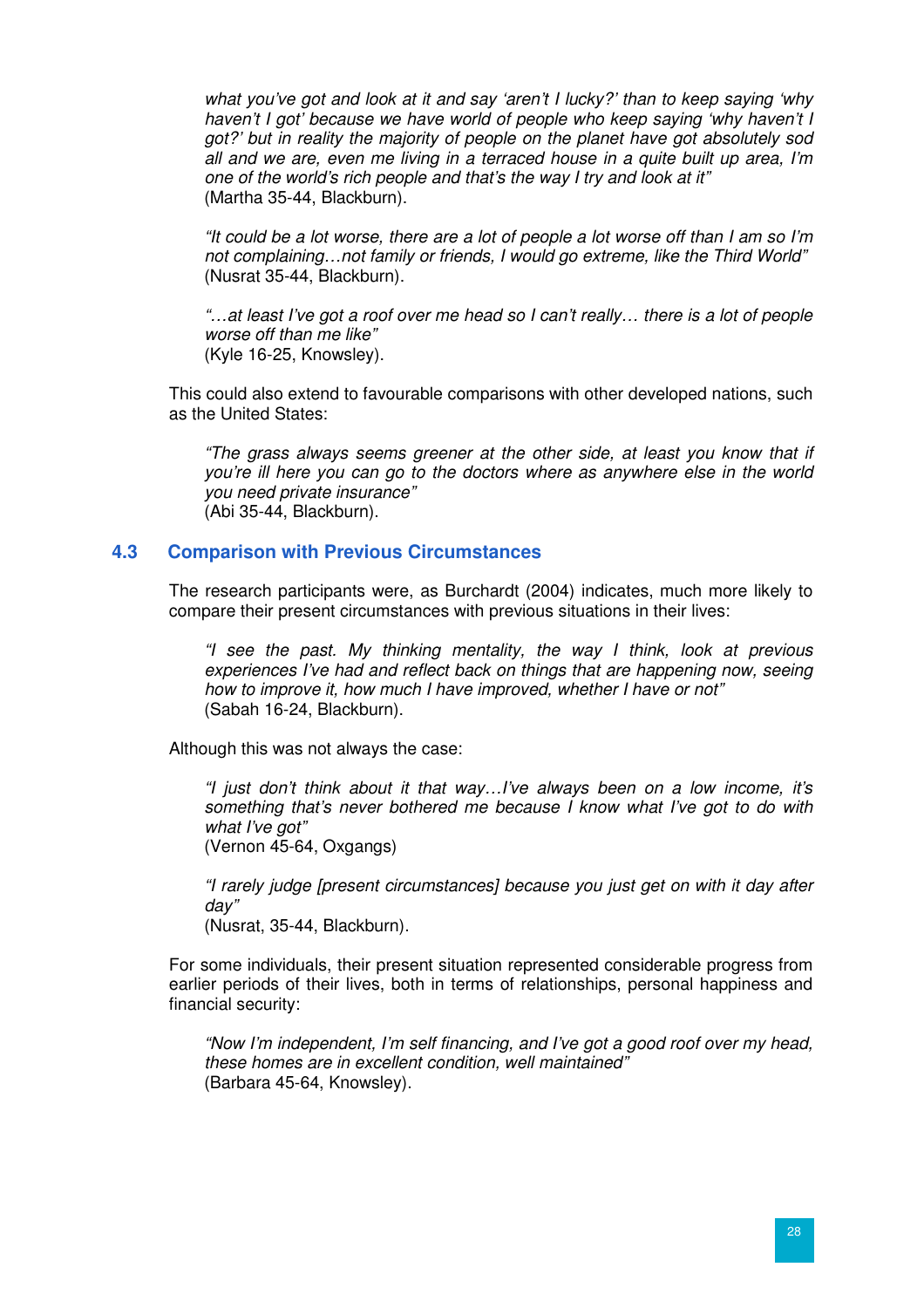"I love life now. I've been on an upward spiral for years now actually and I'm really happy where I am…I had nothing but I walked away with even less really, nowhere to live, nowhere to go, no money, 'what do I do with me kids?' and I got up and made that step and not gone back, not said 'okay just for easiness sake'. I've done what I wanted to do so that's my biggest achievement I think, doing that for myself and I'm glad I have done now because I couldn't be in a better place"

(Tracey 25-29, Blackburn).

"I think it's just given the family a bit more security knowing that the bank account's not spiralling downwards at a rapid rate and that it's staying virtually the same. That was the thing before, more going out than coming in" (Kimberley 35-44, Blackburn).

"We're not as worried as people who've normally got more money that I think that have really lost out…I suppose we think we're in a better position at the moment, we don't have jobs to lose" (Shirley 45-64, Oxgangs).

However, for other individuals, their lives had been significantly and negatively affected by a worsening financial situation, which was a cause of considerable regret and anxiety:

"In loads of ways, it's like before you go out you have to think twice cos of the budget that you've got and all the things that you buy have got so expensive and you're not getting as much so it's really hard…before we'd just go out and do it and now it's like now it's like "will we be able to do this?" or 'is it better if we change it, not do that and then do this' so we change quite a lot of things…I always say 'oh we used to do this and we don't do it now'" (Safah 16-24, Blackburn).

"My situation was much better when I was working, when I was living in the first house and I was working things were better then, I think about it all the time" (Hashim 35-44, Blackburn).

"It's changed a hell of a lot. At that time we had permanent work, we owned our own homes and now we don't own our homes and we haven't got employment either. It's so different now...I think bloody hell I used to have a really good job and we had everything and now I haven't got anything and we didn't worry about anything"

(Khaliq 30-34 Blackburn).

"We used to give a big party in the garden every year. I don't know. I even could provide all the drinks and the food and everything. I can't do it this year...I can't afford to do what I was doing two years ago. I could go into a café if I went out into town for a cup of coffee, it cost me a quid. It costs £1.70 now" (Kathleen 65+, Grimsby).

"Well occasionally, I think I was in banking and I did have a lovely lifestyle, s much as I would have wanted things but things are a lot different now" (Sarah 45-64, West Kensington).

Previous financial circumstances were reflected upon by several participants, in some cases in a judgemental way or with regret that money had been squandered in some way.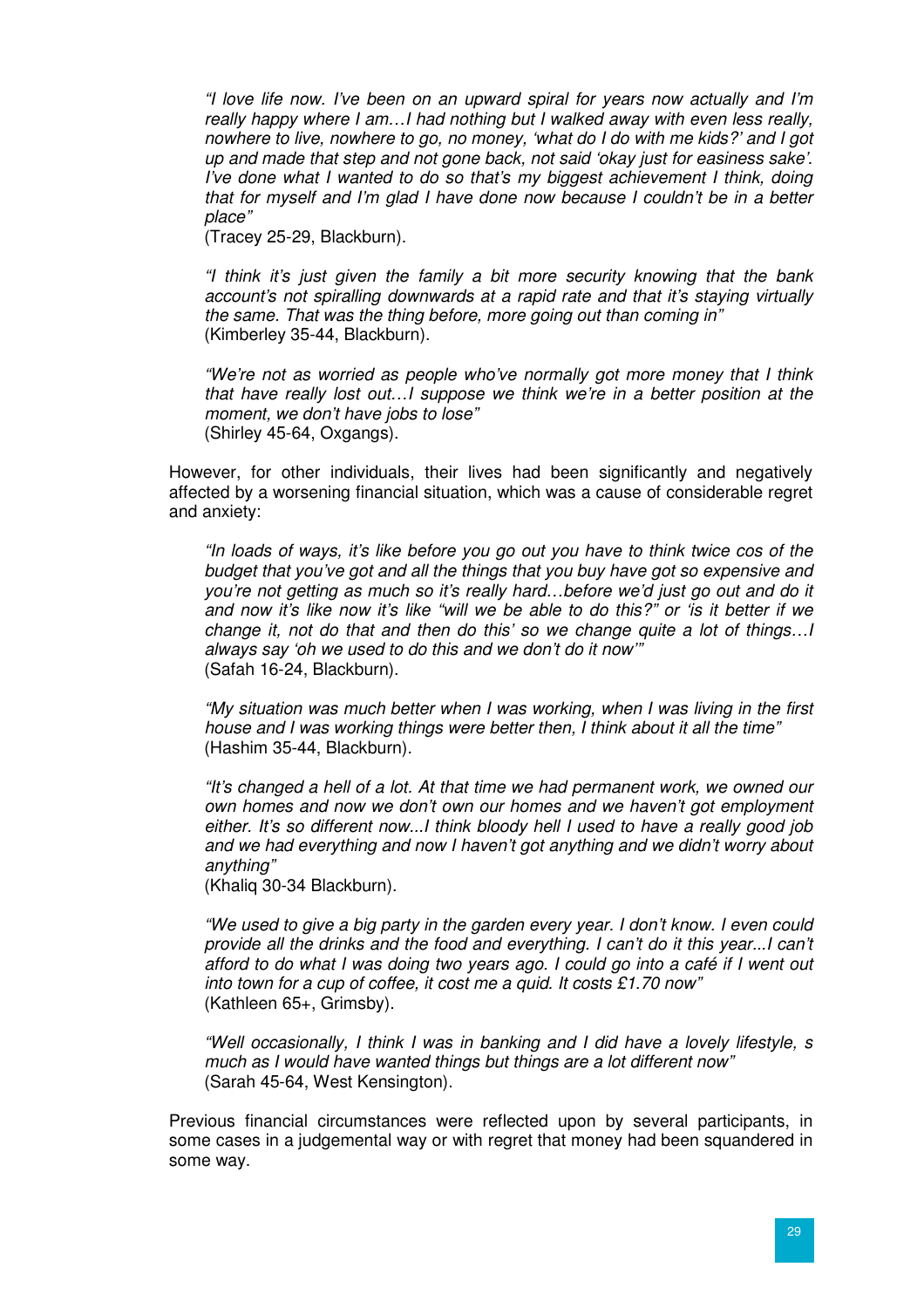"Financially, I'd like to be in a stronger financial position given my career and how much I have earned, potentially looking back if I'd been a bit more sensible…I could have saved more, equally the money that I've spent I've spent living the life that I've wanted to live, I haven't had to hold back on anything" (Waseem 30-34, West Kensington).

"It does, it makes me feel down a little bit thinking that gosh you know, a waste that I did with the money when I should have saved it and maybe had a bit more" (Christina 30-34, West Kensington).

Reflecting the complexity and ambiguity of these issues, the following perceptions of an interviewee indicate the ability of individuals to adapt to their present circumstances and reinforce the point that income status is only one element of how individuals' view and assess their situation:

"I'd think 'oh my god' because I've been brought up on the bit nicer things I couldn't go and buy Tesco basic brand…it's hard but I've learnt now there are some things that just don't taste any different…its whatever we can afford and it doesn't make any difference. Juice is juice but…obviously I'd love to have the luxury items that they used to have but I've got me independence, I've got my family, I'm happy. I'm not bothered about sacrificing what I used to have" (Mel 16-24, Grimsby).

#### **4.4 'Fecklessness' and the Benefits System**

Issues of work and identity will be explored in depth in a forthcoming study paper. However, it is important to state here that the narratives of self-reliance, independence and agency in managing on a low income identified above were, as the previous work of Parker and Pharoah with Hale (2008), Nayak (2006), Tilly (1998) and Goffman (1968) demonstrate, very strongly linked, in all six neighbourhoods, to the judgement of fecklessness on the part of others:

"They've got a loan to go out on Saturday night, not for something they need, just for the sake of having some money, so it's their own fault really. All these people who 'oh I can't afford' but they still smoke twenty a day" (Tracey 25-29, Blackburn).

"A lot of me friends are on income support because a lot of them have kids which is good in a way to think I have got people that are in my situation but a lot of them seem to manage to go out drinking every Friday and Saturday night and I think 'well how do you do it?'" (Mel 16-24, Grimsby).

In addition to these critiques of the perceived financial mismanagement and misguided priorities of others, there was also a very commonly articulated belief that the benefits system did not afford adequate status or rewards to those in lower paid employment:

"You've got the layabouts that don't want to work, they seem to be a hell of a sight better off"

(Maureen 65+, Blackburn).

"Unless you want to be a DSS and live off social and do nothing" (Abi 35-44, Blackburn).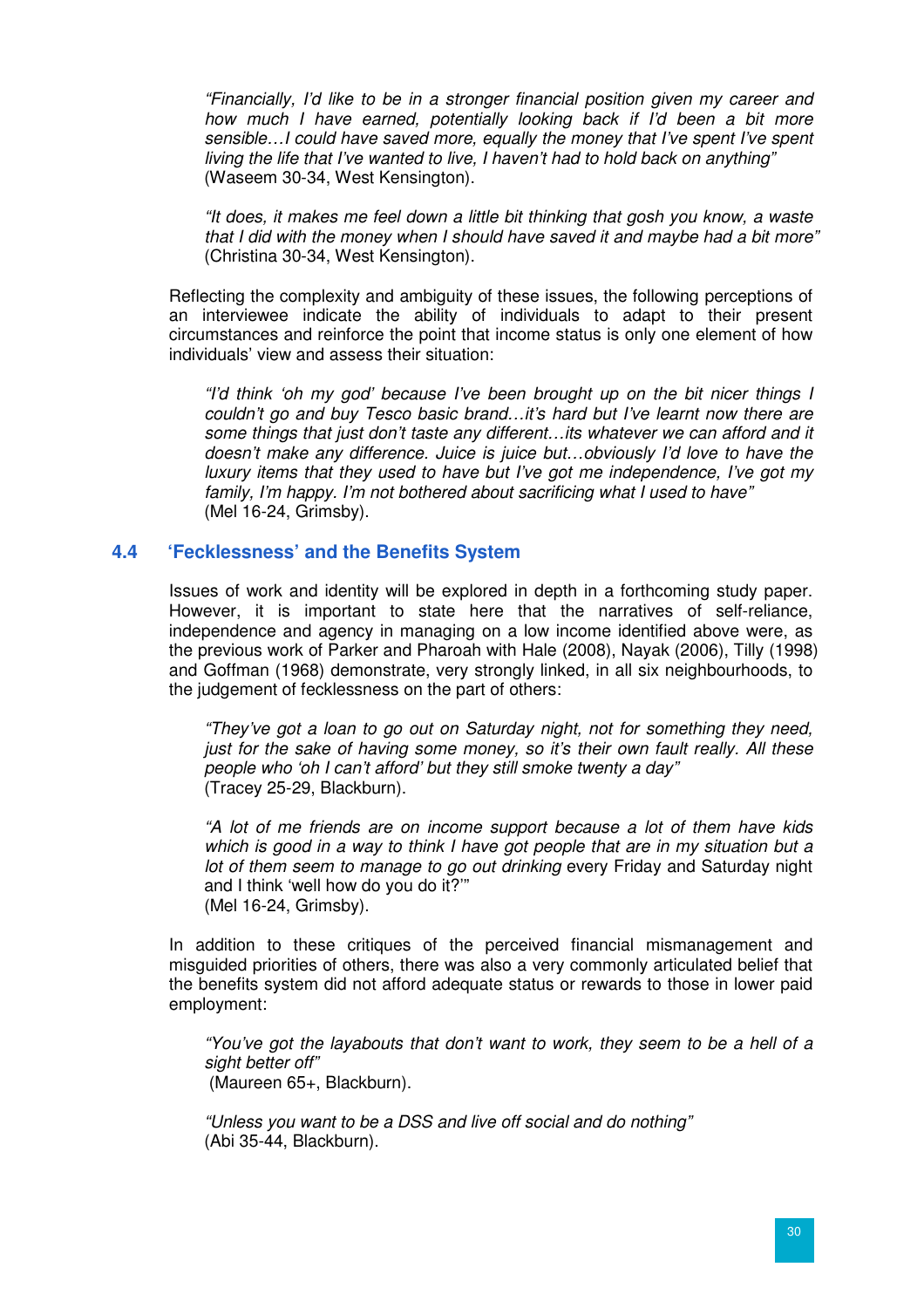I think there are some of them who do not want to work, there seem to be a certain element who prefer to indulge in criminal activities shall we say, on the other hand some of those could be officially employed" (Barbara 45-64, Knowsley).

"When I was growing up you either got on with it or you didn't it was as simple as. I do agree that people need help but I sometimes think the worse you are, the worse mum you are or the worse family life you have the more you get" (Geraldine 35-44, Grimsby).

This had a direct manifestation in its alleged visibility within the neighbourhoods:

"I do believe some people are lazy and the benefits system in this country is absolutely ridiculous because there is people on benefits who don't need benefits or deserve benefits...there's people driving round in these flash cars they've got for free off the government and they don't have to go to work" (Tracey 25-29, Blackburn).

"It gripes me that [a neighbouring household] are getting on for fifty and they've never done an honest day's work in their life but they've had double glazing done, central heating done…they go everywhere…holidays" (Isobel 65+, Grimsby).

These responses suggest a clear distinction being made in the justification of one's own position and the projection of the need to work onto others (see Crisp, 2010). Some individuals did recognise that there were a range of explanations for people not being in employment:

"People don't work cos they're too old and stuff so they've got their own reason why they can't work" (Sabah 16-24, Blackburn).

We are obviously not able to verify the circumstances and motivations of the 'other' groups that our participants referred to. It is noteworthy that the strength of belief that some individuals were not predisposed to gaining employment suggests that perceptions and explanations for unemployment amongst working class communities themselves may differ to some extent with qualitative studies that tend to find respondents (including those in our own study) universally expressing a desire to work.

It was also interesting to note that some individuals extended the self-critique of themselves and their own inadequacies to their failure to take advantage of the welfare system:

"I think I just don't know how to milk the system, like they [people on benefits] have always got nice clothes on and everything with designer labels…you need to know how to work the system and I'm too stupid to" (Olive 35-44, Oxgangs).

"Sometimes I feel like a mug, I get up, go to work, I've always worked…I get up and go to work, for example might have four kids cos I know someone like that, she's laid on her bed, I'm rushing to drop him at school, go to work, come back, …I always say I wish I had the option to get up, to go to work take the benefit route you have to justify it, they would call you up or contact you, you would have to justify, I'd rather make my own money so I don't have to justify anything"

(Cordell 30-34, West Kensington).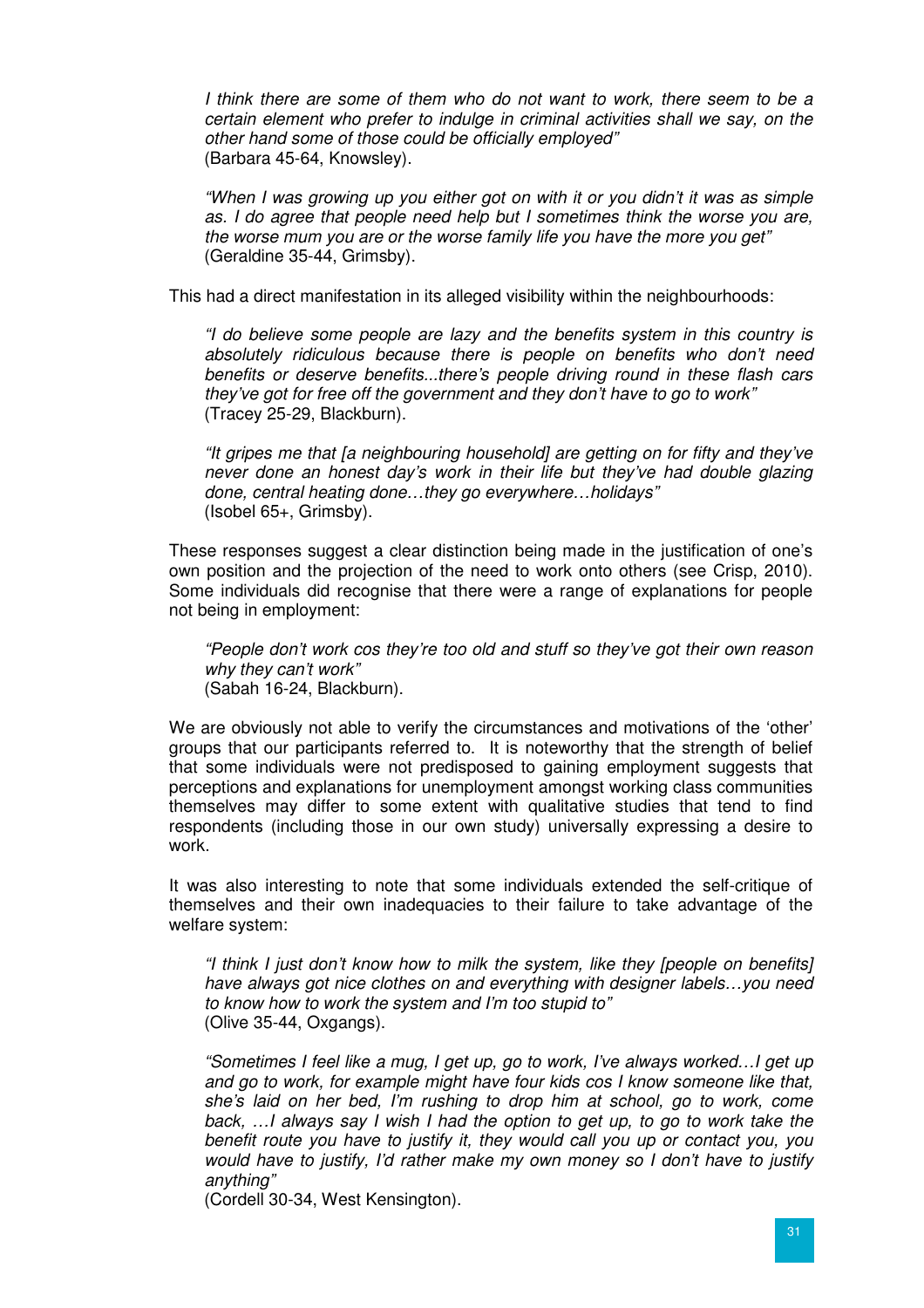There is an interesting distinction here between the attitudes expressed towards more affluent individuals or groups in which a sense of 'good luck to them' appears to be grounded in the perceived legitimacy of their achievements (qualifications, higher incomes, more material wealth etc.) and the resentment felt towards those who are viewed as making illegitimate gains through 'playing the system' by not working or claiming benefits that they are regarded as not being entitled to.

#### **4.5 Summary**

These findings challenge, as well as confirm, some of the previous research on the importance and nature of individuals' perceptions of comparative poverty. Many individuals did not compare their financial circumstances to those of their neighbours and even amongst those who did so, there was an acknowledgement that an accurate assessment of others' incomes was difficult and that exterior signs of apparent wealth were not a straightforward indicator of financial or other forms of wellbeing. Thus, whilst consumption practices rather than occupation or production roles were more frequently used to assess others' status (see Watt, 2006; Pahl et al. 2007: 17), the extent to which these consumption practices formed the basis for comparative conceptualisations or distinctions of social status and self esteem were limited. These comparisons will also be influenced by the extent, or lack of, neighbourhood ties between residents, as explored in other working papers from this study. The research participants were slightly more likely to compare their circumstances to those of their family and friends, but even in these cases the greater wealth of others was framed within a context of other forms of happiness and the sacrificing of other means of wellbeing such as time with families. In these conceptualisations, 'getting on' is not necessarily linked to enhanced material income. There was very little evidence of a sense of resentment to the more affluent. It was also far more common for individuals to compare themselves favourably to those who were worse off, either in the UK or in the Third World.

The majority of interviewees did compare their present circumstances to previous periods in their lives and for some, this reflection enabled a sense of progress and achievement, in which improved income levels were also related to educational achievements or the overcoming of personal and relationship problems. For other individuals who were worse off financially than in previous stages of their lives, this often brought considerable stress and a sense of self-critique. These individuals were less likely to view their present situations as simply being 'the way life is' and more likely to perceive their current predicament as problematic.

One of the most common and strong themes running through these narratives was a belief in the fecklessness of some others and the unfairness of the existing benefits system (rather than any sense of unfairness or resentment towards the income differentials between groups in society). This challenges the notion that such narratives of individual explanations for poverty and stigmatisation are necessarily generated by powerful groups in society, although we were unable to establish the extent to which residents' narratives were generated as a response to perceived stigmatisation and whether the intra-class critiques of feckless others resulted from wider inter-class judgements. Our evidence does highlight the continuing dominance of notions of self-reliance and respect within the neighbourhoods.

The narratives presented in sections 3 and 4 were drawn from across the six case study neighbourhoods and were commonly articulated in each of them. The following section will examine to what extent place, through neighbourhood, influences selfesteem and notions of comparative poverty. It also presents evidence about the specific effects of each of the case study localities.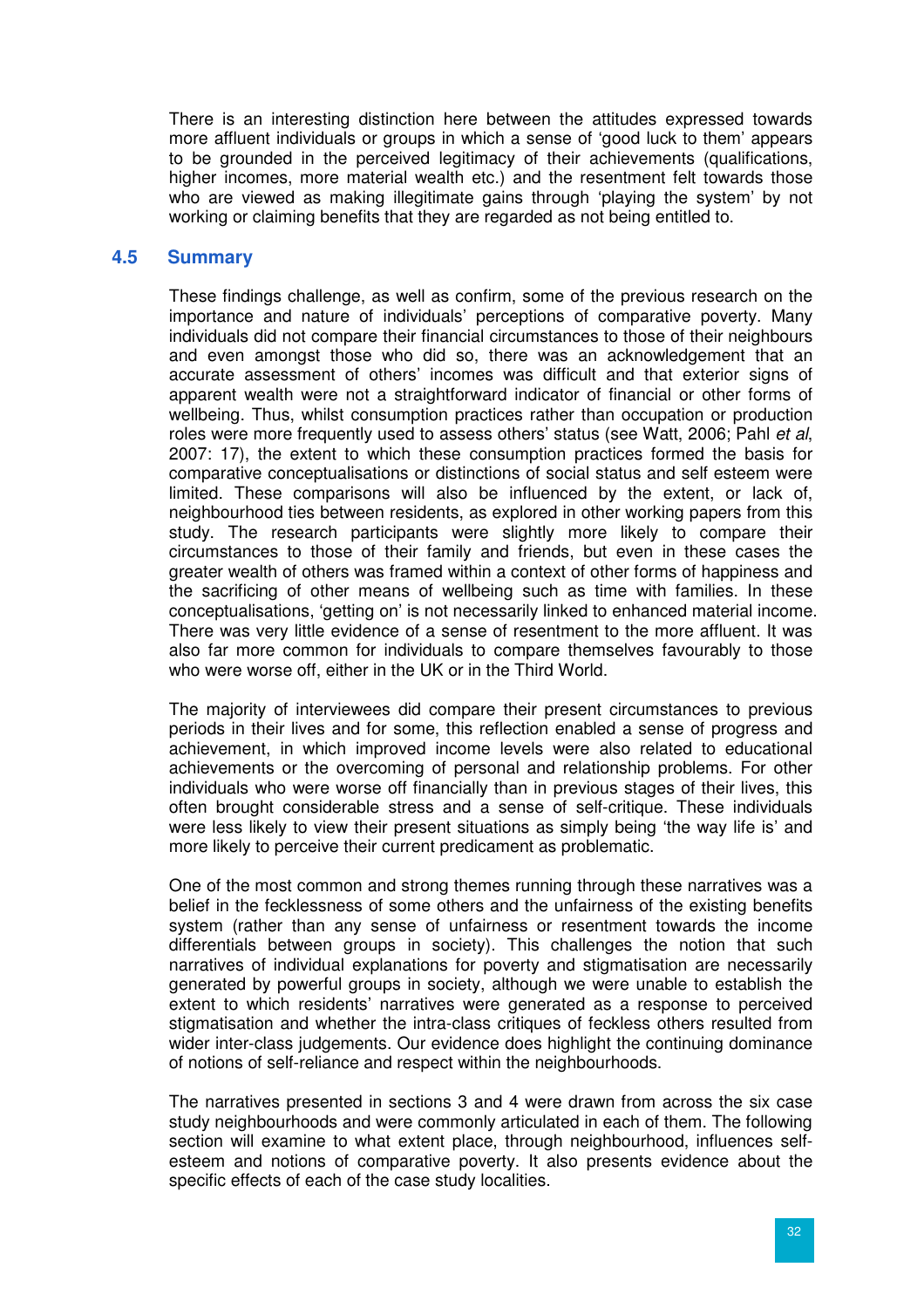

# **5. Neighbourhood Impacts**

#### **5.1 Introduction**

The findings presented above were common across the study neighbourhoods. The issue of area stigmatisation and its impact on esteem has been examined in more depth in a previous study working paper (Flint and Casey, 2008) and linkages between place and self-identity has been the subject of other recent JRF research (Robertson et al, 2008; Livingston et al, 2008). This section of the report attempts to build on these studies by examining the extent to which 'place', through neighbourhood, influenced individuals' self-esteem and frameworks for comparing themselves to others. The section begins by presenting the limited evidence of this neighbourhood impact across the six case study sites and continues by illustrating the place-specific impacts of each individual case study neighbourhood.

#### **5.2 The Influence of Neighbourhood**

Although one of the aims of the research was to explore the specific impacts of neighbourhoods on self-esteem and comparative poverty, we found any such neighbourhood effects to be very limited and that individuals tended to make comparisons with previous periods of their own lives, or friends and family neighbours rather than neighbours. The research participants did not identify living in their neighbourhoods as a strong driver of self-esteem:

"I make the best of any situation anyway, but I feel safe here…that makes me feel good" However, "I've got a good life and it's not because I live in a big house that I have a good life. It wouldn't matter where I lived, I'd still have a life like I have really. I don't think the area attributes that much to it" (Tracey 25-29, Blackburn).

"I don't think its [ the neighbourhood] got anything to do with my quality of life, I feel that I just live here, I shut my door and then I'm doing what I'm doing, I've got my own mind an d my own purpose and I don't think my neighbourhood has anything to do with my quality of life" (Sandra 25-29, West Kensington).

However, for some residents, their place of residence acted as a signifier of their progress and a reference point:

"I was very hopeful that there was a future where I would end up selling this [property] and moving on and we'd get a house together and I'd live somewhere else. The last thing I wanted to do was come back here, it was the very last thing that I wanted to do" (Martha 35-44, Blackburn).

For this resident there was a need to "come to terms with the fact that I'm here":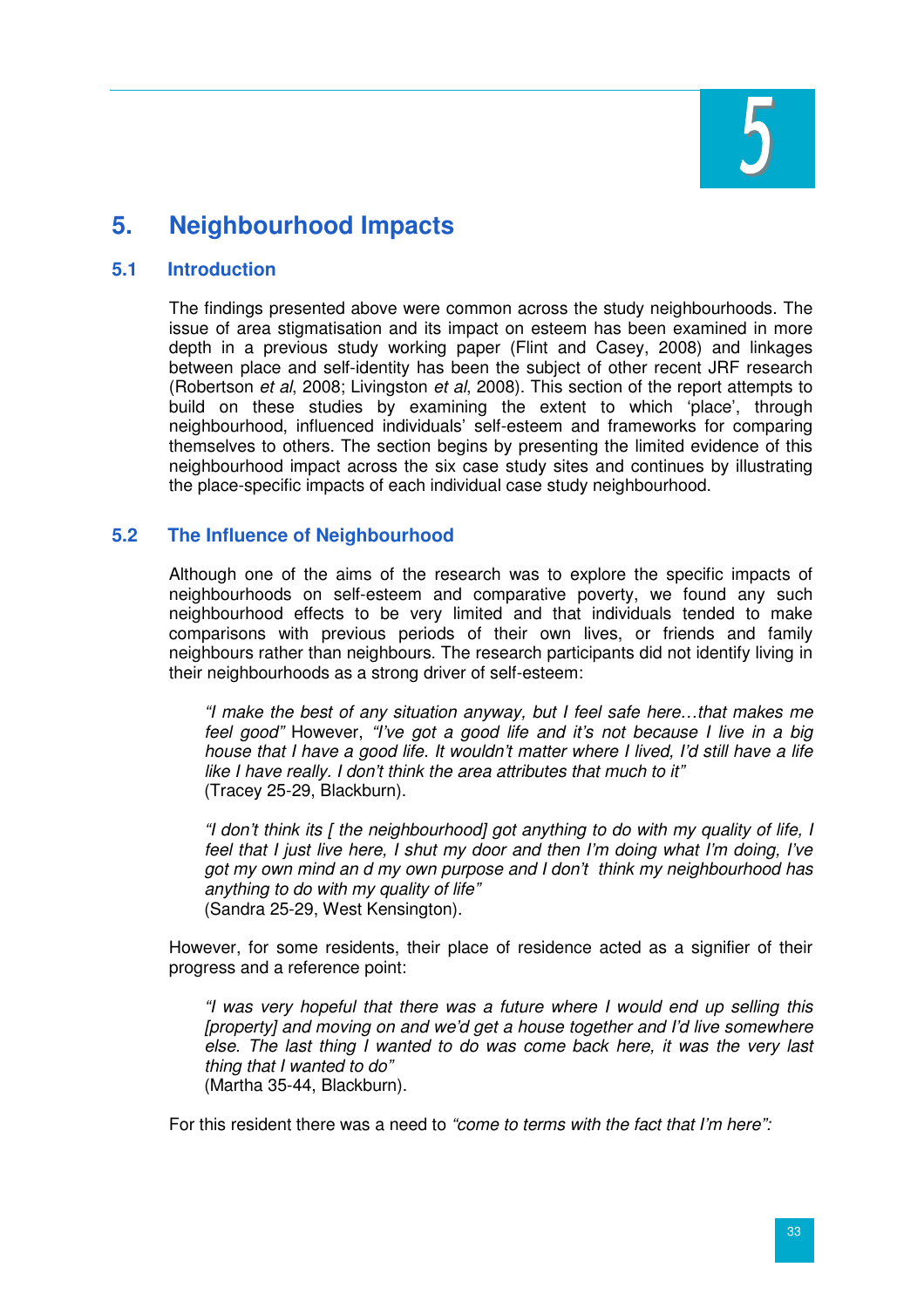"We're happier than we've been for a long time, we're very content, we've got a roof over our heads. It's not like we have to… it's not like being under a private landlord where you'd have to get out at the drop of a hat if they wanted you to so there's a certain level of security" (Kimberley 35-44, Blackburn).

In common with the findings presented above, there was also a regularly expressed importance given to personal and collective agency and responsibility:

"No neighbourhood is safe, its only as safe as you make it yourself and the people, how safe they [make it]…every neighbourhood has their ups and downs, it's how you cope with them ups and downs that matters" (Faizal 16-24, Blackburn).

Just as perceptions of individuals' financial circumstances were influenced by their previous experiences, resident's attitudes to their neighbourhoods were also affected by their earlier housing experiences:

"It's not as nice as it could be but it's better than nothing, certainly better than nothing"

(Francine 65+, Grimsby).

"I've lived in a council house all my life. Some people would probably think 'that's awful. Fancy just making do with a council house' but to me it's always been home so I've never been ashamed of that fact" (Shirley 45-64, Oxgangs).

It's more were part of a community now instead of just two people above a shop in town and we're more, I don't know…it feels better to be here[in a house on an estate] by a long way. I can't explain it" (Rose 16-24, Amlwch).

"I'm not negative about where I come from but when I look back on where I used to live and things like that it's completely different and it's trying to get my head round that, it's quite difficult" (Joe 45-64, Oxgangs).

It was also clear that, whilst often implicit, the degree to which residents felt "comfortable" (Sarah 45-64 West Kensington) in a neighbourhood (this sense of comfort related to a range of factors, not necessarily living standards); was important to their wider sense of wellbeing and contributed to the wider framework within which they assessed their own lives and perceived the comparative circumstances of others.

#### **5.3 The Impacts of Specific Neighbourhoods**

Although we have argued that the relative importance of neighbourhood and physical place in relation to self-esteem and comparative assessments of poverty appears to be limited, there was some evidence of specific effects, including the construction of self-identity, in each of the six case study areas. It is important to note that and place or cultural identity is not linked, in a linear process, to a sense of self-esteem nor to self-assessments of individuals' personal (including financial circumstances). Rather, each of the neighbourhoods generated specific impacts for some residents in relation to their sense of wellbeing or comparison to others and it is these dimensions that are presented, in turn, for each of the six case study neighbourhoods. Figure 1 summarises the key specific drivers and effects of each study neighbourhood: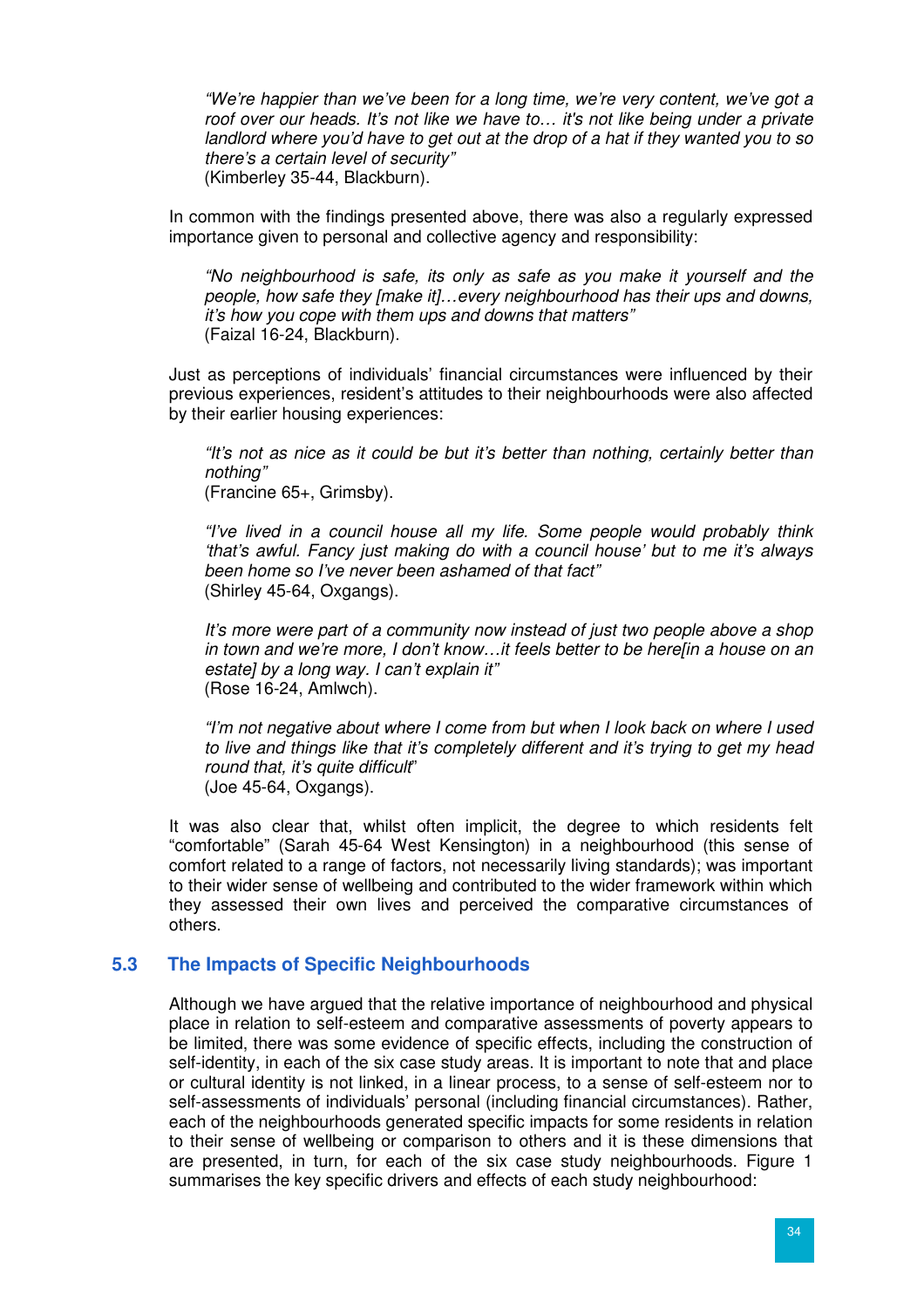| Amlwch             | National identity                                                                                                 | Welsh language                                                               | 'Incomers' and<br>established                            | Industrial<br>heritage |
|--------------------|-------------------------------------------------------------------------------------------------------------------|------------------------------------------------------------------------------|----------------------------------------------------------|------------------------|
| <b>Blackburn</b>   | Positive impacts of<br>regeneration                                                                               | Changing<br>population and<br>ethnic diversity                               | Favourable<br>comparison with<br>other<br>neighbourhoods |                        |
| Grimsby            | Negative impacts<br>of anti-social<br>behaviour                                                                   | Less favourable<br>comparisons with<br>other<br>neighbourhoods               | Industrial heritage                                      |                        |
| <b>Knowsley</b>    | Negative impacts<br>of regeneration,<br>including sense of<br>powerlessness,<br>uncertainty and<br>health effects |                                                                              |                                                          |                        |
| Oxgangs            | Favourable<br>comparison with<br>other<br>neighbourhoods                                                          | Mixed impacts<br>and views of<br>regeneration                                |                                                          |                        |
| West<br>Kensington | London context,<br>particularly<br>diversity (including<br>ethnic and<br>financial)                               | Linkages<br>(transport,<br>employment,<br>social) to other<br>neighbourhoods |                                                          |                        |

#### **Table 1: Summary of Key Specific Neighbourhood Impacts**

#### **Amlwch**

Amlwch presents a unique case study in a number of ways. The town is geographically isolated, being at the "end of the line" (as described by a number of residents) on the Island of Anglesey; the town itself consists of Amlwch and Amlwch Port and the population comprises two commonly defined and referenced groups: long standing residents and "incomers". A striking feature of this case study is the strength of sentiment for the Welsh language, which had both positive and negative impacts. The combination of these features helps to construct the identity of the residents of Amlwch. Residents had clear views about the particular residential area that they lived in and their identity was framed within those parameters, and also within a sense that the town has 'missed out' to other settlements in terms of public and private sector investment.

Micro estates within the area were also closely identified with, such as the estate of Craig-y-don. Residents clearly identified with either the town of the port. The strength of feeling for each area, particularly the Port, was manifested in a strong sense of territoriality. In one example, Graham (25-29) had lived in Amlwch Port all of his life. His family lived a few doors away. Graham had been struggling with life and working long hours for the past few years and eventually he had to give up work due to ill health and fell into debt as a result. He identified very strongly with the Port, as became apparent by Graham's correction of the interviewer's question:

[Interviewer] Do you have a sense of loyalty to Amlwch?

Amlwch Port. If anybody asks me 'Where are you from?' [I say] Amlwch Port. I always make a point of saying Amlwch Port.

Graham highlighted the differences between the Town and the Port and, during the course of the interview, described how his friends and family [living in the Port] have provided a strong source of support that has enabled him to secure employment: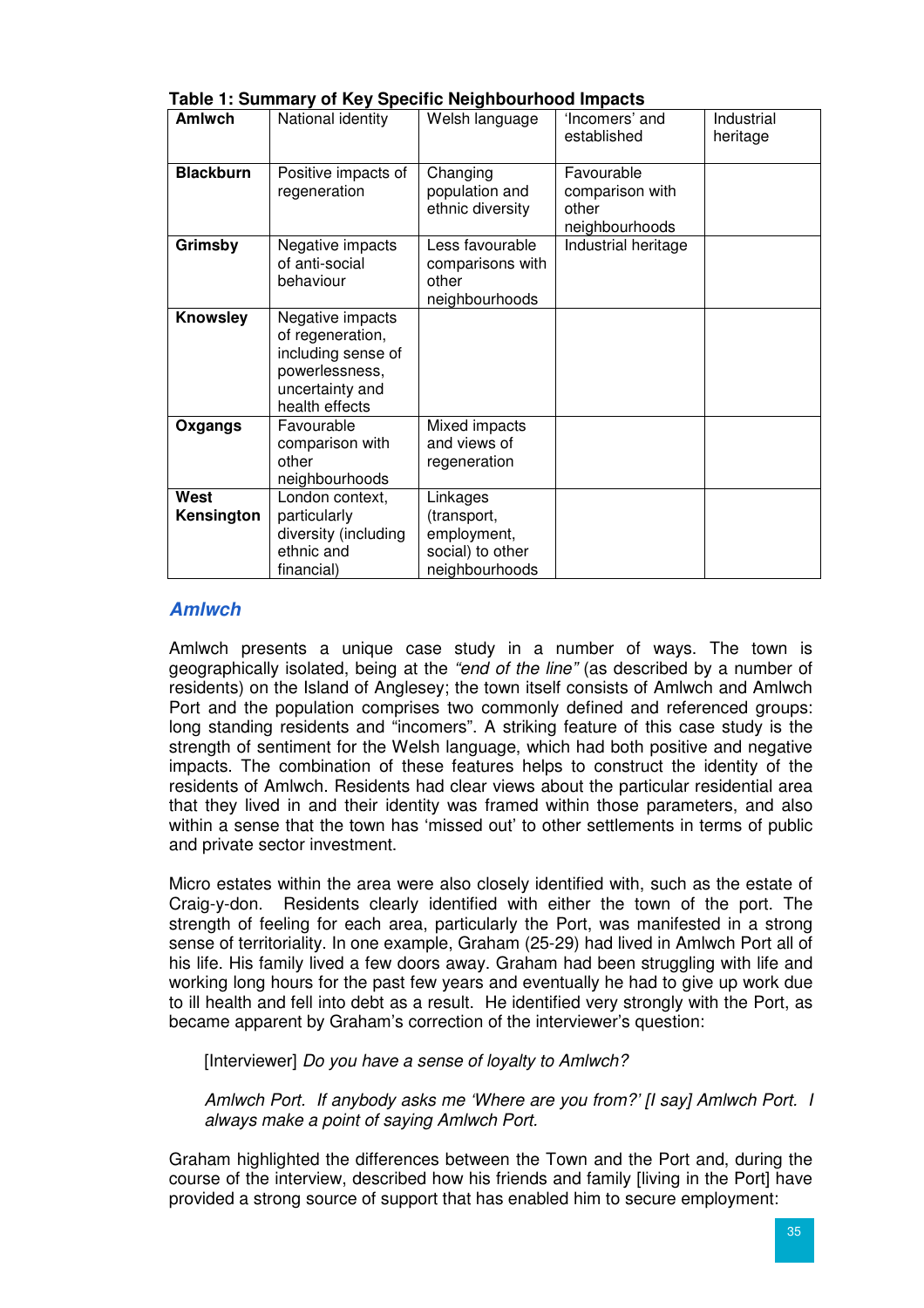"What I've seen people live in Amlwch they're out for number one only, they look after number one, the Port here it's different, people help people, it's totally different"

Brenda (35-44), a self-defined "long standing incomer" had lived in the area for 24 years, also made the distinction between the Town and Port

"I think you notice it [drug problem] more living in Amlwch than Amlwch Port" (Brenda 35-44, Amlwch)

These examples illustrate how as Elias (1994) famously described, place identity, at a micro-level can both generate a sense of self-esteem and wellbeing and also provide the framework for the comparative denigration of the status and behaviour of others.

Individuals in Amlwch, across all ages and gender, felt intensely about "their" Welsh nationality, identity and heritage. This manifested itself particularly in terms of the Welsh language. This identifying with their nationality was far more pronounced than the other case study areas. Although in Oxgangs almost half of all participating residents wished their nationality to be recorded as 'Scottish' rather than 'British' the importance of a Scottish identity was not a central feature of their narratives (and there was no equivalent language issue).

The interviews revealed a covert underlying tension between long standing residents and 'incomers' in which national identity was a key marker of difference. There was a strong recognition that the Welsh language was an important aspect of the community although this manifested itself differently for incomers and long standing individuals:

"Oh yeah I'm proud to be Welsh… Err….I'd never want to see the language to go, I'd never want to see it disappear but a few people are very very Welsh Nat, Wales that's it…Yeah I'm proud to be Welsh but I'm not a Welsh Nat you know" (Graham 25-29, Amlwch).

"Well you see being Welsh, especially Welsh speaking we feel we are the ethnic group now in Wales...I feel a little bit superior really because I've got two languages and I'm conversing with you, although I might have an accent but my English is practically as good as yours, so I'm proud of that and that's what I tell my grandchildren and nephews and nieces, 'you should be proud of speaking Welsh, you've got two languages, other people have only got one'" (Cameron 65+, Amlwch).

There were contrasting views, as demonstrated by another longstanding resident:

"Yeah I learnt Welsh in school, I got an A in Welsh funnily enough, it doesn't mean anything. I can understand Welsh perfectly but I'm not one for identity full stop, like British or mainland people, put them in categories" (Carl 25-29, Amlwch).

Residents also identified negative aspects of 'Welshness' including tensions in the community, and to some extent, exclusionary activity, both of which impacted on individuals' identity. When asked if the community was friendly, the tensions between the Welsh and English origin residents were apparent: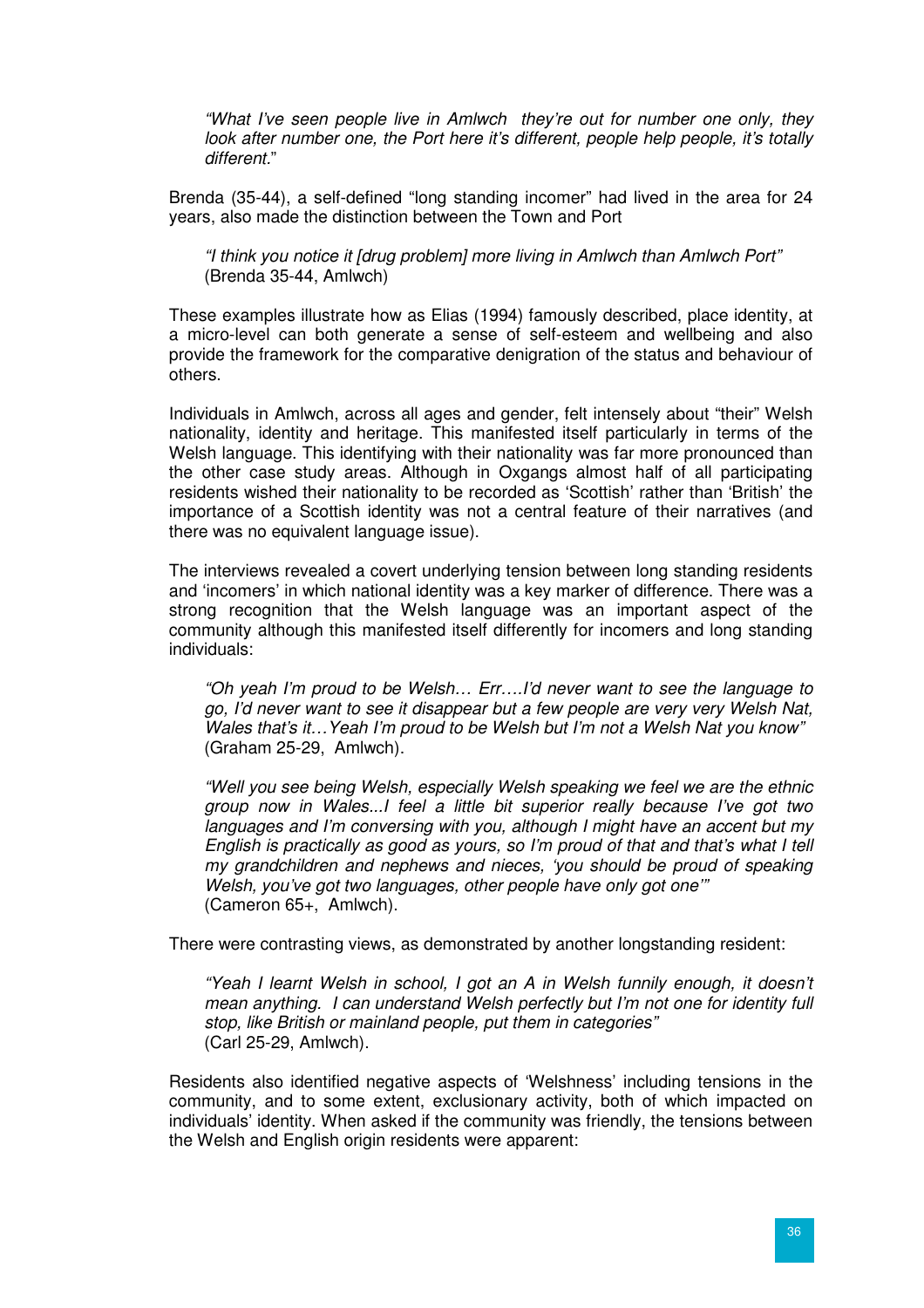"It's a Welsh-English thing, if you're English and you live here there can be people that don't like you and if you're Welsh and you live here you won't get a problem"

(Robert 25-29, Amlwch).

Having English parents, but born in Wales, Robert considered himself to be half-English and half- Welsh. This is not how he is viewed by the community however, who, he suggested, considered him as English:

"…because I won't converse in Welsh with them. My next door neighbour, she'll talk to me in Welsh and I'll answer her back in English, so she'll talk to me fluently in Welsh and I'll speak back to her in English" (Robert 25-29, Amlwch).

"Yeah I'd be invited into the house for a cup of tea if I was Welsh" (Robert 25-29, Amlwch).

In some cases, individuals had experienced the exclusionary activities underlying divisions between Welsh and non-Welsh speakers.

"I've been called an English pig in the post office when I was talking to the cashier, because I was talking in English and the lady behind me didn't realise I was Welsh, she thought I was a tourist" (Robert 25-29, Amlwch).

Some Welsh speakers expressed their concern about the use of these tactics and the reinforcement of these tensions:

"It's like if you're out with friends and there's only three of you in the room talking and they speak Welsh to each other, it wouldn't bother me cos I'd understand it, I'm maybe not in the conversation but you've got to know what they're saying because they slag you off to high hell, you don't know, I feel that's so arrogant" (Graham 25-29, Amlwch.)

Individuals also described how these exclusionary activities undermined their confidence and made them feel inadequate:

"It's like property, it's like theirs and they are proud of it and I do speak a bit because I did a course in it but me personally I get my husband to do all the speaking in Welsh or my daughters because it doesn't sound right coming from an English person, I haven't got the confidence" (Brenda 35-44, Amlwch).

"If [Rose] was talking with her mother in Welsh or a member of the family and they have a conversation I'll understand exactly what they've said but I feel uncomfortable talking because I can't talk as quick as them so it's a speech thing with me, I feel bad that I haven't pronounced it right or… so I don't talk much but I understand, I can read Welsh" (Robert 25-29, Amlwch).

One resident had witnessed at first hand this exclusion; he had an opportunity of speaking on the radio about an event at his farm however, as he explains his inability to speak the Welsh language precluded him from doing so.

"I didn't go on Radio Cymru, I didn't bother, they wanted me to until they knew I was English spoken (Harold 65+, Amlwch).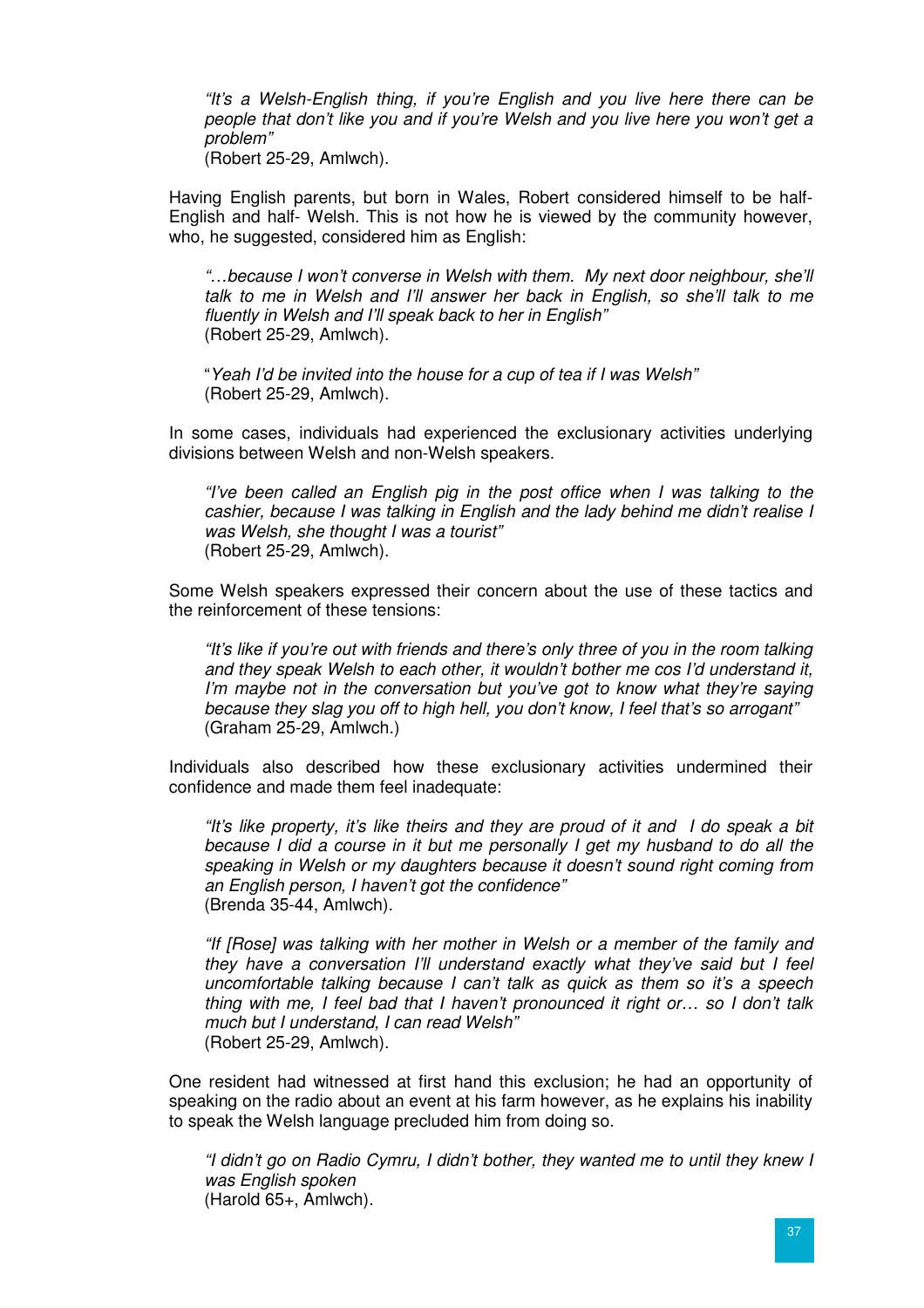Harold describes how he is accepted within his peer group even though he is an incomer of 20 years. He describes himself thus "although I am English I think Welsh":

"Oh yeah and a lot of them [his friends] are Welsh probably nationalist but it makes no difference, they seem to have accepted me because they tell me I'm 110 percent Welsh although I am English" (Harold 65+, Amlwch).

This language 'gulf' has secondary impacts that can be perceived as potentially undermining the future prospects for some individuals:

"There's nothing here now for them, there's no jobs so there's no point in moving here. Unless you're a Welsh speaking person it's very hard to get a job. I'm lucky because I went on a course, but my qualifications are to work in an office as a secretary, I did all that but I can't get a job round here doing that because of the lack of the Welsh Language (Brenda 35-44, Amlwch).

"The worst things are the jobs, the job situation are few and far between. You struggle if you don't speak the Welsh language" (Stella age unknown Amlwch).

There were strong feelings about incomers and for the non indigenous population this presented some tensions. Brenda is a case in point here. Even though Brenda had lived in Amlwch for 24 years, married a local, worked in the school and was heavily involved in the local carnival she considered herself as an outsider

"but I do class myself as an outsider…sometimes you can have all this going on yet you do actually still feel isolated (Brenda 35-44, Amlwch)

"Every so often you do feel isolated. You can have lots of people living around you and you just feel really lonely sometimes" (Brenda 35-44, Amlwch).

Interestingly, Brenda suggests that there is specific geographical and national dimension to the differentiation between 'legitimate' individuals and those categorised as 'scroungers' and the importance of 'contributing' to community and society which was such a common theme across all case study neighbourhoods:

"Well because I live in Amlwch I don't want to be claiming benefits, I don't want people to label me as 'one of those from Manchester again coming here scrounging... I'm actually the chairperson of the Amlwch carnival" (Brenda 35-44, Amlwch).

The industrial history and heritage if Amlwch also had complex impacts on residents sense of esteem. Several residents spoke with pride about the role of industry in the town's development and the characteristics of its population. However, the loss of this industrial base, and its impacts on employment and the social dynamics of Amlwch was also a source of regret and anxiety about the future.

#### **Wensley Fold**

In Wensley Fold in Blackburn, there were two linked themes within most residents' narratives. Firstly, the neighbourhood, like Oxgangs, was viewed as being a good area to live in compared to others: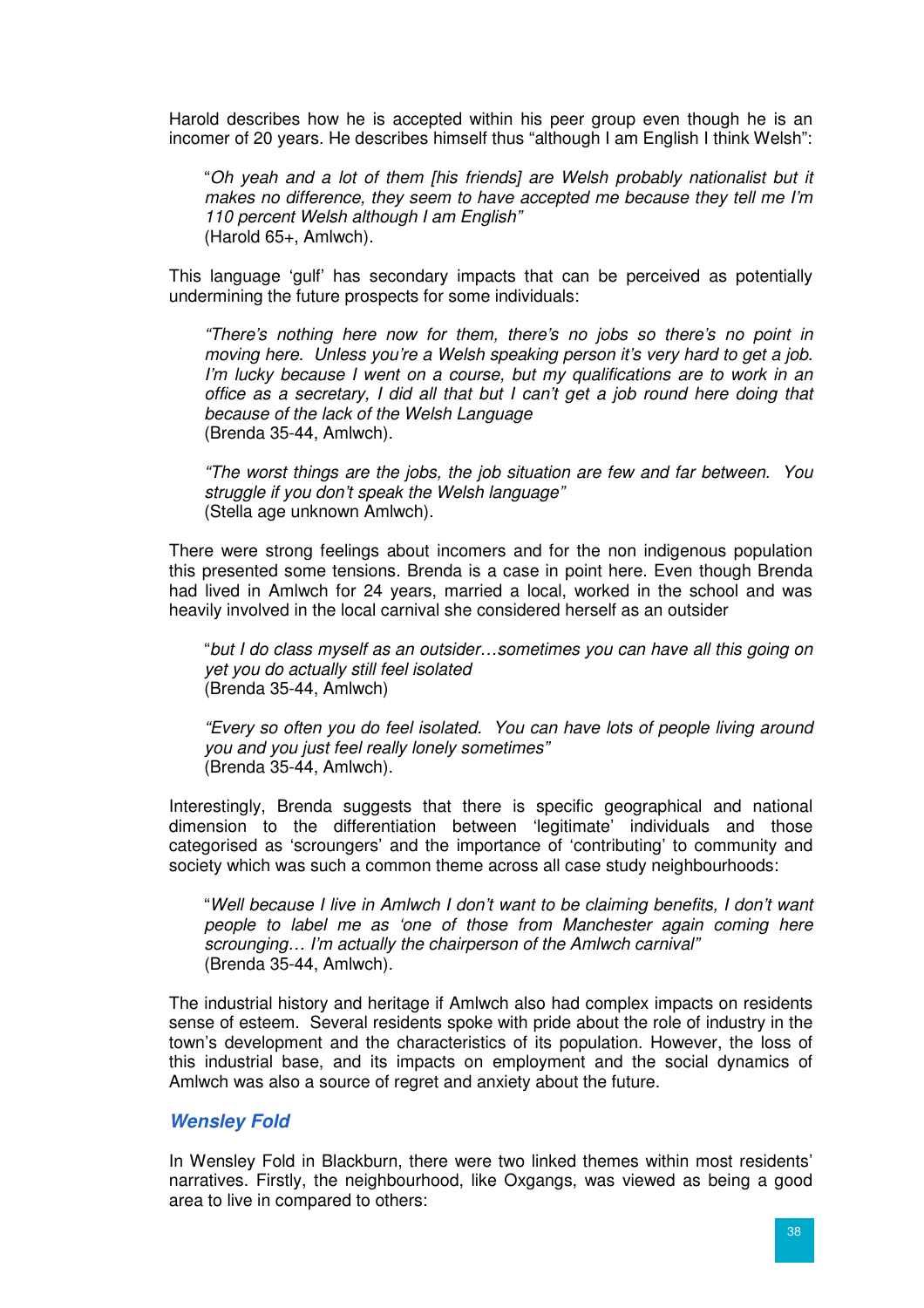"I don't personally like that area [another Blackburn neighbourhood] because I think the people there, they think differently…I don't really go round there much so I don't want to be judging but I don't think it's as good as our area" (Faizal 16-24, Blackburn).

"Our neighbourhood is very good, it's much better than other neighbourhoods…there aren't any rough people in this area at all" (Hashim 35-44, Blackburn).

"It's one of the best places to live in Blackburn, I've lived in Manchester, I've lived in Liverpool"

(Mohammed 45-64, Blackburn).

Secondly, and in contrast to the uncertainties and ambiguities about the urban renewal programmes articulated in Oxgangs and Knowsley, these was a sense that the regeneration of the neighbourhood was linked to a sense of progress and improvement in individuals' own lives which in turn generated pride and enhanced wellbeing:

"I must say I'm quite proud to be living here at the moment with everything that's going on…so I'm proud to be at Blackburn at the moment" (Tracey 25-29, Blackburn).

"I've approached it with a different attitude this time and I think maybe part of that has been because it's an area that I want to live in because of the upgrade, the upgrade has altered the feel of the area, it was always quite a gloomy area…so I think there's a general feel of there being a lift in the area, people have a brighter attitude to the area. I certainly do" (Martha 35-44, Blackburn).

"Community courses were a real advantage to a lot of people round here, because people could get out and get involved and do courses which might lead onto them to go further on in life…adult learning" (Riffat 35-44, Blackburn).

"I think in a way we do take it for advantage that we've got everything close by and we just don't appreciate it" (Safah 16-24, Blackburn).

However, even within these generally positive narratives, neighbours were classified into different groupings, with some groups described again in terms of a lack of responsibility, agency and motivation:

"People who are renting the properties out and the tenants aren't really bothered…I think people need to know how to respect the area that they live in and it's about that community spirit" (Martha 35-44, Blackburn).

 "There is a lot of entrepreneurs here but also there's a lot of people that have no aspirations, lack of whatever, drive, education, maybe pressures at home, maybe pressure. I don't know what the reason is but there's a big contrast" (Sajid 30-34, Blackburn).

In Blackburn, a majority of residents also identified largely positive impacts from the changing population (see Bashir and Flint, 2010, for a fuller discussion of these issues).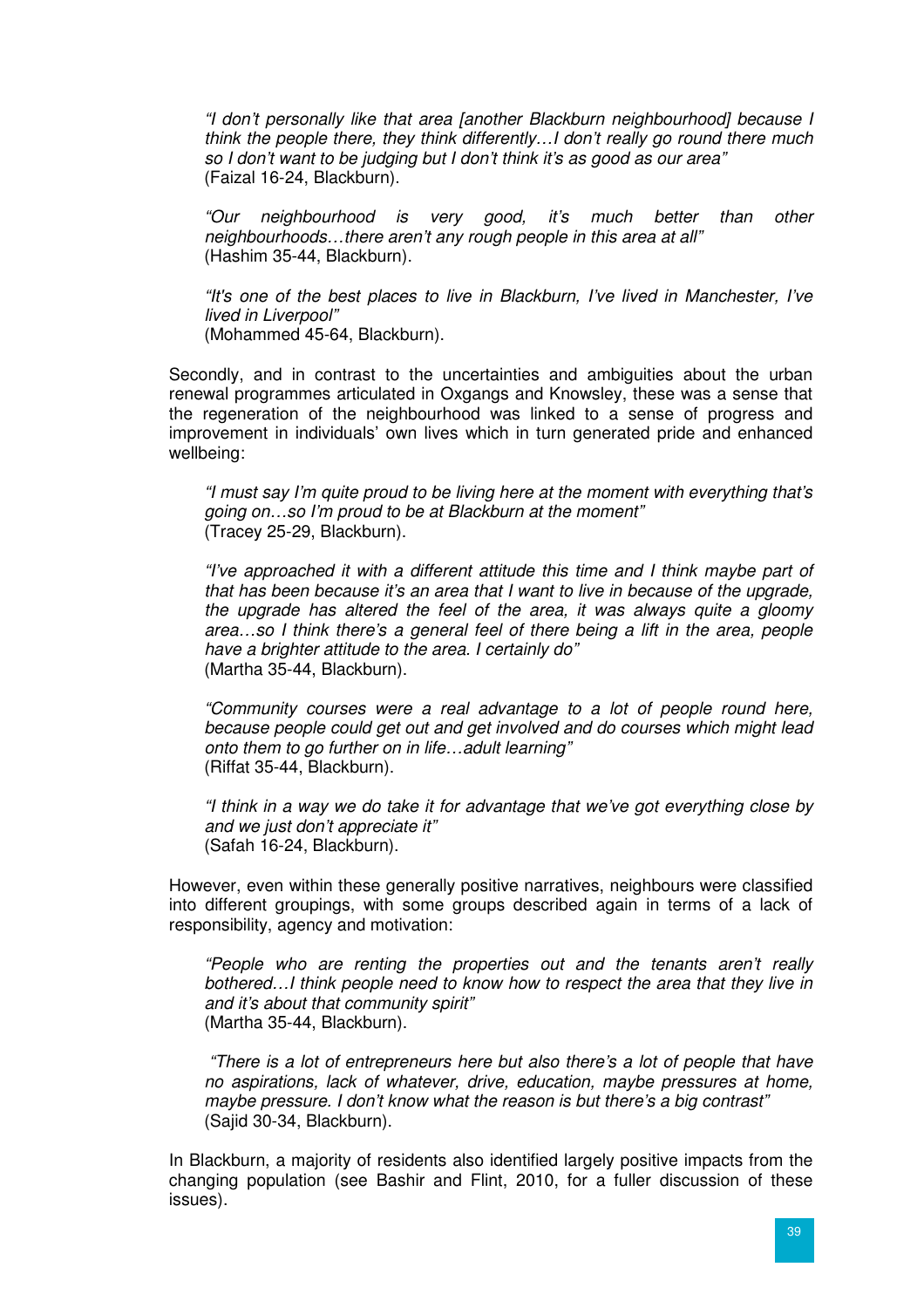#### **West Marsh**

In contrast to Wensley Fold and Oxgangs, residents in West Marsh in Grimsby were less likely to define the neighbourhood favourably in comparison to other areas:

"I'm stuck. I hate it. I'd do anything to get out… I think this area and Hull are particularly bad" (Holly 45-64, Grimsby).

One individual also believed that that there was a general lack of self-respect which manifested itself in the physical deterioration of the neighbourhood:

"Some people just won't do anything about it, they let it slide and their own lives collapse around it. I.e. they don't bother maintaining their house and the house basically becomes a tip. That's the way I see it" (Harold 35-44, Grimsby).

Some residents' health and sense of security was significantly and negatively affected by anti-social behaviour:

"You're awake because of what's going on and you can't get back once you're awake. I can't anyway, I can't get back to sleep" (Kathleen 65+, Grimsby).

However, other residents were far more positive about the neighbourhood and its effects on their lives:

"It's much better here. People actually say hello, good morning, hello, they're cleaning their gardens and cutting their hedges…there's no riff raff, druggies or anything like that" (Stuart 30-34, Grimsby)

"My life is better here because I feel safer leaving the kids to go in the garden to play"

(Mel 16-24, Grimsby).

One resident suggested that it was important not to perceive neighbours in a judgemental framework that linked tenure or wealth to moral worth:

"You've got to love your neighbours just cos your renting doesn't mean they're no worse than you because you live in a council house…people are people, it doesn't matter what you've got and what you haven't got" (Callum 45-64, Grimsby).

#### **Hillside**

In Hillside in Knowsley, the most prominent neighbourhood effect was caused by the substantial regeneration programme, including the demolition and planned new build of housing, which had stalled due to the recession. It was evident that residents have been severely affected by the ongoing regeneration activities in the area, including those who were still waiting to be re-housed. This had created a great deal of concern amongst residents, who felt deflated and unsure of their future. This had a direct impact on individuals' sense of progression and wellbeing and highlighted that, just as uncertainty about personal income generated anxiety and insecurity, so the lack of definitive outcomes for the wider neighbourhood could have similar effects: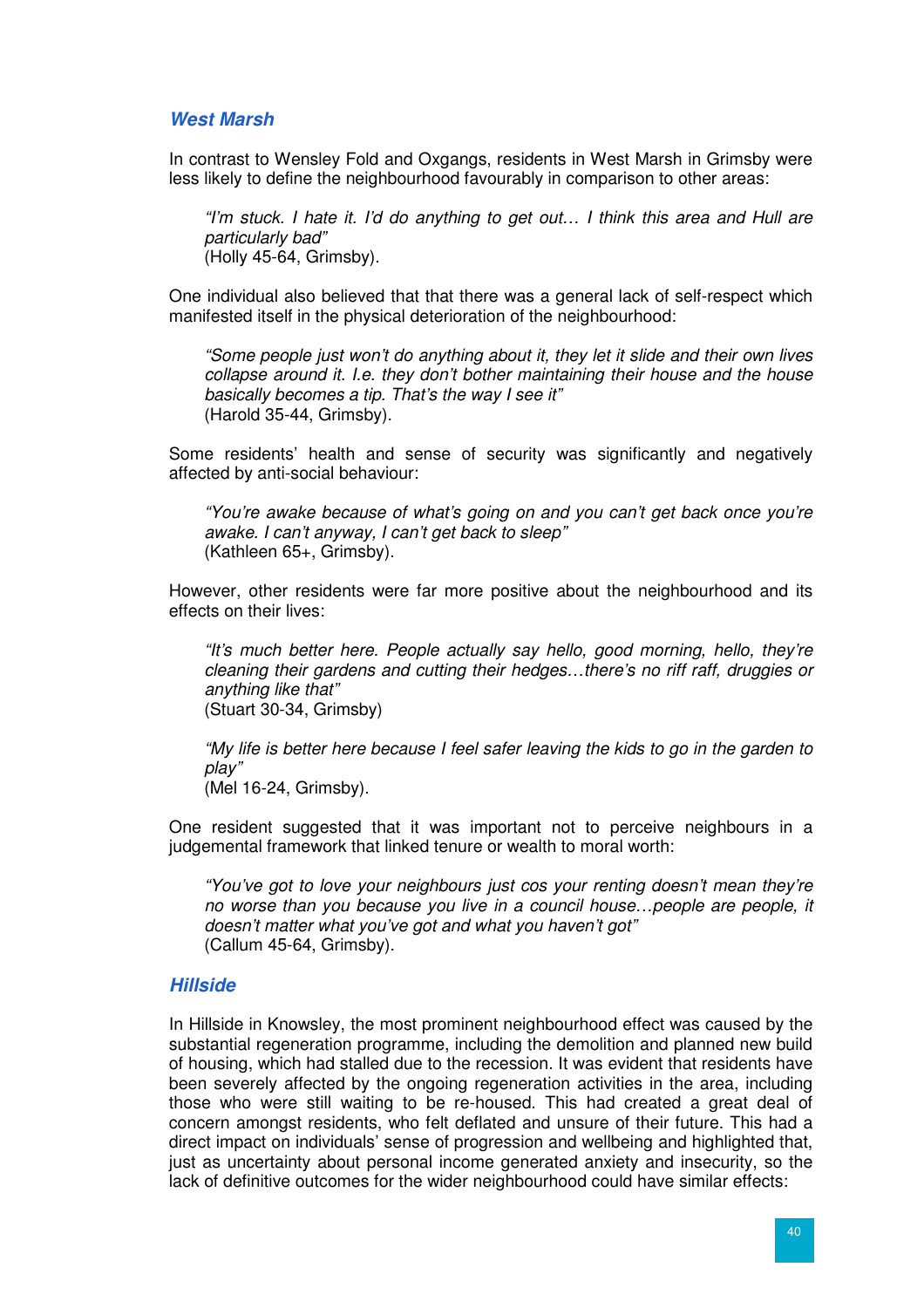"We're still living with open areas that have been cleared of housing and I don't think that's very good for morale on the estate … People feel as though they're in a bit of a limbo at the moment, it's demoralising and it's such a shame because the plans for the estate were wonderful, we've all seen the plans and we've not seen the reality yet" (Barbara 45-64, Knowsley).

The lack of power or agency to influence or determine the future of the neighbourhood was also evident. As with some personal circumstances, there was a reliance on positive outcomes that were outside individuals' control:

"I was going to move but then I thought ' no it has got a lot better' cos is would have cost me a lot more money to move and take another mortgage on so I thought 'no I'll stay and see how it is in a couple of years'" (Abigail 35-44, Knowsley).

Residents were aware of the rise in crime and drug dealing in the area and attributed this to the regeneration of the area and this had direct impacts on individuals' sense of ontological security and wellbeing:

I know it definitely goes on [drug dealing], in our area now it's so quiet because there's no houses or nothing, but the surrounding estates are all gangs and warfare and fighting, but it does all go on definitely, you've just got to hope it never happens close to you…Within my street it's like a little oasis away from it all but one little walk around the corner and it's just guns and violence and gangs"

(Verity 25-29, Knowsley).

As in Amlwch, residents made distinctions both within and beyond the neighbourhood, including between Hillside and Primalt as well as differences with other parts of the estate and surrounding areas. This was linked to a hierarchical status of some areas and populations, which had been exacerbated by the forced dispersal of existing residents. As in Amlwch, incomers were perceived to have problematic lifestyles and a lack of agency and respectability:

"There's always has been a difference between [Hillside and Primalt] I mean like see the resource centre over there, we have things on...and none of these go over and same as them, they don't come over 'ere, there's always been that for as long as I can remember (Rebecca 45-64, Knowsley).

"Yeah but the top end of this estate is a disgrace now which wasn't before, you know what I mean? Families have been moved from, they must have been problem families there, we've got one in our road (Irene 65+, Knowsley).

"There's no like community on those estates [other surrounding estates], like they don't come together, they stay quiet and that when something happens" (Peter 16-24, Knowsley).

"I think because the communities have been broken up so they like thought, the ones who've, the unlawful ones shall we say, have had a breeding ground because people who knew everybody in their community don't have, you don't know who the people are that are moving into your area so they've actually had the time of their life, been a breeding ground for them" (Irene 65+, Knowsley).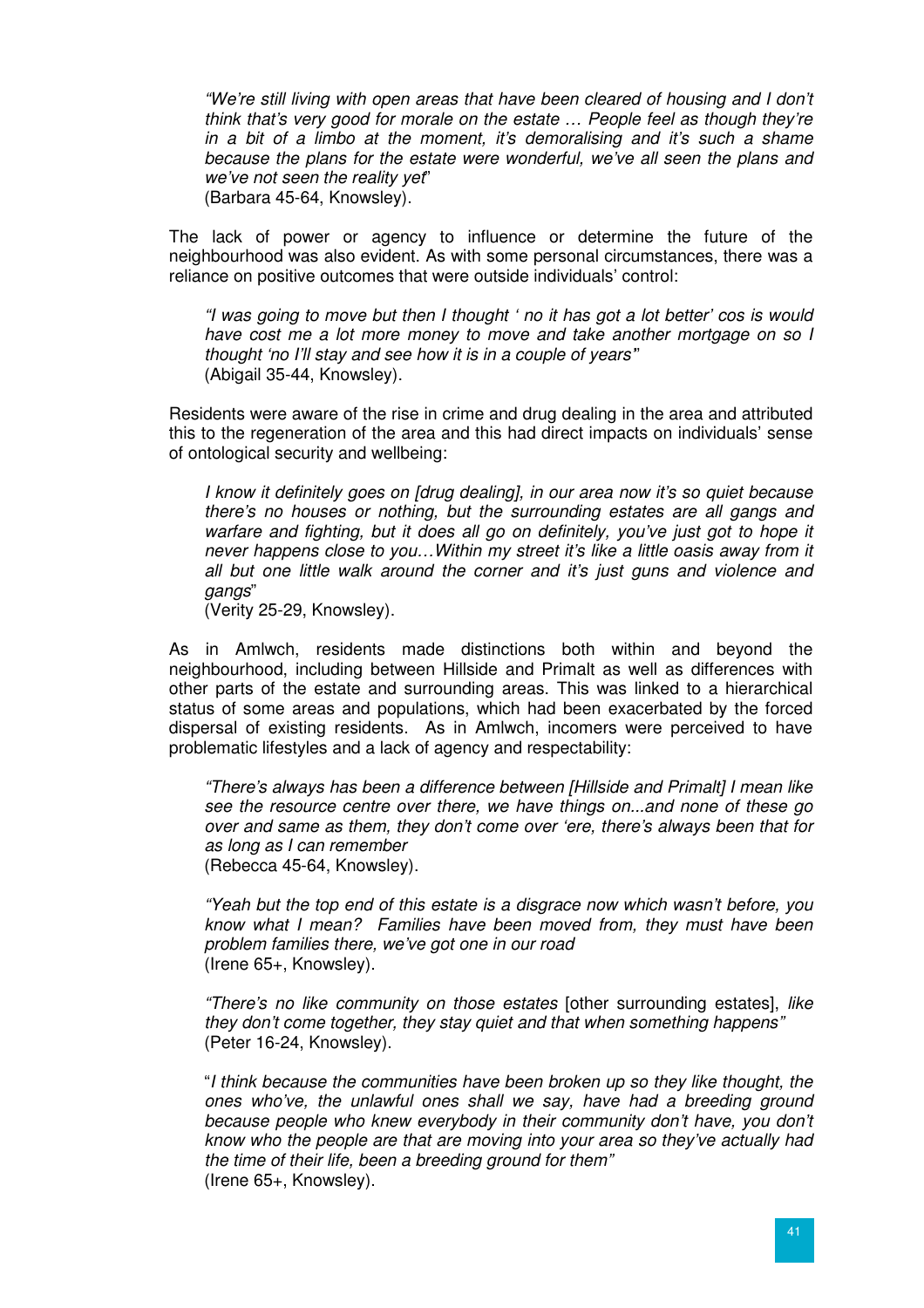#### **Oxgangs**

Several residents in Oxgangs in Edinburgh appeared to attach a positive sense of status and distinction to living in the neighbourhood. They suggested that it was a desirable area to live in and contrasted it favourably with other areas of Edinburgh:

"It's probably better in Oxgangs than some of the areas. I hear from other people and reading the paper and I think there's a lot of worse areas, I think this is one of the better…certainly not upper class. I would say it was a good working class area but not a lower working class area, does that sound right?...I think if you were to take a place like Pilton. I think there's more people in Oxgangs work for a living that what do in Pilton. There's a wee bit more pride I think up here" (Norma 45-64, Oxgangs)

"If I get a council house, I've got a ground floor flat here in this area. I think I would really enjoy that for the community feeling" (Shirley 45-64, Oxgangs).

As in Knowsley, recent regeneration programmes had impacted on some residents. For some it had increased their pride in their homes:

"They've upgraded the kitchens and the bathrooms for us, they've made a nice shower room, nice kitchen…in that respect we've had some upgrades" (Eleanor 35-44, Oxgangs).

However, another resident believed that the demolition of the high rise flats and the changing dynamics of the community had eroded a non-judgemental collectivism and increased the sense of difference and individualisation in Oxgangs:

"It didn't matter if you were working or single or a drug addict or…you were all in the same boat, we all had the same kind of housing, we all had the same problems, so I think that's what made it easier" (Betty 35-44, Oxgangs).

#### **West Kensington**

West Kensington in London has a more diverse population than the other case study neighbourhoods. This was reflected in residents' regular references to being located in London and the range of differences within the city. The comparisons that residents made about their circumstances and those of others were often made on supposition or on judgements about financial management, rather than firsthand knowledge of others' circumstances. However, these judgements revealed a degree of uncertainty about the status of others and divergent views on whether individuals regarded themselves as better or worse of materially than their neighbours:

"I'm a lot worse off than some people" (Kenneth 45-64 ,West Kensington).

"I suppose there are other people that are worse off than me, there are a few single parents around here that probably are worse off than me but if they are I don't really know" (Christina 30-34, West Kensington)

I think I'm better off than a lot of people and…Yeah it could be because of work but even before I worked I felt that I was better off than other people and I don't know why. Like say me and a friend of mine, we had the same amount of children, we both get the same amount of money but they always didn't have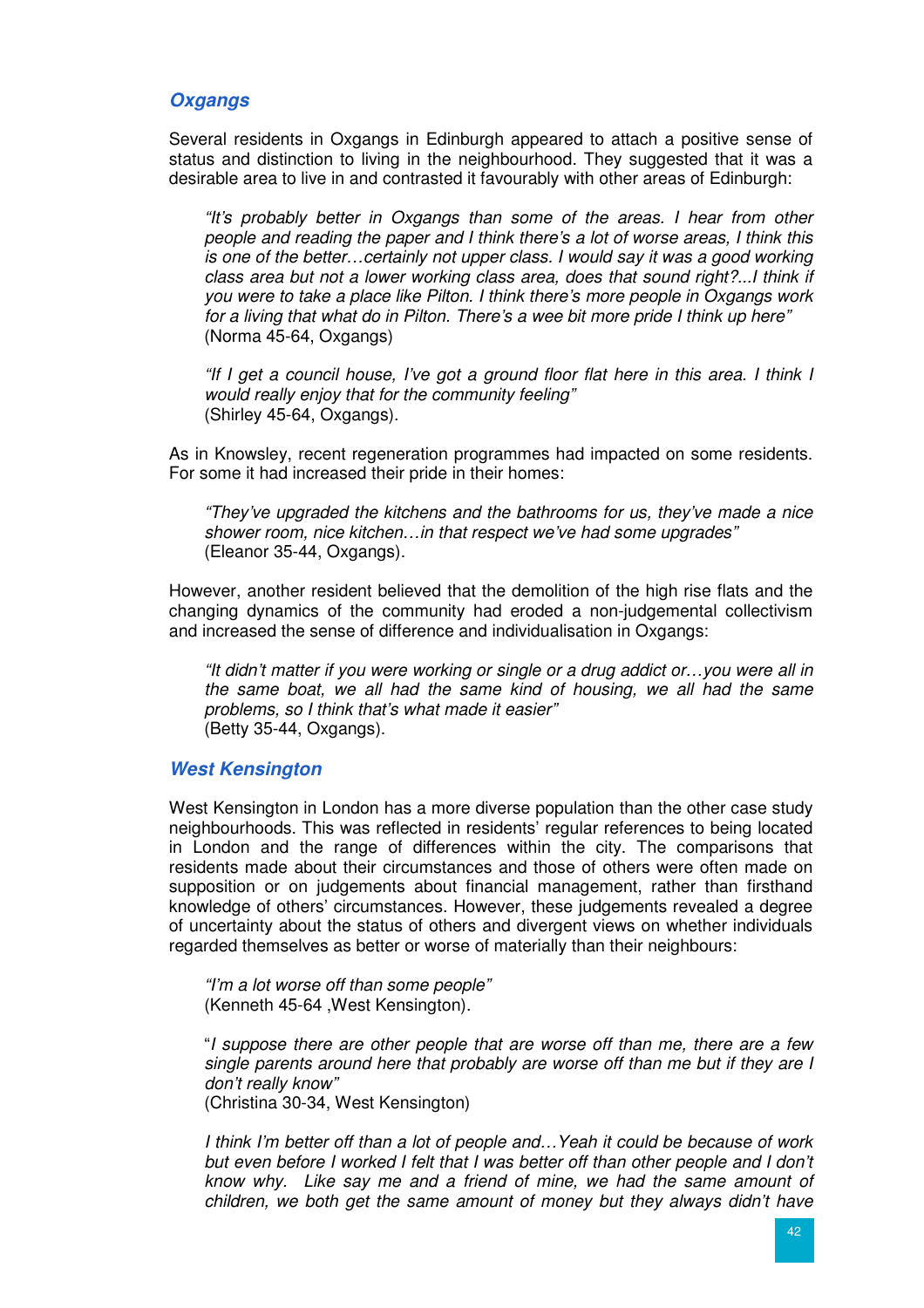any money and so that's just different people do different things but I've always felt I'm a bit better off. (Sandra 25-29, West Kensington)

…Some of them maybe better off than me, my friend, my neighbour, she has better job than me, she's a teacher…some of our friends they don't work so maybe they're less well off than me, that's life isn't it" (Fudiya 35-44, West Kensington).

Other respondents drew comparisons from a wider circle of acquaintances and from peers as a measure of success:

"No not compare them [personal financial circumstances] to people round here, I tend to compare my financial circumstances to the people I, not so much worked with but went to university with or trained as an accountant with. I like to see where I'm doing against those people" (Waseem 30-34, West Kensington).

"Yeah all the time, but not in a bad way as such but you see certain people and realise you want to be like this or you don't want to be like that" (Leon 25-29, West Kensington).

However, in common with the findings from other neighbourhoods, many residents did not compare themselves to their neighbours:

"I just keep to myself" (Gary 45-64, West Kensington).

"No I don't have the time to do that [compare to other people]" (Zaneb 45-64, West Kensington).

"No not really, that's not my thing really, I don't compare anybody at all." (Tabasxamu 25-29, West Kensington).

"…from a personal point of view if I started looking at myself compared to other people, I'm competitive but not in that way, I'm happy with what I'm happy with and that's good enough for me" (Anthony 30-34, West Kensington).

Unlike other case study neighbourhoods, and perhaps linked to the relative proximity to other neighbourhoods and the more porous nature of its transport and housing systems, residents in West Kensington did not articulate differences between the sub-areas of the neighbourhood, but rather made contrasts with other nearby parts of the city:

"If you go half way down the road yes the borough is very lucrative there because Fulham is quite a lucrative area, but this is regarded as Hammersmith and Fulham so obviously because it comes under that, but there are two sides to it, one end is rather poor area, the other one is very posh area, so I think that's where the divide is and it's a shame because lots of private things are happening and the people who need the services are really not getting them because of the cuts which is important for them, important for the community" (Robina 30-34, West Kensington).

"I don't know I think it's more, you see this place is more like druggy, so over there [Ealing] I would say it's clean, so I would expect its cleaner" (Zaneb 45-64, West Kensington).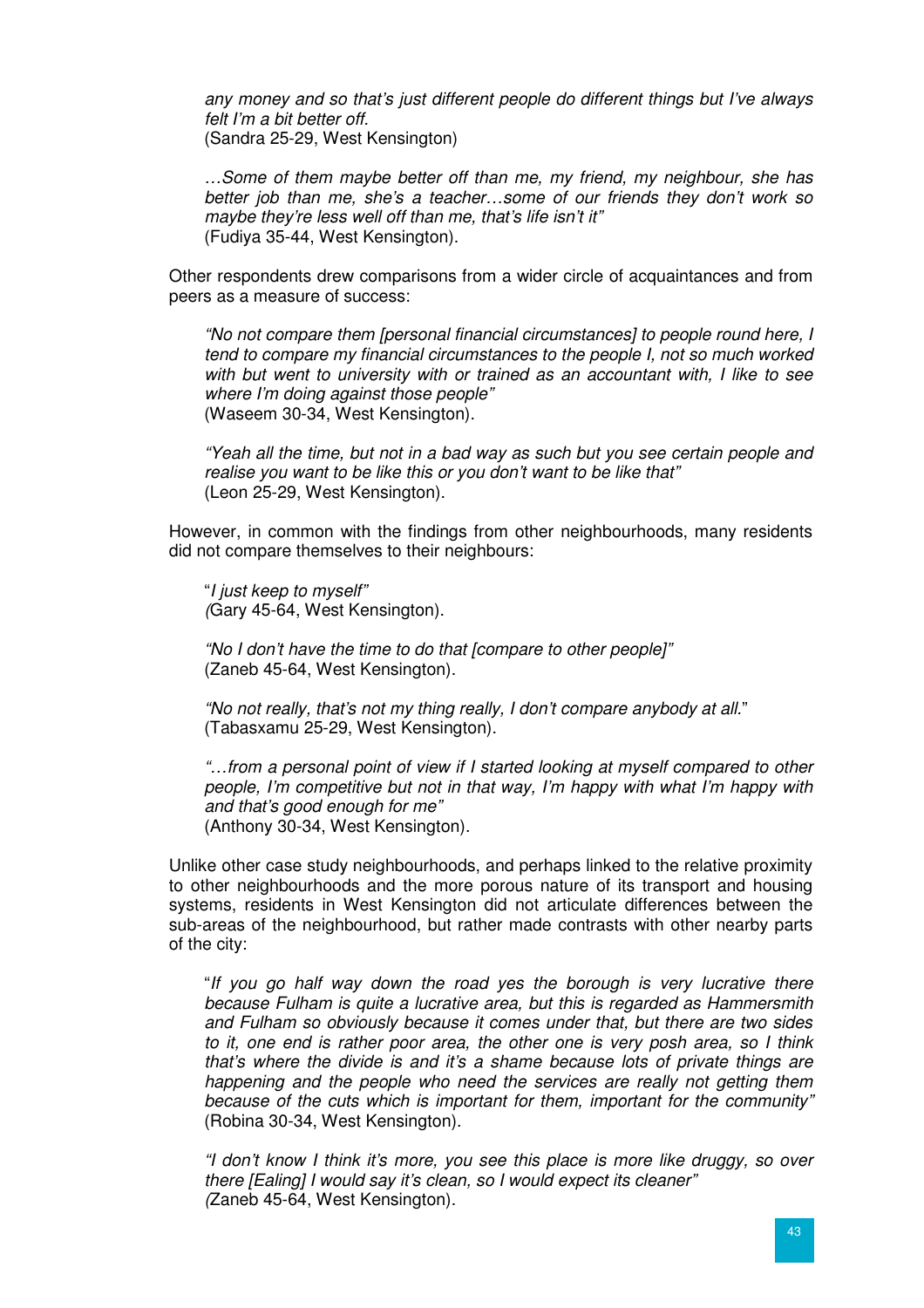"South west London always appears to be just a bit more affluent and greener and I guess as part of what comes with people living in a more affluent area there are better amenities but also just a slightly nicer atmosphere certainly where my parents live in Earlsfield is very nice" (Waseem 30-34, West Kensington).

#### **5.4 Summary**

The research participants did not perceive their neighbourhoods to be a strong determinant of their self-esteem or the primary arena of reference when reflecting on their circumstances in comparison to others. However, social connectedness was linked to self-esteem and the neighbourhoods provided an important arena in which social connections, or the lack of them, were demonstrated. This reflects our findings that the extent to which individuals reflect upon their contemporary situation and contrast it to those of others is limited and, where such reflective comparisons are made, these are more likely to be with their personal histories than with their neighbours or those living in other neighbourhoods. There was also a strong theme of individual and collective responsibility and agency, in which individuals were required to make the most of the place that they lived in. It is crucially important to note that stigmatisation (in terms of non-residents having negative perspectives on the study neighbourhood) may still occur, and may have direct impacts including employment discrimination, lack of investment and social separation, on residents. It may also be the case that the lack of comparison may in part arise from limiting the relational impacts of making such a comparison with other, more affluent or 'desirable' neighbourhoods. For example, residents in Blackburn appeared to compare their neighbourhood favourably to other areas as a result of the perceived neighbourhood renewal improvements (see Flint and Casey, 2008 for a further discussion).

However, the research participants' attitudes to their neighbourhoods could be linked to their previous experiences of living elsewhere and for some individuals, their current neighbourhood could be a signifier of their personal progress or setbacks. It was also evident that the extent to which individuals felt 'comfortable' in the place where they lived was linked to the degree to which they viewed their circumstances as unremarkable and common to others and that ontological security was a primary factor in a sense of wellbeing. Where this security was threatened, most notably by anti-social behaviour or fear of crime, but also in some neighbourhoods by regeneration or redevelopment, this did have detrimental impacts on individuals' health and life satisfaction.

In three of the case study neighbourhoods-Blackburn, Knowsley and Oxgangsregeneration programmes had impacted upon residents' psychological wellbeing and were linked to individuals' sense of progress or alternatively insecurity about their life trajectories and prospects. In Blackburn, and to a lesser and more ambiguous extent in Oxgangs, these impacts were primarily positive. In contrast these programmes had significant negative consequences for residents in Knowsley. There was also evidence- most strongly from Amlwch, Grimsby, Knowsley and Oxgangs of the process identified by Elias (1994) of constructing distinctions between the established and outsiders, framed within a higher social status for established residents and the judgement of, and the attributing of moral and behavioural weaknesses to, incoming/outsider residents. In Amlwch and Knowsley in particular these distinctions had a geographical focus upon micro-areas of the town and neighbourhood and the perceived populations within them.

Although we suggest that place appears to be a relatively weak reference point and influencing factor for self-esteem and perceptions of comparative poverty, there were some specific impacts in each of the case study neighbourhoods. In Amlwch, the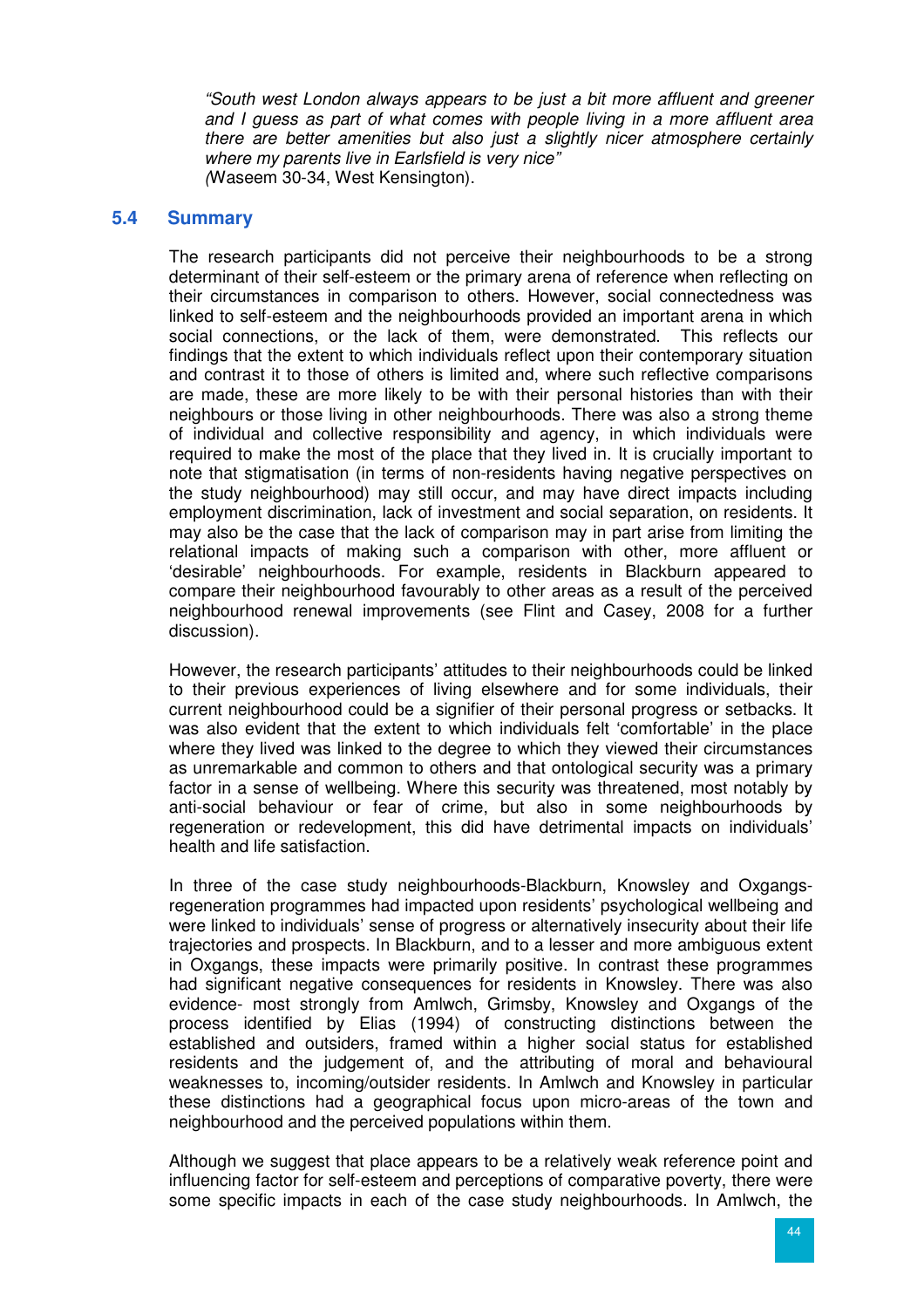sense of distinction between the established and outsiders was the strongest, based both upon the separate physical and social identities of two districts of the town. Welsh nationality and the Welsh language were important dimensions of many residents' identity and self esteem but conversely could be a mechanism for exclusion, non-acceptance and lower social status for others. In one case, this appeared to extent to the geographical labelling of the undeserving as being from elsewhere. This sense of Welsh nationality as a basis for identity was far stronger than any potential equivalent Scottish identity in Oxgangs.

In Knowsley, although often implicit, it was evident that the stalled regeneration programme in Hillside, disruption of social networks and degraded physical environment had a significant impact on residents' wellbeing and generated feelings of powerlessness, anxiety and insecurity about the future. In Oxgangs, the impact of physical regeneration was more limited (reflecting the relative scale of redevelopment) and ambiguous. What was noteworthy was a belief that a collective and egalitarian sense of community had become more individualistic and judgemental. In contrast, the regeneration of Wensley Fold signified a sense of progress and optimism that several residents linked to similar processes in their own lives. In both Blackburn and Oxgangs, although not prioritised in terms of its importance, there was a strong sense that residents were living in a neighbourhood that had a higher social status than others, which conferred some esteem on individuals. In contrast, residents in Grimsby were more likely to view their neighbourhood as of lower social and reputational status and to report negative psychological impacts relating to insecurity and anti-social behaviour. However, other residents did perceive the neighbourhood to be improving or to be better than areas where they had previously lived. Residents in West Kensington were more likely to make comparisons with other parts of London than to make distinctions within their neighbourhood. Reflecting the diversity within this neighbourhood, residents varied widely in their sense of being better or worse of or similar in material terms to their neighbours.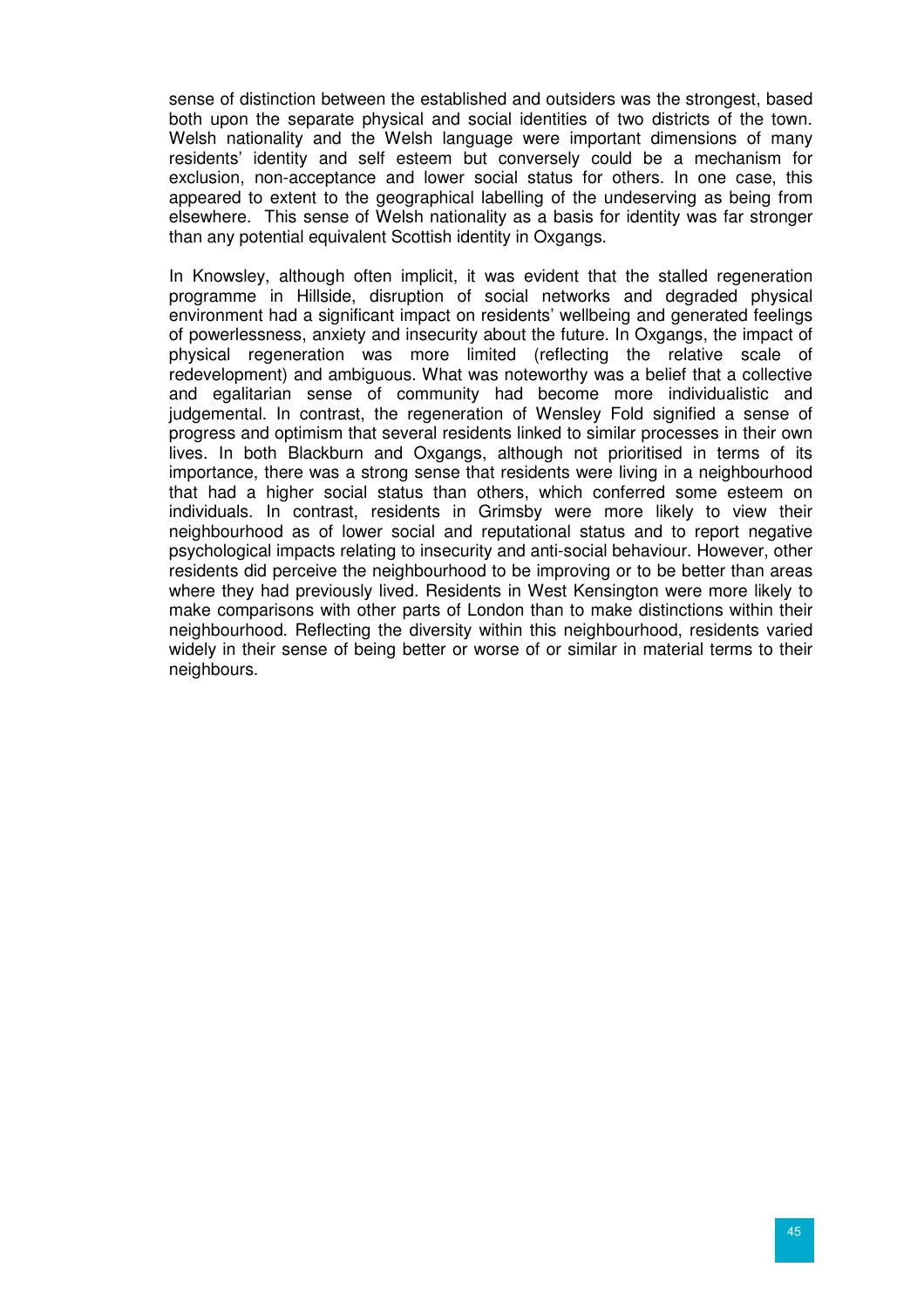

### **6. Conclusions**

This working paper has presented the narratives of residents living in six neighbourhoods in Britain about their self-esteem and their perceptions of comparative poverty. It has sought to contribute to our understanding of poverty and lower incomes upon people's everyday lives (Wilkinson and Pickett, 2009; Ridge, 2009). Whilst acknowledging the specificity of this study's research aims, methodology and case study contexts, the evidence presented in the paper supports the findings of many previous studies. In particular it is clear that living on low incomes did generate anxiety and low self-esteem for a significant number of research participants, with detrimental impacts on their psychological wellbeing (Wilkinson and Pickett, 2009; Frost and Hoggett, 2008; Ridge, 2009; Hopper et al, 2007; Orr et al, 2006; Ghate and Hazel, 2004; Reay, 2005; Wilkinson, 1996).

Our study also found that part of the explanation for these detrimental impacts on self-esteem and emotional wellbeing arises from the internalisation of personal critique, self-blame and a sense of not being clever or resourceful enough to manage the consequences of living on a lower income (Bourdieu, 1984; Skeggs, 1994; Dolan, 2007; Orton, 2009; Blokland, 2007). This is an important contextual caveat to the sense of self worth and relative contentment found by Pahl et al. (2007). This focus of self-critique provides one possible explanation for the 'quiescence' (Pahl et al, 2007: 1) within unequal societies. However, the centrality of agency, management and endeavour arising from these self-critiques suggest a more active response to personal circumstances than suggested in notions of passive 'acceptance' (Pahl et al, 2007). In such processes any structural explanations for individuals' circumstances are negated in favour of self-criticism and the perceived ability to determine one's own outcomes. However, this belief in the importance of agency also meant that individuals often believed in the possibility of an improvement in their circumstances, in contrast to a sense of inevitability and pessimism about their prospects.

Although such conceptualisations of the causes of poverty are similar to those often presented in dominant policy and elite discourses (Fraser and Gordon, 1994; Lister, 2004; Johnston, 2007; Lawler, 2005; Mooney, 2009), including the notion of the underclass and 'Broken Britain' our evidence suggests that this regime of selfcritique is generated as much from within working class communities as being 'imposed' by more powerful and elite groups through processes of stigmatisation and emulation (Lister, 2004; Tilly, 1998; Goffman, 1968). A strong theme running through the narratives of our research participants was the importance of agency, self-reliance, independence and individual responsibility based on values of respectability, pride, resilience and autonomy (Skeggs, 1994; Watt, 2006: Charlesworth, 2000; Orr, 2006; Dolan, 2007). It was not clear to what extent these narratives were influenced by the format and focus of our interviews, which were based primarily on individuals' own experiences and reflections on their own circumstances. However, the strength of these narratives have also been found in previous studies. Our findings indicate that underclass concepts (of different cultural values, indolence and dependency alleged to pervade some communities in 'Broken Britain') are inherently flawed, although they continue to be been espouse, most recently in Prime Minister David Cameron's rationales for the Big Society (Cameron,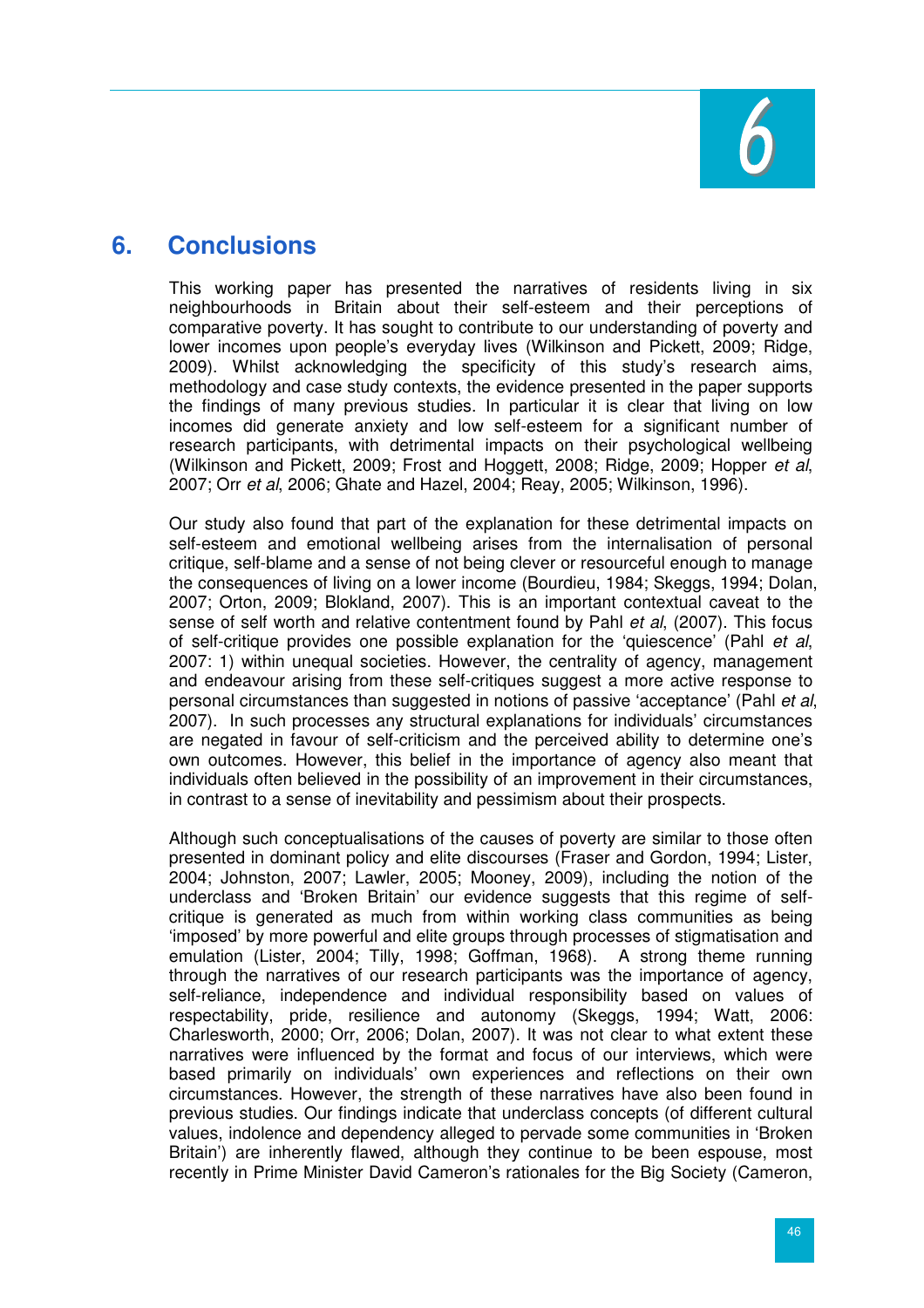2010) Indeed, the centrality of a proactive management of individuals' circumstances to their self-identity and their perceived duty to contribute to society was striking. However, our findings also suggest that the impact of stigmatisation upon the identities and behaviour of lower income households may be more limited than previous research suggests. This is not to say that mechanisms of distinction and denigration of particular groups were not present within the neighbourhoods- they were. But this denigration was driven as much by historical working class values as other sources, such as the media and policy discourses.

Our findings offer strong support for the argument that previous analyses of poverty have understated the assets and sources of positive self-esteem within lower-income households and communities (Orr et al. 2006; Canvin et al. 2009; Pahl et al. 2007). The drivers of self-esteem are complex and inter-related and a focus on material circumstances risks, as Johnston and Mooney (2007) and Oliver and O'Reilly (2010) suggest, overstating the centrality of income to individuals' assessment of themselves. This neglects the significance of family, health, parenting, religion, volunteering, leisure pastimes, further training and educational achievements and employment, although some of these are also dependent, to some extent, on access to material resources. All of these factors generated a sense of satisfaction amongst many of our research participants, although they may also be a result of processes of individuals' rationalising, or identifying positive aspects of, often very challenging personal circumstances.

Our findings indicate that previous studies may not have accurately captured the extent of, and mechanisms for, individuals' critical self-assessment. Most of our participants did not regard themselves as being remarkable for the resilience, agency and domestic and financial management skills they clearly demonstrated. Rather, they viewed their circumstances as 'doxic' or taken for granted (Lister, 2004: 160; Allen, 2007; Stokoe, 2003; Canvin, 2009). Rather than identifying their actions as 'coping strategies' or 'dealing with adversity', they perceived them often as mundane, ordinary and 'what had to be done' (Savage et al, 2001; Allen, 2007). Just as this prevented some individuals from generating a sense of self-esteem through their day to day actions it also meant that individuals did not always view their situation within a framework of self-critique and reflection on their own inadequacies. This is an important finding as it challenges the extent to which individuals generate 'reflexively organised biographies' (Giddens, 1991) or subject themselves (or others) to processes of surveillance and scrutiny. It also questions whether they view their lives as necessarily problematic in the way that policymakers and researchers often do.

This finding extends to the limited processes of comparison with others reported by our research participants, which challenges the importance of 'subjective economic welfare' (Burchardt, 2004) and the apparent 'drive to evaluate themselves against others' (Davidson, 2008; see also Runciman, 1996; Dolan, 2007). Runciman's (1966) typology of normative, comparative and membership groups usefully identifies some processes of classification and distinction made by our participants. Comparative groups included family members and, to a lesser extent neighbours and those in similar occupations. Membership groups were defined by participants' aligning themselves with 'ordinary, hard-working families' (Pahl et al, 2007) and those with legitimate sources of income, personal agency and responsibility, and in some cases, membership was also extended to long-term residents of neighbourhoods, and ethnic, national or linguistic identities. Normative assessments of others were primarily focused upon those deemed to not be seeking employment and relying illegitimately on the state and also 'newcomers' to neighbourhoods.

However, many participants did not compare themselves to others and highlighted that, even if there was a desire to do so, it was often very difficult to assess the circumstances of neighbours (see Pahl et al, 2007: 11). Where comparisons were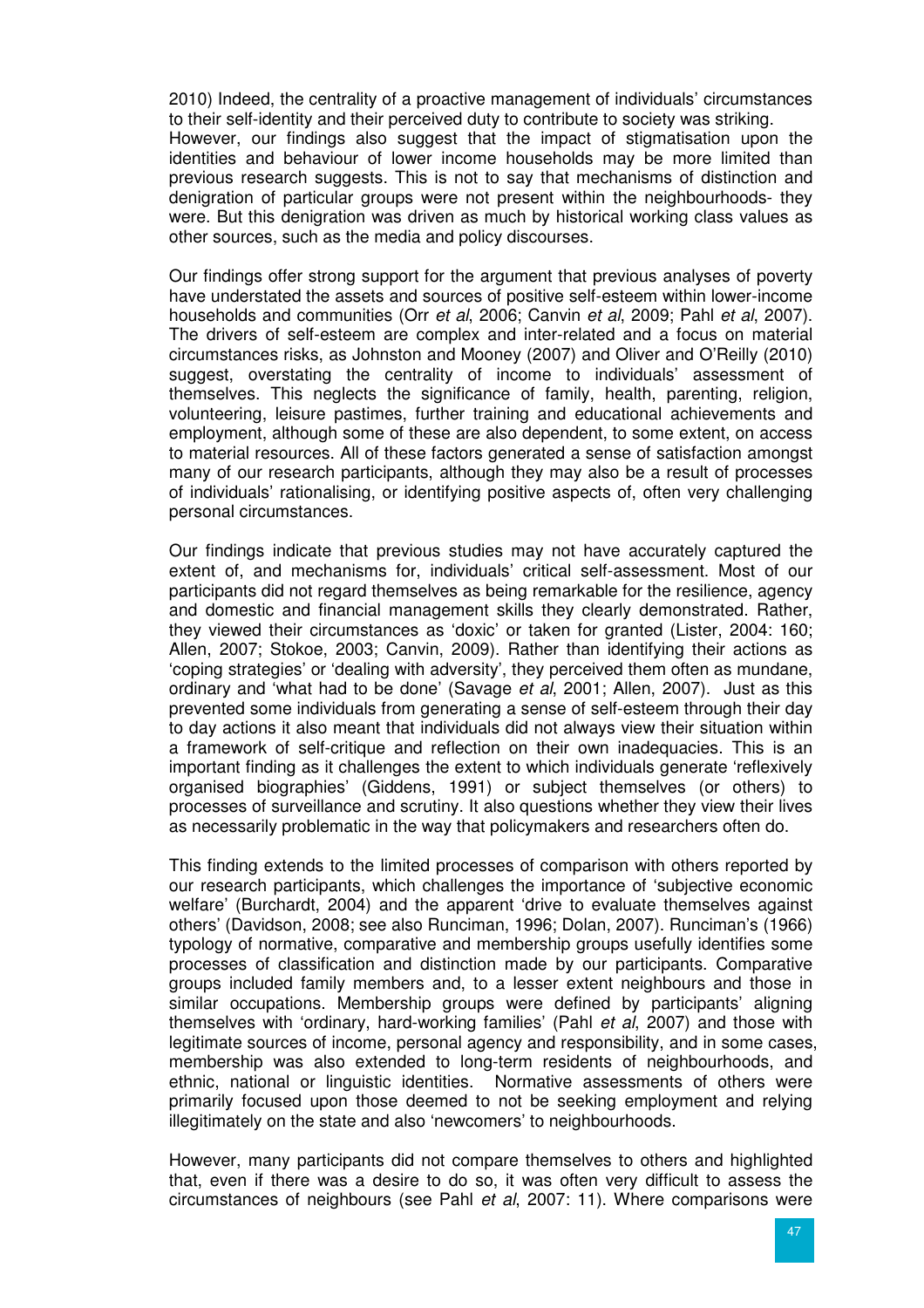made, including those with family and friends, there was no moral worth or resentment applied, either to the greater material wealth of others or individuals' own situation. As other studies have also found, many interviewees, far from defining themselves as poor or having deficits in their lives, compared themselves favourably with others, including populations in the Third World (as found previously by Runciman, 1996 and Pahl et al, 2007: 12/15). Again, our findings here challenge the extent to which a comparative relational framework and processes of stigmatisation are present and impact upon the self-esteem of individuals.

Individuals were more likely to compare their present circumstances with previous situations in their own lives (Burchardt, 2004), both positively and negatively. Thus, just as individuals' assessment of their lives prioritised agency and personal responsibility rather than structural factors, so comparative reflections about relative poverty were internalised to personal biographies rather than focused outwards to the contemporary circumstances of others. The one area where the fundamental narratives of self-reliance were projected onto others rather than the self were through judgements about the fecklessness or dishonesty of neighbours perceived to be prioritising the wrong expenditure, being in debt or claiming benefits (see Pahl et al, 2007: 11). Although this judgemental regime could be a source of esteem and higher social status for those distinguishing themselves from others, even here some individuals criticised their own failure or incapacity to use 'the system' to their own advantage. There was a clear contrast between the benevolent attitude of 'good luck to them' espoused towards more affluent individuals or groups perceived to have 'worked hard' in legitimate employment (Dolan, 2007; Bamfield and Horton, 2009; Pahl *et al*, 2007) and the hostility towards those viewed as failing to live up to expectations of independence and self-reliance.

Although previous research has indicated the primacy of place in determining life satisfaction (Freid, 1984) and strong links between neighbourhood and mental health (Warr et al, 2007), our study found that the impact of place or neighbourhood on notions of self-esteem or perspectives on comparative poverty were limited (although see Flint and Casey, 2008 for a more detailed study of neighbourhood reputation and stigmatisation). Living in a particular neighbourhood was not viewed as a strong driver of self-esteem, although for some residents it could be a reference point and signifier of self-attainment and progress. This was strongly linked to the particular factors that resulted in an individual living in a particular neighbourhood, for example having lived there since childhood, being displaced from another area or choosing to reside in a community viewed as improving and of higher status. In common with the findings described above, individuals usually assessed their neighbourhoods on the basis of their own previous housing experiences, rather than in a contemporary comparative framework with other neighbourhoods. Of course, the articulated perceptions of residents do not indicate that processes of stigmatisation of the neighbourhoods and their populations were not occurring, with potentially direct impacts on life opportunities.

Neighbourhoods were important for individuals' sense of ontological security and wellbeing, and this could be severely adversely affected by crime and anti-social behaviour (Geis and Ross, 1998). We also found strong evidence of processes of distinction between the established and outsiders (Elias, 1994). Through these processes, a higher social status and sense of esteem was conferred on long standing residents whilst newer residents were subjected to negative assessments about their values and behaviour (see also Robertson et al, 2008). In Amlwch, where Welsh nationality and the Welsh language were important sources of self-identity and esteem, nationality and language were also used as mechanisms of distinction. In most of the case study areas, geographical distinctions were also made between the social status and alleged norms and values in sub-areas of towns and neighbourhoods. In West Kensington, comparisons were more likely to be made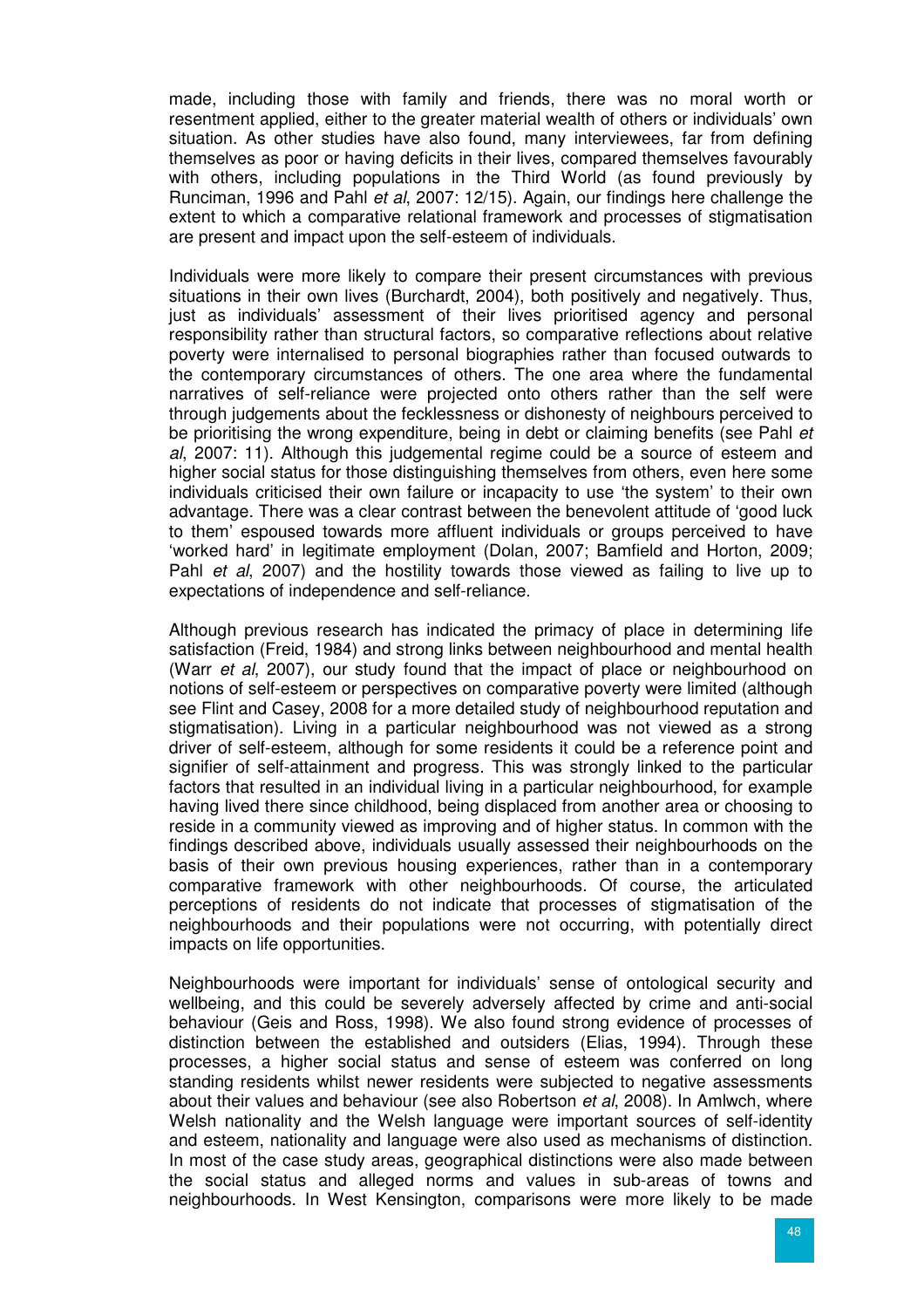externally with other parts of London. In Blackburn and Oxgangs some residents perceived an esteem to be attached to living in what they considered to be desirable and sought after neighbourhoods.

Regeneration programmes also impacted, to some extent, upon residents' psychological wellbeing. Although the recent national evaluation of the New Deal for Communities programme found a net overall positive impact on residents' mental health (Batty et al, 2010: 57-59; Beatty et al, 2010: 64) our study suggests a varied effect. In Blackburn, where neighbourhood renewal was generally viewed very positively, the redevelopment of the area was linked to some individuals' own sense of progress and enhanced pride. In contrast, the problematic regeneration programme in Knowsley generated considerable levels of anxiety and insecurity amongst many residents. This suggests that it is perceptions of the changes occurring in neighbourhoods, rather than their characteristics relative to other neighbourhoods, that is the most significant 'place' influence on self-esteem. If this is the case, this area effect would mirror the same pattern as the individual level, where a comparison with previous periods in one's own life is a stronger influence on selfesteem and perceptions of circumstances than contemporary comparison with others' situations.

#### **Policy Implications**

The findings of this paper suggest a number of policy implications. Firstly, they challenge some of the conceptual underpinnings of the 'Broken Britain' paradigm and the consequent emphasis on the 'Big Society'. We found little evidence for the need for the 'huge cultural changes' within communities suggested by 'Big Society 'rhetoric (Cameron, 2010), and its predecessors in underclass, social exclusion and 'Respect' discourses. Rather, the values of autonomy, duty, independence and self-sufficiency were widely held. Thus, within what David Cameron (2010) describes as 'the daily decisions of millions of people', there is not, as he claims, a 'sapping of responsibility.' Our research participants were not, nor desired to be, 'passive recipients of state help' and actually often believed that 'they could shape the world around them' (Cameron, 2010). It was also evident that individuals wished to 'contribute' to society, contrary to some political and academic accounts of social, economic and cultural changes. What some of these individuals lacked were the material resources, at personal and community levels, to meet the aspirations that they held for themselves and their families; aspirations that are surely common to the majority of individuals in our society. The focus of governmental policy should therefore not be diverted into a civilising offensive aimed at reinvigorating values, but rather to ensure that individuals, in the most challenging of circumstances, are able to enact the responsibilities they feel they have to themselves, their families and their communities. Although residents may not necessarily compare themselves to others or subsequently resent more affluent groups or suffer lower self-esteem, this does not mean that inequality should not be tackled.

The individualistic paradigms of poverty that dominate contemporary policy discourses also run counter to the promotion of community and civic action. If individuals subject themselves and others to personal critiques, this mediates against a propensity to engage in collective endeavour and generates divisions and distinctions within neighbourhoods. In other words, it is not surprising that the individualisation of poverty in policy and other powerful discourses sits uneasily with the promotion of social solidarity at the neighbourhood level. Conversely, the extent to which individuals view their personal and neighbourhood circumstances as ordinary and normal creates challenges to increasing neighbourhood activism, which is often generated, at least initially, by a sense that local communities are experiencing particular or specific problems.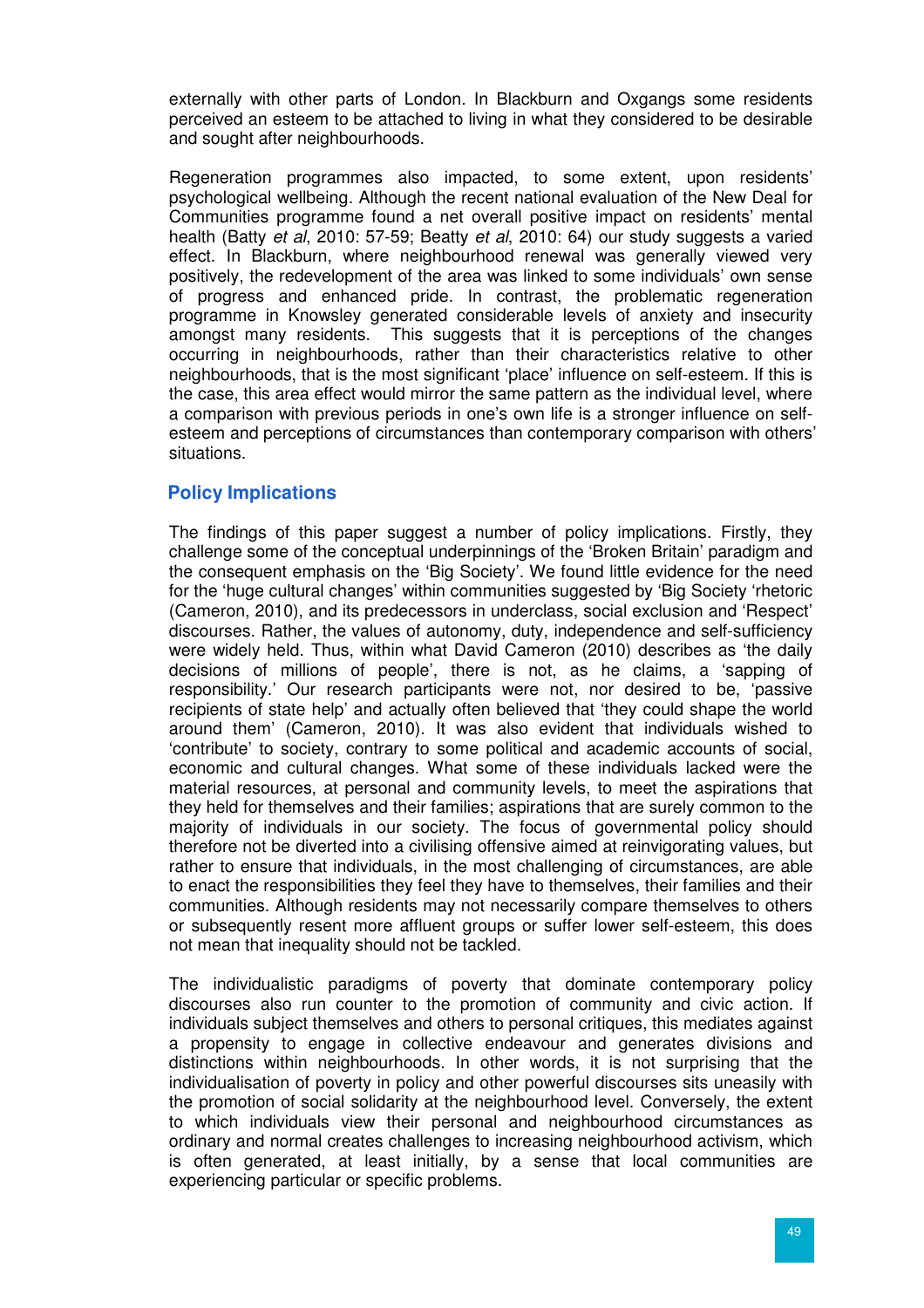Our findings also suggest the need to consider what is lost when citizenship is viewed as being solely based on economic activity and paid employment status. It was evident that many non-material factors help generate self-esteem, including volunteering, parenting and caring and these have significant positive outcomes for families and local communities. There is a need to reflect on whether the predominance given to paid employment in welfare programmes is not flexible enough to promote other forms of citizenship and civic action. It is also the case that volunteering, parenting etc. do require some material basis, and cuts to basic sources of income, for example Housing Benefit reductions, will impact on this. Likewise, routes to enhanced wellbeing and self-esteem through training or education require the necessary infrastructure provision to be in place. However, it is evident that perceptions of the unfairness of the 'benefits system' do have corrosive effects on social relations and needs to be addressed.

The challenges facing 'incomers' to neighbourhoods also indicate the potential social costs of the promotion of greater mobility in labour markets and housing systems. Similarly, our findings also suggest the limitations of 'role model' dynamics in the rationales of mixed community and area effects theories, given the limited extent to which residents compare themselves to others.

The impacts, positive and negative, of regeneration programmes on residents' sense of wellbeing and esteem were evident. Neighbourhood renewal had the potential to enhance residents' pride in their area but conversely, where physical, environmental and social disruption was extensive and extended this had a major impact on wellbeing, allied to a sense of powerlessness.

Finally, and perhaps most fundamentally of all, it would appear, from this study at least, that the prominence given to continually rising personal economic prosperity and the consumption of goods assumes that these policy priorities reflect those in contemporary British society. We have, hopefully, provided sufficient evidence to show the negative consequences of low incomes on the wellbeing of individuals and the need for continuing, and further, governmental action to address this, within the context of growing financial inequality. However, it also appears to be the case that individuals' self-worth, and their judgement of, and interactions with, others need not be dependent upon consumerist notions of fulfilment through material goods and symbols of social status. It is also the case that many individuals regard themselves as relatively fortunate in comparison to others in greater poverty.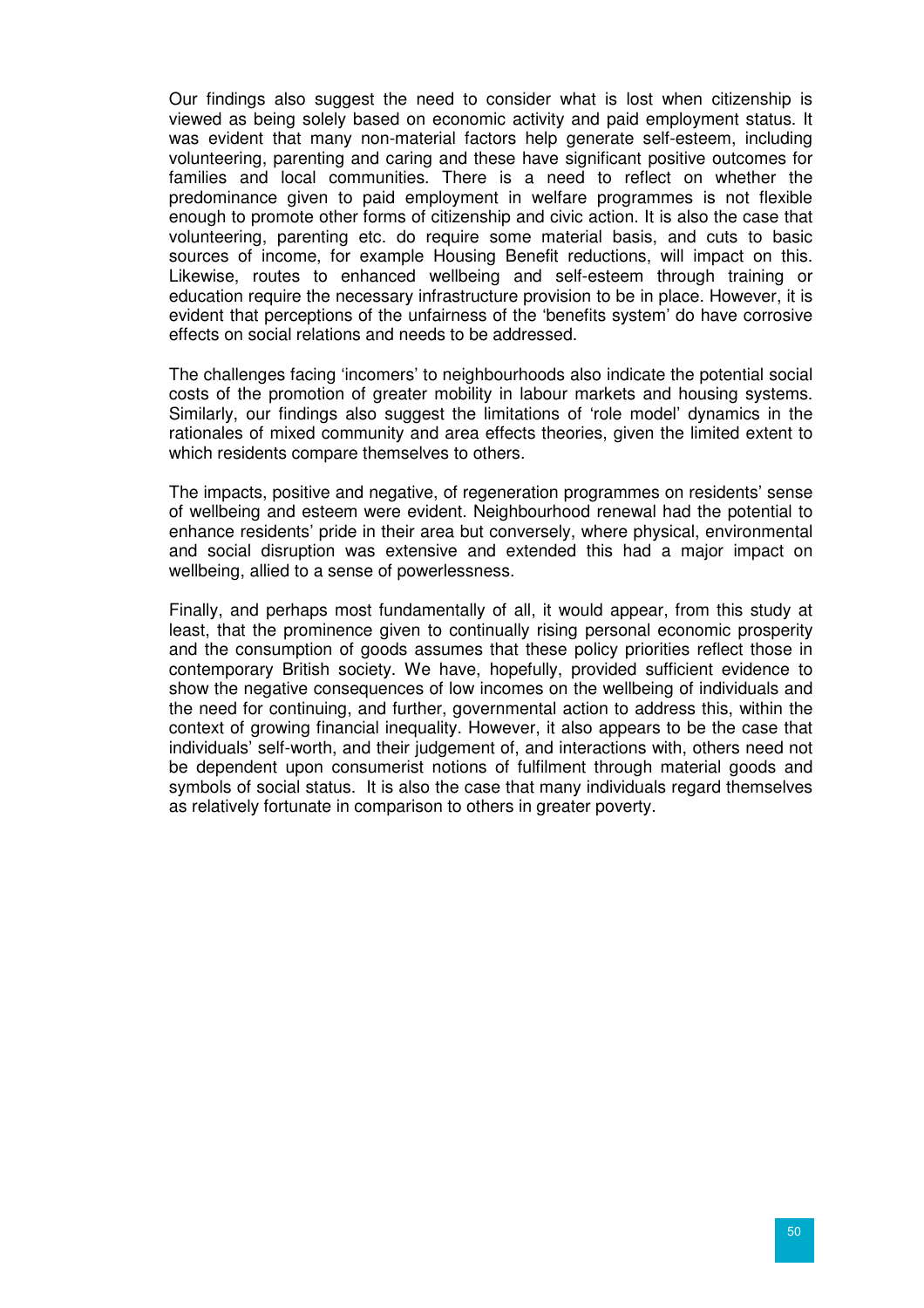

### **References**

Adams, M. (2006) Hybridizing Habitus and Reflexivity: Towards an Understanding of Contemporary Identity? Sociology, 40 (3), pp. 511-528.

Allen, C. (2005) On the Epistemological Limitations of the Area Effects Debate: Towards a Phenomenology of Urban Deprivation. Housing, Theory and Society, 22 (4) pp.196-212.

Allen, C. (2009) The Fallacy of Housing Studies: Philosophical Problems of Knowledge and Understanding in Housing Research. Housing, Theory and Society, 26 (1), pp. 53-79.

Allen, C., Powell, R., Casey, R. and Coward, S. (2007) Ordinary, the Same as Anywhere Else': Notes on the Management of Spoiled Identity in 'Marginal' Middle-Class Neighbourhoods. Sociology, 41 (2), pp. 239-258.

Bamfield, L. and Horton, T. (2009) Understanding Attitudes to Tackling Economic Inequality. York: Joseph Rowntree Foundation.

Bashir, N. and Flint, J. (2010) Residents Perceptions of Neighbourhood Change and Its Impacts. Sheffield: CRESR, York: Joseph Rowntree Foundation.

Batty, E., Beatty, T., Foden, M., Lawless, P., Pearson, S. and Wilson, I. (2010) Improved outcomes for people in deprived neighbourhoods: Evidence from the New Deal for Communities Programme. London: Department for Communities and Local Government.

Bauman, Z. (2001) The Individualized Society. Cambridge: Policy Press.

Beatty, T., Foden, M., Lawless, P., Wilson, I. (2010) Exploring and explaining change in regeneration schemes: Evidence from the New Deal for Communities Programme. London: Department for Communities and Local Government.

Beck, U. and Beck-Gernsheim, E. (2002) Individualization. London: Sage.

Beresford, P., Green, D., Lister, R. and Woodard, K. (1999) Poverty first hand: Poor people speak for themselves. London: Child Action Poverty Group.

Blokland, T. (2007) You Got to Remember you Live in Public Housing: Place-Making in an American Housing Project. Housing, Theory and Society, 25 (1) pp. 31-46.

Bourdieu, P. (1984) Distinction: A Social Critique of the Taste of Judgement. London: Routledge.

Bradshaw, J., Middleton, S., Davis, A., Oldfield, N., Smith, N., Cusworth, L. and Williams, J. (2008) A Minimum Income Standard for Britain- What people Think. York: Joseph Rowntree Foundation.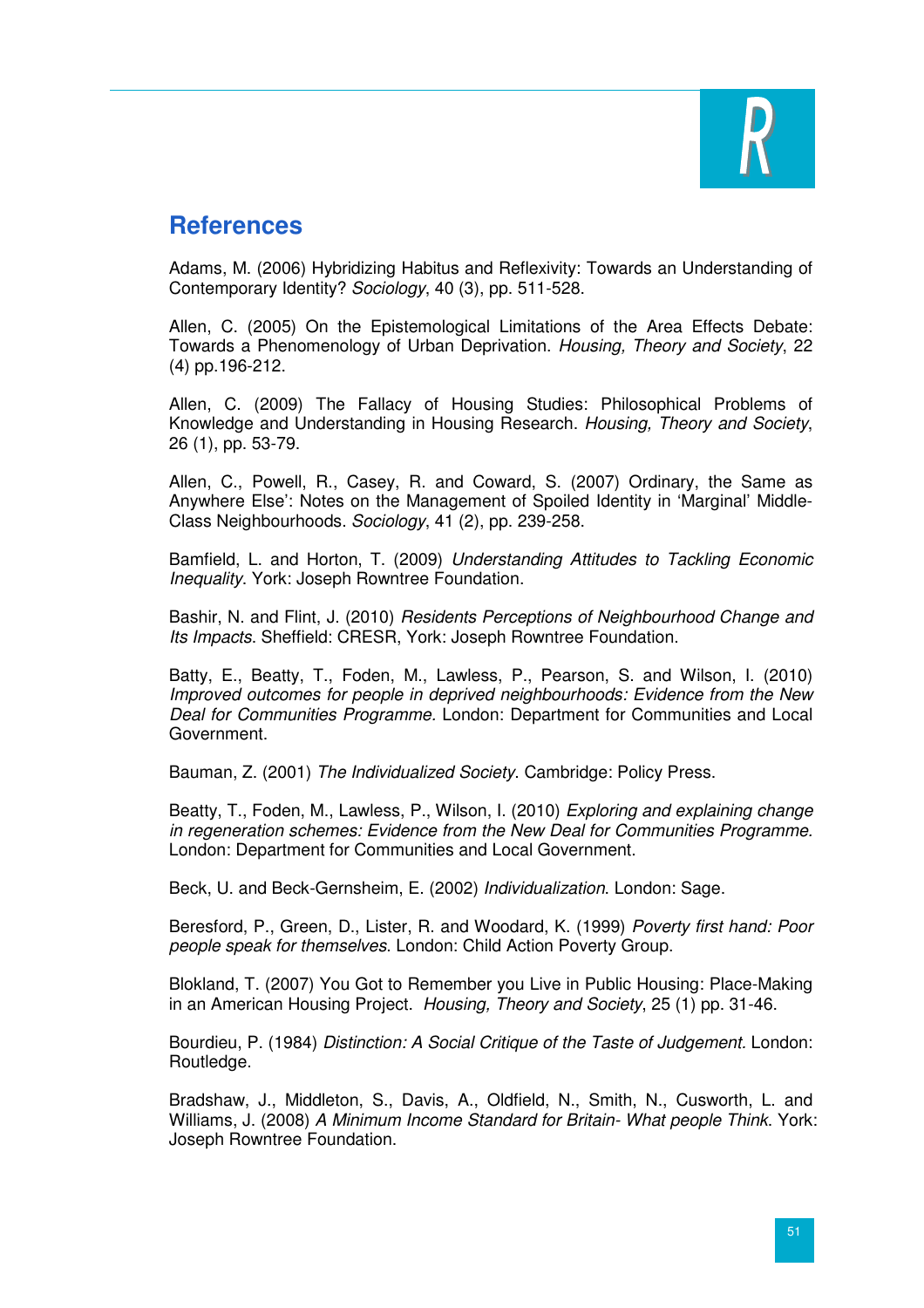Burchardt, T. (2004) Are one man's rags another man's riches? Identifying adapative expectations using panel data- CASE paper 86. London: Centre for Analysis of Social Exclusion.

Cameron, D. (2010) Big Society Speech, Liverpool, 19 July 2010. Available at: http://www.number10.gov.uk/news/speeches-and-transcripts/2010/07/big-societyspeech-53572

Canvin, K., Marttila, A., Burstrom, B. and Whitehead, M. (2009) Tales of the unexpected? Hidden resilience in poor households in Britain, Social Science and Medicine, 69, pp. 238-245.

Charlesworth, S.J. (2000) A phenomenology of working class experience. Cambridge: Cambridge University Press.

Clarke, J. (2005) New Labour's Citizens: activated, empowered, responsibilized, abandoned? Critical Social Policy, 25 (4) pp. 447-463.

Creegan, C., Warrener, M. and Kinsella, R. (2009) Living with social evils: further views from people in disadvantaged groups, In: D. Utting (ed.) Contemporary Social Evils. Bristol: Policy Press, pp. 65-82.

Crisp, R. (2010, forthcoming) Work, place and identity: the salience of work for residents in four neighbourhoods. Sheffield: Centre for Regional Economic Social Research.

Cruikshank, B. (1996) Revolutions within: self-government and self-esteem, In: Barry, A., Osborne, T. and Rose, N. (eds.) Foucault and Political Reason: Liberalism, Neoliberalism and the Rationalities of Government. London: UCL.

Davidson, R. (2008) More than Just Coping: The Antecedents and Dynamics of Resilience in a Qualitative Longitudinal Study. Social Policy and Society, 8 (1), pp. 115-125.

Davis, A., Hirsch, D. and Smith, N. (2010) A Minimum Income Standard for Britain in 2010. York: Joseph Rowntree Foundation.

Dolan, A. (2007) Good luck to them if they can get it': exploring working class men's understandings and experiences of income inequality and material standards. Sociology of Health and Illness, 29 (5), pp. 711-729.

Edge, D. and Rogers, A. (2005) Dealing with it: Black Caribbean women's response to adversity and psychological distress associated with pregnancy, childbirth, and early motherhood. Social Science and Medicine, 61 (1), pp. 15-25.

Elias, N. (1994) The Established and the Outsiders. London: Sage.

Flint, J. (forthcoming) Housing Studies, Social Class and Being Towards Dwelling, Housing, Theory and Society.

Flint, J. and Casey, R. (2008) Adjacent Neighbourhood Effects: Case Study Report. Sheffield: CRESR, York: Joseph Rowntree Foundation.

Fraser, N. and Gordon, L. (1994) A genealogy of dependency: tracing a key word of the US welfare state. Signs, 19 (2) pp.309-336.

Fried (1984) The structure and significance of community satisfaction. Population and Environment, 7, pp. 61-86.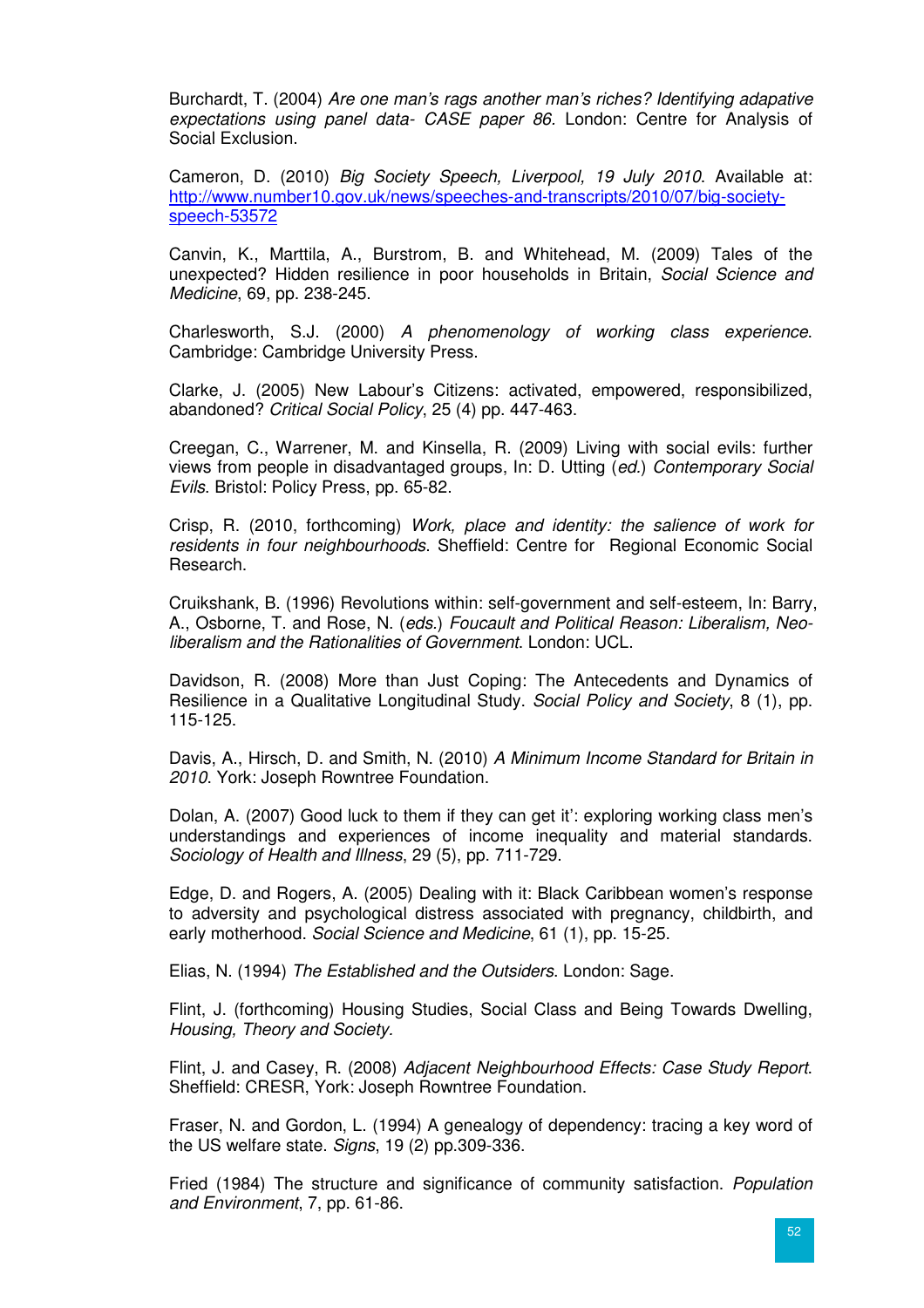Frost, L. and Hoggett, P. (2008) Human agency and social suffering. Critical Social Policy, 28 (4), pp. 438-460.

Galster, G. (2010) The Mechanisms of Neighbourhood Effects: Theory, Evidence and Policy Implications. Paper presented at the ESRC Neighbourhood Effects: Theory and Evidence Seminar, University of St Andrews, Scotland, UK, 4-5 February 2010.

Ghate, D. and Hazel, N. (2002) Parenting in Poor Environments. London: Jessica Kingsley.

Giddens, A. (1991) Modernity and Self-Identity: Self and Society in the Late Modern Age. Cambridge Policy.

Geis, K.J. and Ross, C.E. (1998) A new look at urban alienation: the effect of neighbourhood disorder on perceived powerlessness. Social Psychology Quarterly, 61, pp. 232-246.

Goffman, E. (1968) Stigma: Notes on the Management of a Spoiled Identity. London: Penguin.

Goode, J. (2010) The role of gender dynamics in decisions on credit and debt in low income families. Critical Social Policy, 30 (1), pp. 99-119.

Herron, E. and Dwyer, P. (1999) Doing the right thing: Labour's attempt to forge a new welfare deal between the individual and the state. Social Policy and Administration, 33 (1) pp. 91-104.

Hirsch, D., Davis, A. and Smith, N. (2009) A Minimum Income Standard for Britain in 2009. York: Joseph Rowntree Foundation.

Hooper, C-A., Gorin, S., Cabral, C. and Dyson, C. (2007a) Living with hardship 24/7: the diverse experiences of families in poverty in England: Summary. London: Frank Buttle Trust.

Hooper, C-A., Gorin, S., Cabral, C. and Dyson, C. (2007b) Living with hardship 24/7: the diverse experiences of families in poverty in England. London: Frank Buttle Trust.

Horgan, G. (2007) They are not looking at the costs of living': a study of income adequacy in Northern Ireland. Benefits, 15 (1), pp. 59-63.

Johnston, C. and Mooney, G. (2007) Problem' people, problem places? New Labour and council estates, In: Atkinson, R. and Helms, G. (eds.) Securing an Urban Renaissance: Crime, community and British urban policy. Bristol: Policy Press.

King, P. (2008) In Dwelling: Implacability, Exclusion and Acceptance. Aldershot: Ashgate.

Knies, G., Burgess, S. and Propper, C. (2007) Keeping Up With The Schmidts: An Empirical Test of Relative Deprivation Theory in the Neighbourhood Context-Working Paper 07/173. Bristol: Centre for Market and Public Organisation.

Lawler, S. (2005) Class, Culture and Identity. Sociology, 39 (5), pp. 797-806.

LeGrand, J. (1997) Knights, knaves or pawns? Human behaviour and social policy. Journal of Social Policy, 26, pp. 149-169.

Lister, R. (2004) Poverty. Cambridge: Policy Press.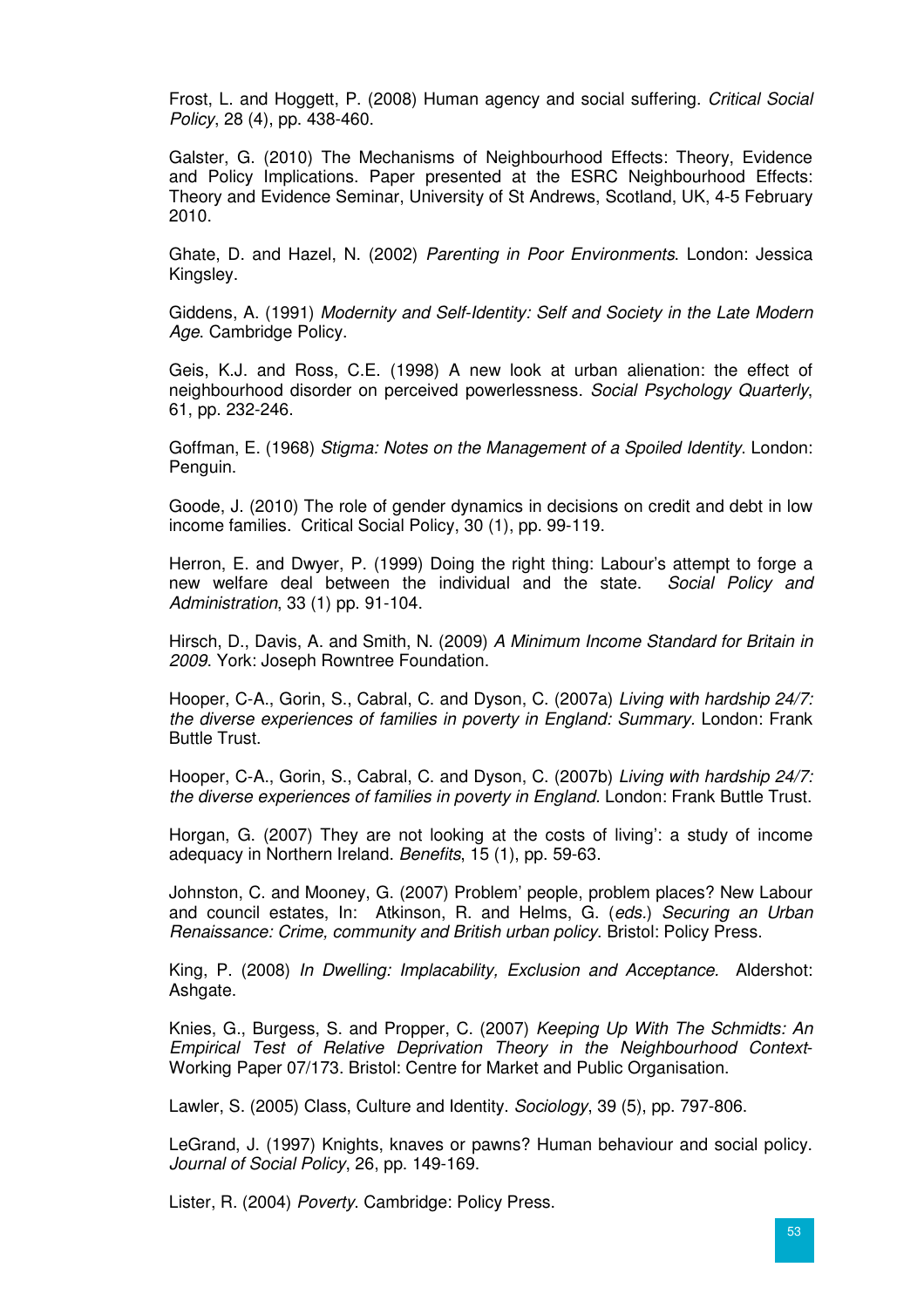Livingston, M., Bailey, N. and Kearns, A. (2008) People's attachment to place: The influence of neighbourhood deprivation. York: Joseph Rowntree Foundation.

Mee, K. (2007) I Ain't Been to Heaven Yet? Living Here, This is Heaven to Me: Public Housing and the Making of Home in Inner Newcastle. Housing, Theory and Society, 24 (3), pp. 207-228.

Mitchell, W. and Green, E. (2002) I don't know what I'd do without our Mam: Motherhood, Identity and Support Networks. The Sociological Review, 50 (4), pp. 1- 22.

Mohaupt, S. (2008) Resilience and Social Exclusion. Social Policy and Society, 8 (1), pp. 63-71.

Mooney, G. (2009) The 'Broken Society' Election: Class Hatred and the Politics of Poverty and Place in Glasgow East. Social Policy and Society, 8 (4), pp. 437-450.

Nayak, A. 92006) Displaced Masculinities: Chavs, Youth and Class in the Postindustrial City. Sociology, 40 (5), pp. 813-831.

Oliver, C. and O'Reilly, K. (2010) A Bourdieusian Analysis of Class and Migration: Habitus and the Individualizing Process. Sociology, 44 (1), pp. 49-66.

Orr, S., Brown, G., Smith, S., May, C. and Waters, M. (2006) When Ends Don't Meet- Assets, Vulnerabilities and Livelihoods: An Analysis of Households in Thornaby-On-Tees. Manchester: Church Action on Poverty and Oxfam.

Orton, M. (2009) Understanding the exercise of agency within structural inequality: the case of personal debt. Social Policy and Society, 8 (4), pp. 487-498.

Pahl, R., Rose, D. and Spencer, L. (2007) Inequality and Quiescence: A Continuing Conundrum: OSER Working Paper 2007-22. Colchester: University of Essex.

Parker, S. and Fopp, R. (2004) I'm the Slice of the Pie that's Ostracised… Foucault's Technologies, and Personal Agency, in the Voice of Women who are Homeless, Adelaide, South Australia'. Housing, Theory and Society, 21 (4), pp. 145-154.

Parker, S. and Pharaoh, R. (2008) Just Coping: A new perspective on low-income families. Maidstone: Kent County Council.

Reay, D. (2005) Beyond Consciousness?: The Psychic Landscape of Social Class, Sociology, 39 (5), pp. 911-928.

Ridge, T. (2009) Living with Poverty: A review of the literature on children's and families' experiences of poverty- Research Report No 594. London: Department for Work and Pensions.

Robertson, D., Smyth, J. and McIntosh, I. (2008) "Whaur Are you fae?" A study of people, place and identity in Stirling. York: Joseph Rowntree Foundation.

Runciman, W.G. (1966) Relative deprivation and social justice: a study of attitudes to social inequality in twentieth-century England. London: Routledge.

Ruggerio, V. (2010) Social disorder and the criminalization of indolence, City, 14 (1), pp. 164-169.

Saugeres, L. (2009) We Do Get Stereotyped: Gender, Housing, Work and Social Disadvantage. Housing, Theory and Society, 26 (3), pp. 193-209.